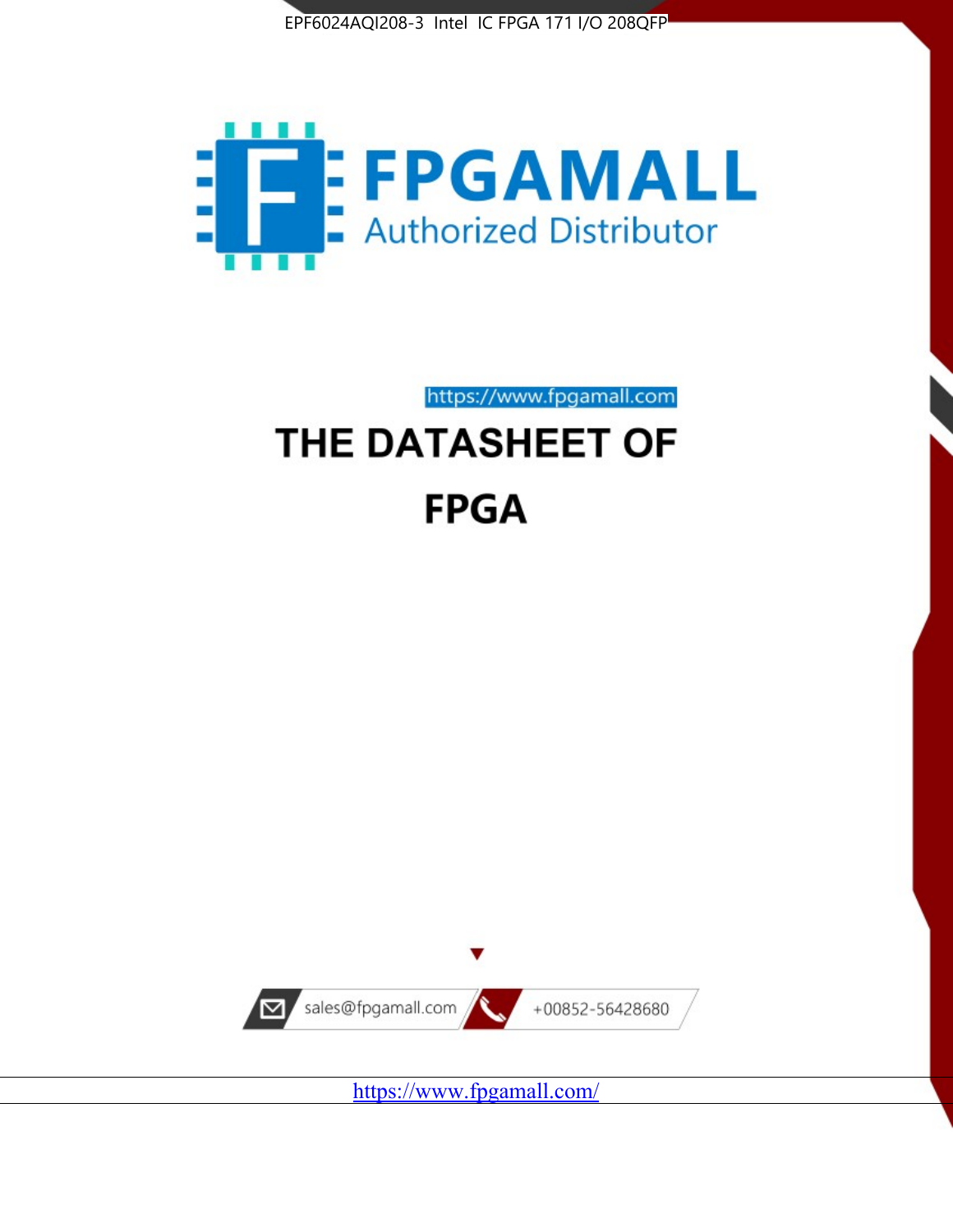

# **FLEX 6000 Programmable Logic Device Family**

#### **March 2001, ver. 4.1 Data Sheet**

**Features...** ■ Provides an ideal low-cost, programmable alternative to highvolume gate array applications and allows fast design changes during prototyping or design testing

- Product features
	- Register-rich, look-up table- (LUT-) based architecture
		- OptiFLEX® architecture that increases device area efficiency
	- Typical gates ranging from 5,000 to 24,000 gates (see Table 1)
	- Built-in low-skew clock distribution tree
	- 100% functional testing of all devices; test vectors or scan chains are not required
- System-level features
	- In-circuit reconfigurability (ICR) via external configuration device or intelligent controller
	- 5.0-V devices are fully compliant with peripheral component interconnect Special Interest Group (PCI SIG) *PCI Local Bus Specification, Revision 2.2*
	- Built-in Joint Test Action Group (JTAG) boundary-scan test (BST) circuitry compliant with IEEE Std. 1149.1-1990, available without consuming additional device logic
	- MultiVolt™ I/O interface operation, allowing a device to bridge between systems operating at different voltages
	- Low power consumption (typical specification less than 0.5 mA in standby mode)
	- 3.3-V devices support hot-socketing

| <b>Table 1. FLEX 6000 Device Features</b> |                 |                |                 |                 |  |  |  |
|-------------------------------------------|-----------------|----------------|-----------------|-----------------|--|--|--|
| <b>Feature</b>                            | <b>EPF6010A</b> | <b>EPF6016</b> | <b>EPF6016A</b> | <b>EPF6024A</b> |  |  |  |
| Typical gates (1)                         | 10,000          | 16,000         | 16,000          | 24,000          |  |  |  |
| Logic elements (LEs)                      | 880             | 1,320          | 1,320           | 1,960           |  |  |  |
| Maximum I/O pins                          | 102             | 204            | 171             | 218             |  |  |  |
| Supply voltage $(V_{C C INT})$            | 3.3V            | 5.0V           | 3.3 V           | 3.3 V           |  |  |  |

*Note:*

(1) The embedded IEEE Std. 1149.1 JTAG circuitry adds up to 14,000 gates in addition to the listed typical gates.

#### **Altera Corporation 1**

A-DS-F6000-04.1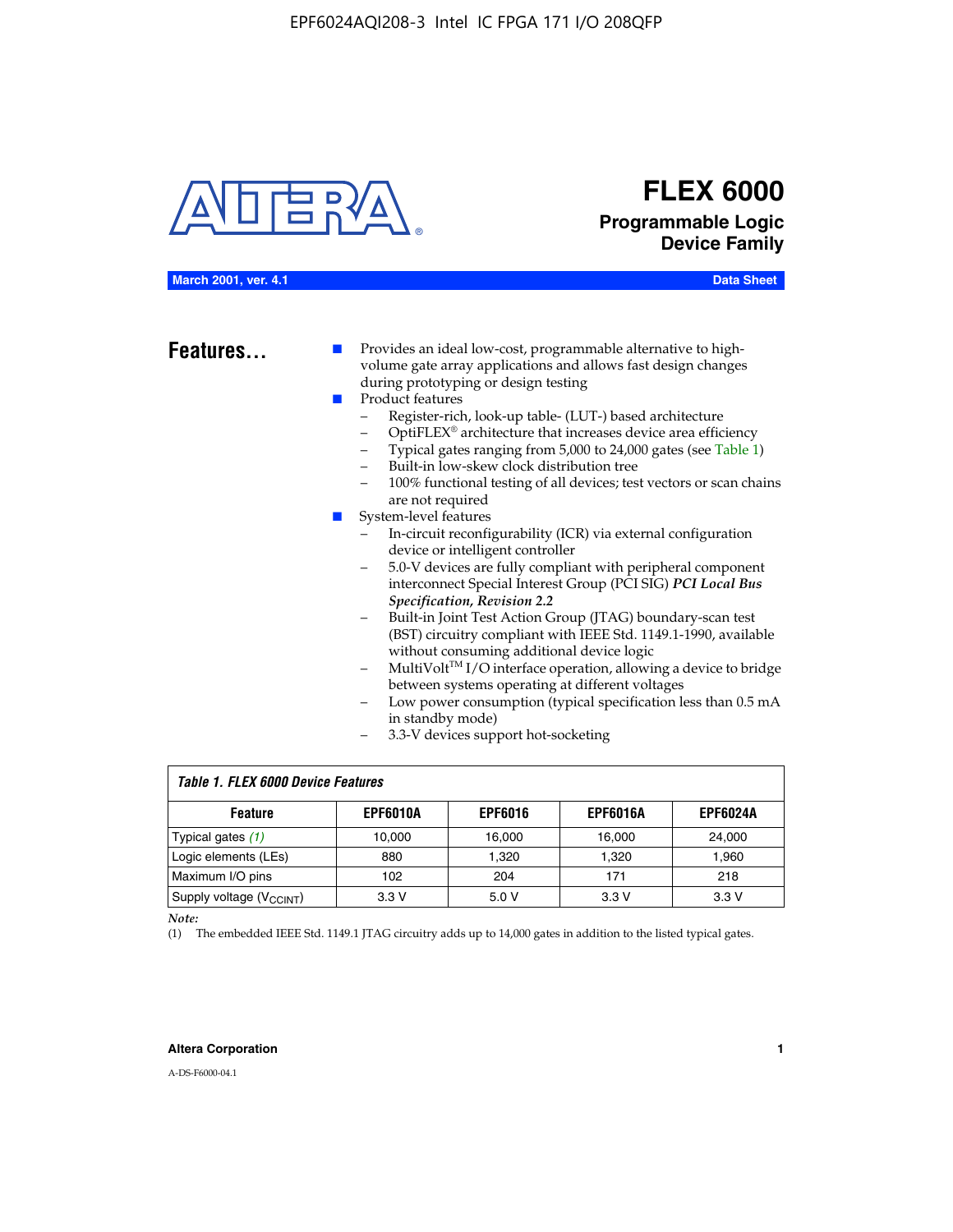| and More<br><b>Features</b> | <b>Contract</b><br><b>The Second Service</b> | Powerful I/O pins<br>Individual tri-state output enable control for each pin<br>Programmable output slew-rate control to reduce switching<br>noise<br>Fast path from register to I/O pin for fast clock-to-output time<br>Flexible interconnect<br>FastTrack® Interconnect continuous routing structure for fast,<br>predictable interconnect delays<br>Dedicated carry chain that implements arithmetic functions such<br>as fast adders, counters, and comparators (automatically used by<br>software tools and megafunctions)<br>Dedicated cascade chain that implements high-speed, high-fan-<br>$\qquad \qquad -$ |
|-----------------------------|----------------------------------------------|------------------------------------------------------------------------------------------------------------------------------------------------------------------------------------------------------------------------------------------------------------------------------------------------------------------------------------------------------------------------------------------------------------------------------------------------------------------------------------------------------------------------------------------------------------------------------------------------------------------------|
|                             |                                              | in logic functions (automatically used by software tools and<br>megafunctions)<br>Tri-state emulation that implements internal tri-state networks<br>$\qquad \qquad -$                                                                                                                                                                                                                                                                                                                                                                                                                                                 |
|                             |                                              | Four low-skew global paths for clock, clear, preset, or logic<br>-<br>signals<br>Software design support and automatic place-and-route provided by                                                                                                                                                                                                                                                                                                                                                                                                                                                                     |
|                             | $\mathbb{R}^n$                               | Altera's development system for Windows-based PCs, Sun<br>SPARCstations, and HP 9000 Series 700/800                                                                                                                                                                                                                                                                                                                                                                                                                                                                                                                    |
|                             | H                                            | Flexible package options<br>Available in a variety of packages with 100 to 256 pins, including<br>-<br>the innovative FineLine BGA™ packages (see Table 2)<br>SameFrame <sup>TM</sup> pin-compatibility (with other $FLEX^{\otimes}$ 6000 devices)<br>$\qquad \qquad -$<br>across device densities and pin counts<br>Thin quad flat pack (TQFP), plastic quad flat pack (PQFP), and<br>-<br>ball-grid array (BGA) packages (see Table 2)<br>Footprint- and pin-compatibility with other FLEX 6000 devices<br>in the same package                                                                                       |
|                             | $\mathbb{Z}^2$                               | Additional design entry and simulation support provided by<br>EDIF 200 and 300 netlist files, the library of parameterized modules<br>(LPM), Verilog HDL, VHDL, DesignWare components, and other<br>interfaces to popular EDA tools from manufacturers such as<br>Cadence, Exemplar Logic, Mentor Graphics, OrCAD, Synopsys,<br>Synplicity, VeriBest, and Viewlogic                                                                                                                                                                                                                                                    |

|                 | Table 2. FLEX 6000 Package Options & I/O Pin Count |                                  |                               |                        |                               |                |                                   |
|-----------------|----------------------------------------------------|----------------------------------|-------------------------------|------------------------|-------------------------------|----------------|-----------------------------------|
| <b>Device</b>   | $100-Pin$<br><b>TQFP</b>                           | $100-Pin$<br><b>FineLine BGA</b> | <b>144-Pin</b><br><b>TOFP</b> | 208-Pin<br><b>POFP</b> | <b>240-Pin</b><br><b>PQFP</b> | 256-Pin<br>BGA | $256$ -pin<br><b>FineLine BGA</b> |
| <b>EPF6010A</b> | 71                                                 |                                  | 102                           |                        |                               |                |                                   |
| EPF6016         |                                                    |                                  | 117                           | 171                    | 199                           | 204            |                                   |
| <b>EPF6016A</b> | 81                                                 | 81                               | 117                           | 171                    |                               |                | 171                               |
| EPF6024A        |                                                    |                                  | 117                           | 171                    | 199                           | 218            | 219                               |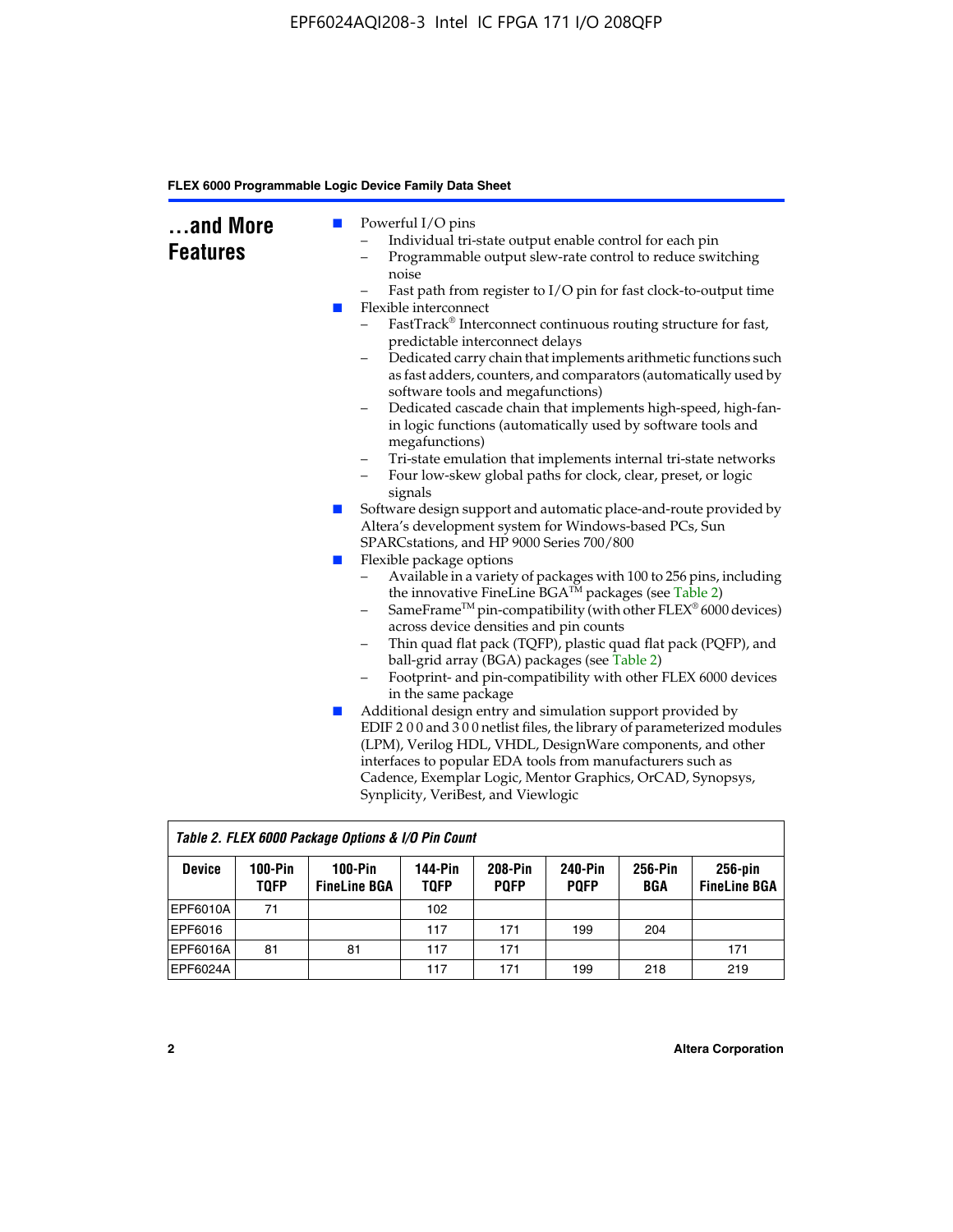| General<br><b>Description</b> | The Altera® FLEX 6000 programmable logic device (PLD) family provides<br>a low-cost alternative to high-volume gate array designs. FLEX 6000<br>devices are based on the OptiFLEX architecture, which minimizes die size<br>while maintaining high performance and routability. The devices have<br>reconfigurable SRAM elements, which give designers the flexibility to<br>quickly change their designs during prototyping and design testing.<br>Designers can also change functionality during operation via in-circuit<br>reconfiguration. |
|-------------------------------|-------------------------------------------------------------------------------------------------------------------------------------------------------------------------------------------------------------------------------------------------------------------------------------------------------------------------------------------------------------------------------------------------------------------------------------------------------------------------------------------------------------------------------------------------|
|                               | FLEX 6000 devices are reprogrammable, and they are 100% tested prior to<br>shipment. As a result, designers are not required to generate test vectors<br>for fault coverage purposes, allowing them to focus on simulation and<br>design verification. In addition, the designer does not need to manage<br>inventories of different gate array designs. FLEX 6000 devices are<br>configured on the board for the specific functionality required.                                                                                              |
|                               | Table 3 shows FLEX 6000 performance for some common designs. All<br>performance values shown were obtained using Synopsys DesignWare or<br>LPM functions. Special design techniques are not required to implement<br>the applications; the designer simply infers or instantiates a function in a<br>Verilog HDL, VHDL, Altera Hardware Description Language (AHDL), or<br>schematic design file.                                                                                                                                               |

| <b>Table 3. FLEX 6000 Device Performance for Common Designs</b> |                 |                    |                   |                   |            |  |
|-----------------------------------------------------------------|-----------------|--------------------|-------------------|-------------------|------------|--|
| Application                                                     | <b>LEs Used</b> | <b>Performance</b> | <b>Units</b>      |                   |            |  |
|                                                                 |                 | -1 Speed<br>Grade  | -2 Speed<br>Grade | -3 Speed<br>Grade |            |  |
| 16-bit loadable counter                                         | 16              | 172                | 153               | 133               | <b>MHz</b> |  |
| 16-bit accumulator                                              | 16              | 172                | 153               | 133               | <b>MHz</b> |  |
| 24-bit accumulator                                              | 24              | 136                | 123               | 108               | <b>MHz</b> |  |
| 16-to-1 multiplexer (pin-to-pin) (1)                            | 10              | 12.1               | 13.4              | 16.6              | ns         |  |
| $16 \times 16$ multiplier with a 4-stage pipeline               | 592             | 84                 | 67                | 58                | MHz        |  |

*Note:*

(1) This performance value is measured as a pin-to-pin delay.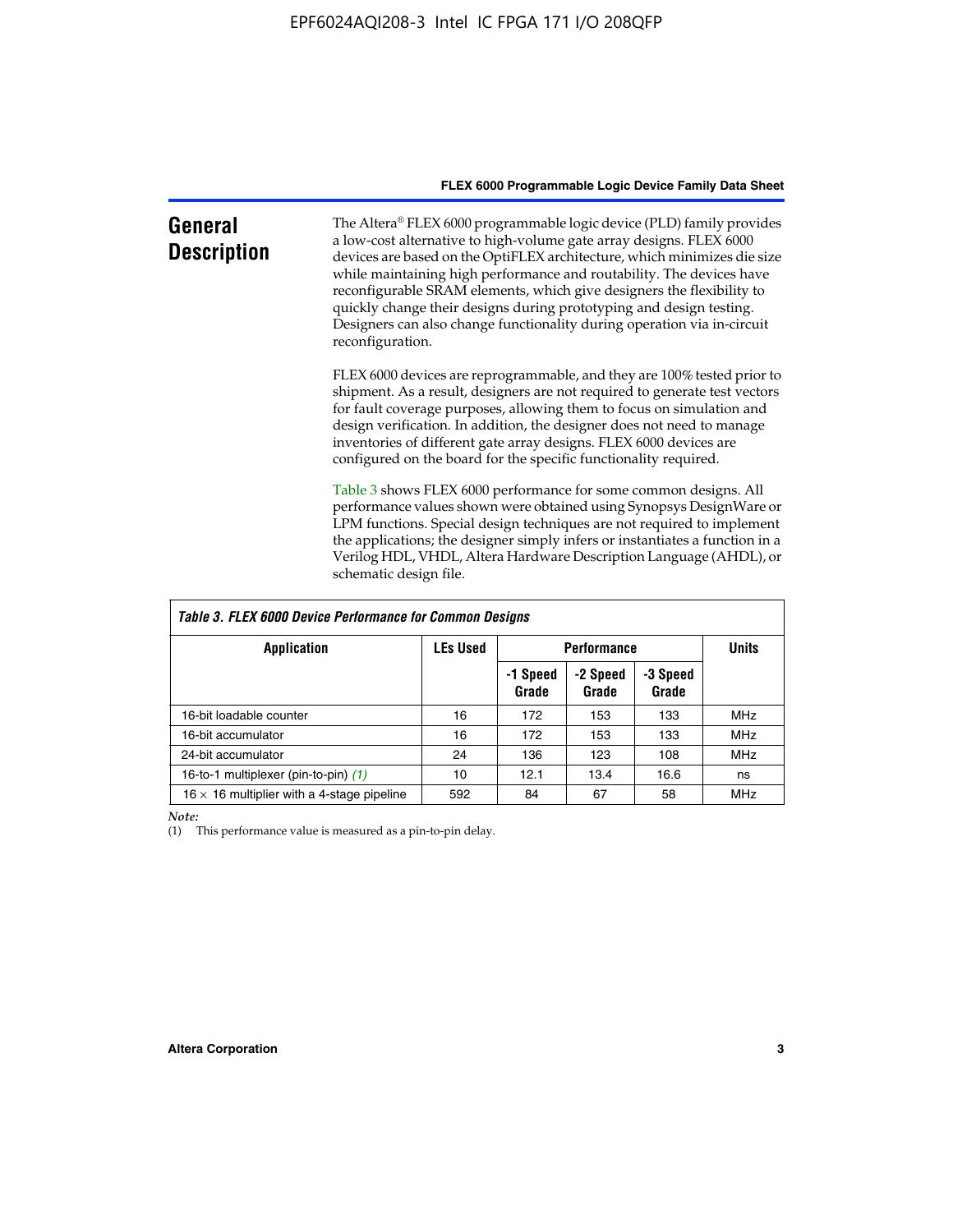| Table 4. FLEX 6000 Device Performance for Complex Designs<br>Note $(1)$ |       |                   |                   |                   |                  |  |
|-------------------------------------------------------------------------|-------|-------------------|-------------------|-------------------|------------------|--|
| <b>LEs Used</b><br><b>Performance</b><br>Application                    |       |                   |                   | <b>Units</b>      |                  |  |
|                                                                         |       | -1 Speed<br>Grade | -2 Speed<br>Grade | -3 Speed<br>Grade |                  |  |
| 8-bit, 16-tap parallel finite impulse response<br>(FIR) filter          | 599   | 94                | 80                | 72                | <b>MSPS</b>      |  |
| 8-bit, 512-point fast Fourier transform (FFT)<br>function               | 1.182 | 75<br>63          | 89<br>53          | 109<br>43         | μS<br><b>MHz</b> |  |
| a16450 universal asynchronous<br>receiver/transmitter (UART)            | 487   | 36                | 30                | 25                | <b>MHz</b>       |  |
| PCI bus target with zero wait states                                    | 609   | 56                | 49                | 42                | MHz              |  |

Table 4 shows FLEX 6000 performance for more complex designs.

*Note:*

(1) The applications in this table were created using Altera MegaCore<sup>TM</sup> functions.

FLEX 6000 devices are supported by Altera development systems; a single, integrated package that offers schematic, text (including AHDL), and waveform design entry, compilation and logic synthesis, full simulation and worst-case timing analysis, and device configuration. The Altera software provides EDIF 2 0 0 and 3 0 0, LPM, VHDL, Verilog HDL, and other interfaces for additional design entry and simulation support from other industry-standard PC- and UNIX workstation-based EDA tools.

The Altera software works easily with common gate array EDA tools for synthesis and simulation. For example, the Altera software can generate Verilog HDL files for simulation with tools such as Cadence Verilog-XL. Additionally, the Altera software contains EDA libraries that use devicespecific features such as carry chains which are used for fast counter and arithmetic functions. For instance, the Synopsys Design Compiler library supplied with the Altera development systems include DesignWare functions that are optimized for the FLEX 6000 architecture.

The Altera development system runs on Windows-based PCs, Sun SPARCstations, and HP 9000 Series 700/800.

f See the *[MAX+PLUS II Programmable Logic Development System & Software](http://www.altera.com/literature/ds/dsmii.pdf)  [Data Sheet](http://www.altera.com/literature/ds/dsmii.pdf)* and the *[Quartus Programmable Logic Development System &](http://www.altera.com/literature/ds/quartus.pdf)  [Software Data Sheet](http://www.altera.com/literature/ds/quartus.pdf)* for more information.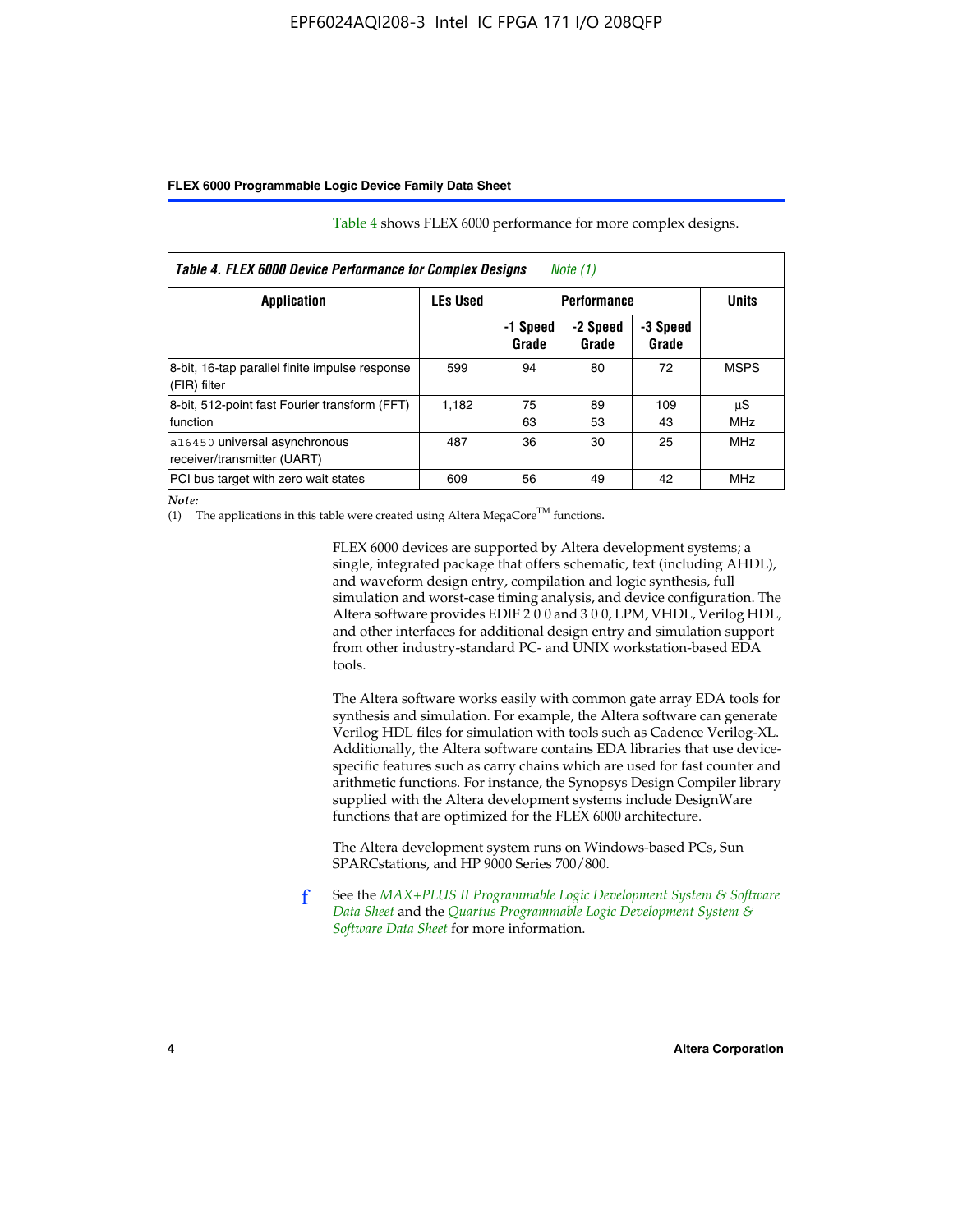| <b>Functional</b><br><b>Description</b> | The FLEX 6000 OptiFLEX architecture consists of logic elements (LEs).<br>Each LE includes a 4-input look-up table (LUT), which can implement any<br>4-input function, a register, and dedicated paths for carry and cascade<br>chain functions. Because each LE contains a register, a design can be easily<br>pipelined without consuming more LEs. The specified gate count for<br>FLEX 6000 devices includes all LUTs and registers.                                                                                                                                                                                                                                                                                                          |
|-----------------------------------------|--------------------------------------------------------------------------------------------------------------------------------------------------------------------------------------------------------------------------------------------------------------------------------------------------------------------------------------------------------------------------------------------------------------------------------------------------------------------------------------------------------------------------------------------------------------------------------------------------------------------------------------------------------------------------------------------------------------------------------------------------|
|                                         | LEs are combined into groups called logic array blocks (LABs); each LAB<br>contains 10 LEs. The Altera software automatically places related LEs into<br>the same LAB, minimizing the number of required interconnects. Each<br>LAB can implement a medium-sized block of logic, such as a counter or<br>multiplexer.                                                                                                                                                                                                                                                                                                                                                                                                                            |
|                                         | Signal interconnections within FLEX 6000 devices—and to and from<br>device pins—are provided via the routing structure of the FastTrack<br>Interconnect. The routing structure is a series of fast, continuous row and<br>column channels that run the entire length and width of the device. Any<br>LE or pin can feed or be fed by any other LE or pin via the FastTrack<br>Interconnect. See "FastTrack Interconnect" on page 17 of this data sheet<br>for more information.                                                                                                                                                                                                                                                                  |
|                                         | Each I/O pin is fed by an I/O element (IOE) located at the end of each row<br>and column of the FastTrack Interconnect. Each IOE contains a<br>bidirectional I/O buffer. Each IOE is placed next to an LAB, where it can<br>be driven by the local interconnect of that LAB. This feature allows fast<br>clock-to-output times of less than 8 ns when a pin is driven by any of the<br>10 LEs in the adjacent LAB. Also, any LE can drive any pin via the row and<br>column interconnect. I/O pins can drive the LE registers via the row and<br>column interconnect, providing setup times as low as 2 ns and hold times<br>of 0 ns. IOEs provide a variety of features, such as JTAG BST support,<br>slew-rate control, and tri-state buffers. |
|                                         | Figure 1 shows a block diagram of the FLEX 6000 OptiFLEX architecture.<br>Each group of ten LEs is combined into an LAB, and the LABs are<br>arranged into rows and columns. The LABs are interconnected by the<br>FastTrack Interconnect. IOEs are located at the end of each FastTrack<br>Interconnect row and column.                                                                                                                                                                                                                                                                                                                                                                                                                         |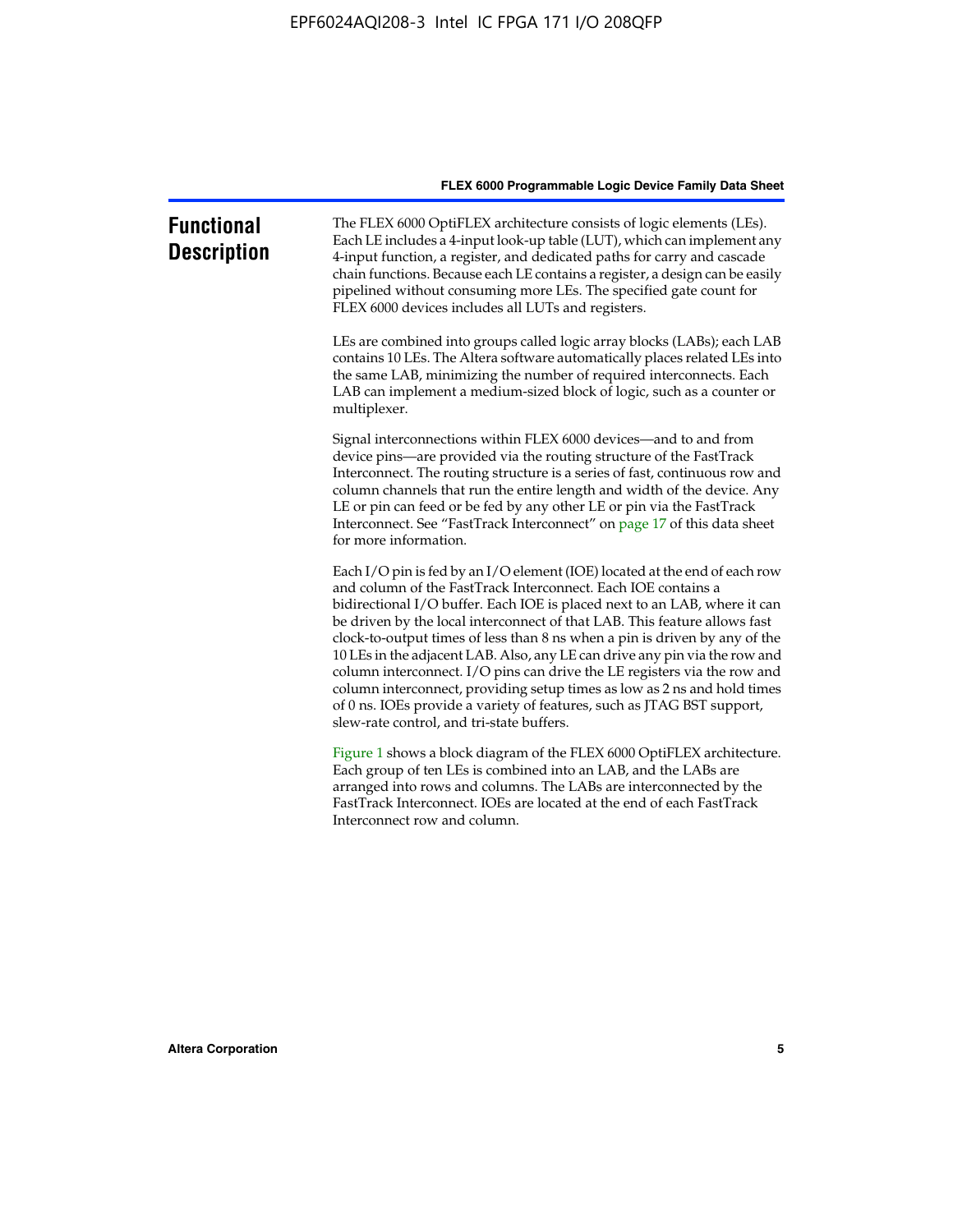

FLEX 6000 devices provide four dedicated, global inputs that drive the control inputs of the flipflops to ensure efficient distribution of highspeed, low-skew control signals. These inputs use dedicated routing channels that provide shorter delays and lower skews than the FastTrack Interconnect. These inputs can also be driven by internal logic, providing an ideal solution for a clock divider or an internally generated asynchronous clear signal that clears many registers in the device. The dedicated global routing structure is built into the device, eliminating the need to create a clock tree.

#### **Logic Array Block**

An LAB consists of ten LEs, their associated carry and cascade chains, the LAB control signals, and the LAB local interconnect. The LAB provides the coarse-grained structure of the FLEX 6000 architecture, and facilitates efficient routing with optimum device utilization and high performance.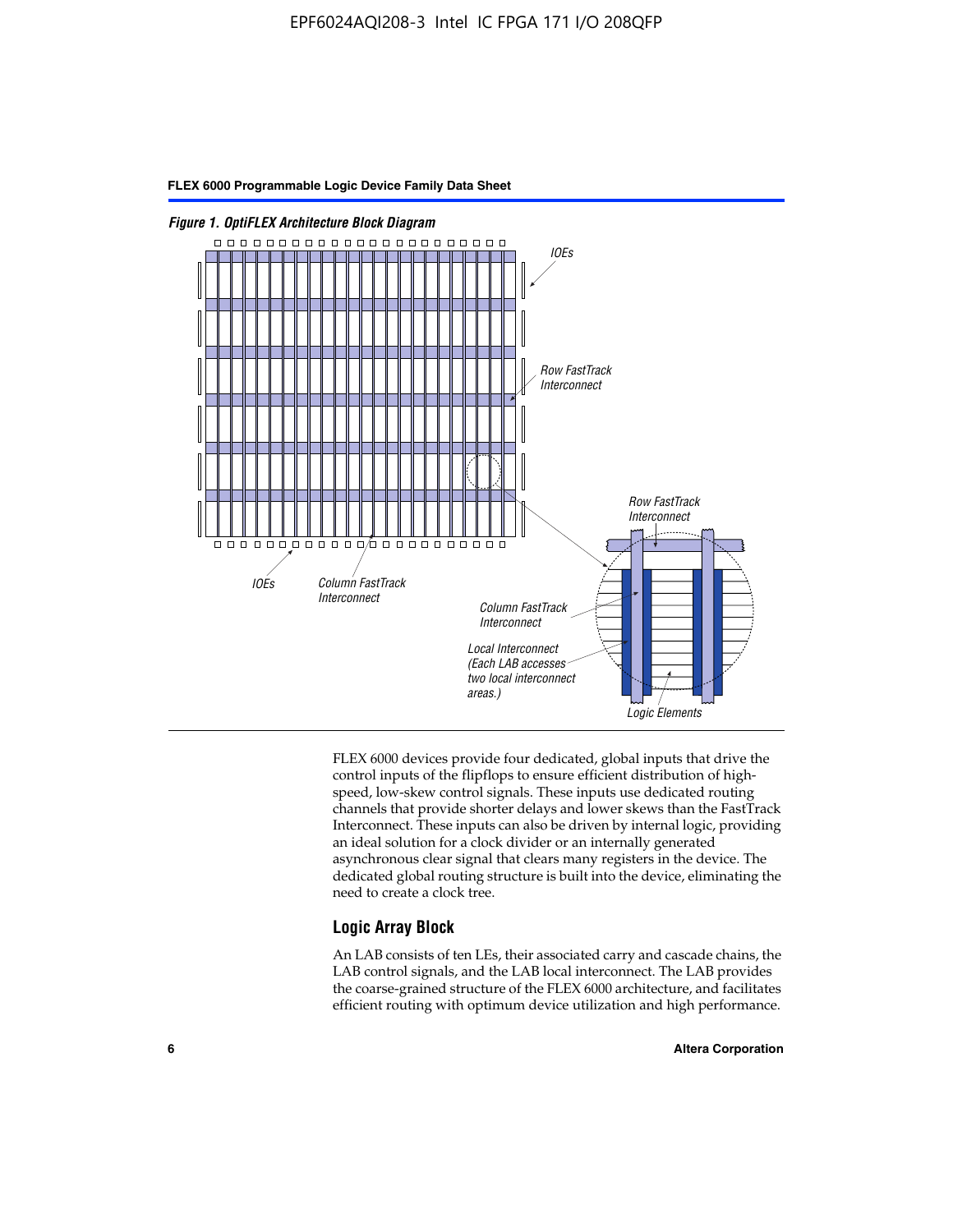The interleaved LAB structure—an innovative feature of the FLEX 6000 architecture—allows each LAB to drive two local interconnects. This feature minimizes the use of the FastTrack Interconnect, providing higher performance. An LAB can drive 20 LEs in adjacent LABs via the local interconnect, which maximizes fitting flexibility while minimizing die size. See Figure 2.



In most designs, the registers only use global clock and clear signals. However, in some cases, other clock or asynchronous clear signals are needed. In addition, counters may also have synchronous clear or load signals. In a design that uses non-global clock and clear signals, inputs from the first LE in an LAB are re-routed to drive the control signals for that LAB. See Figure 3.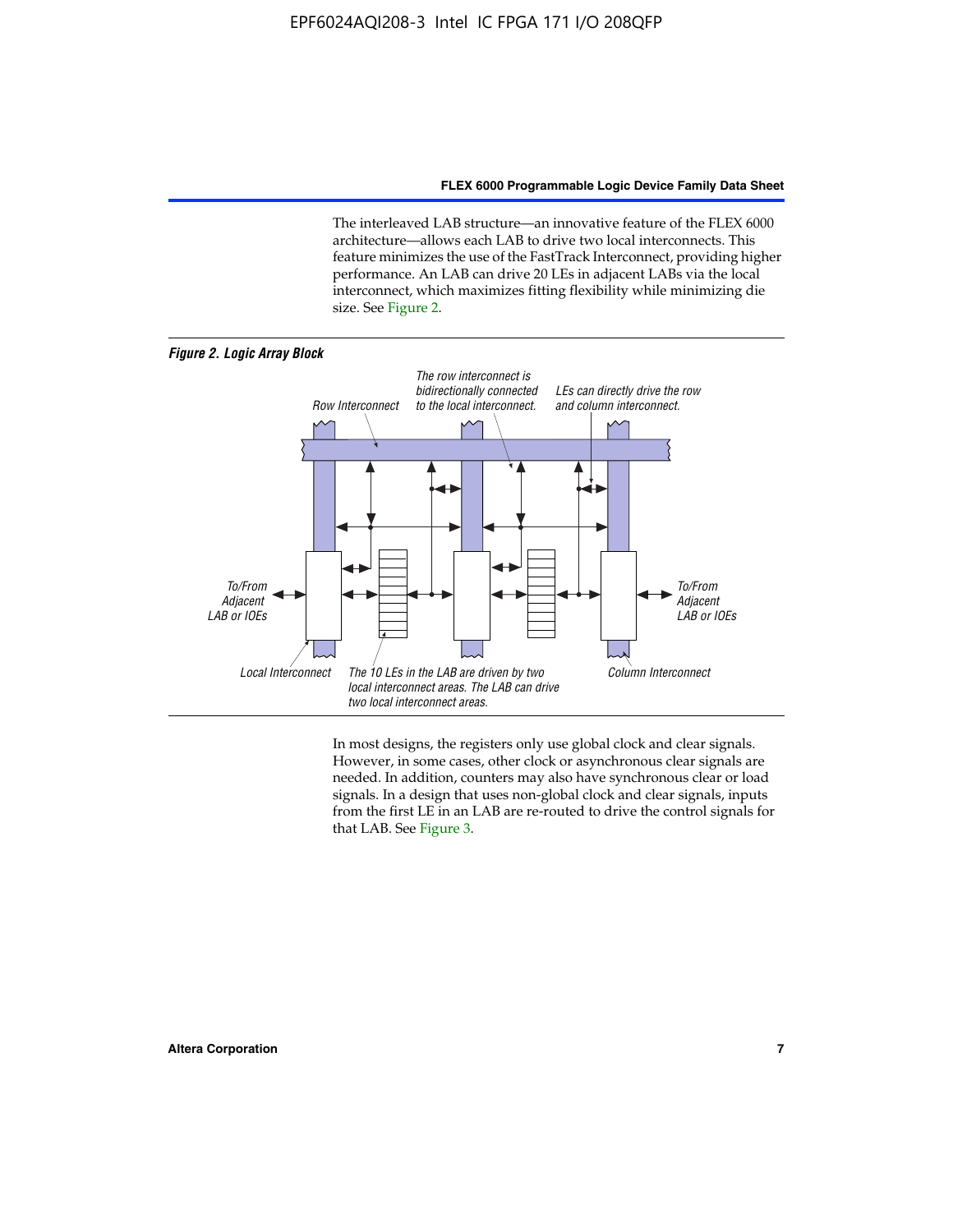#### *Figure 3. LAB Control Signals*



#### **Logic Element**

An LE, the smallest unit of logic in the FLEX 6000 architecture, has a compact size that provides efficient logic usage. Each LE contains a fourinput LUT, which is a function generator that can quickly implement any function of four variables. An LE contains a programmable flipflop, carry and cascade chains. Additionally, each LE drives both the local and the FastTrack Interconnect. See Figure 4.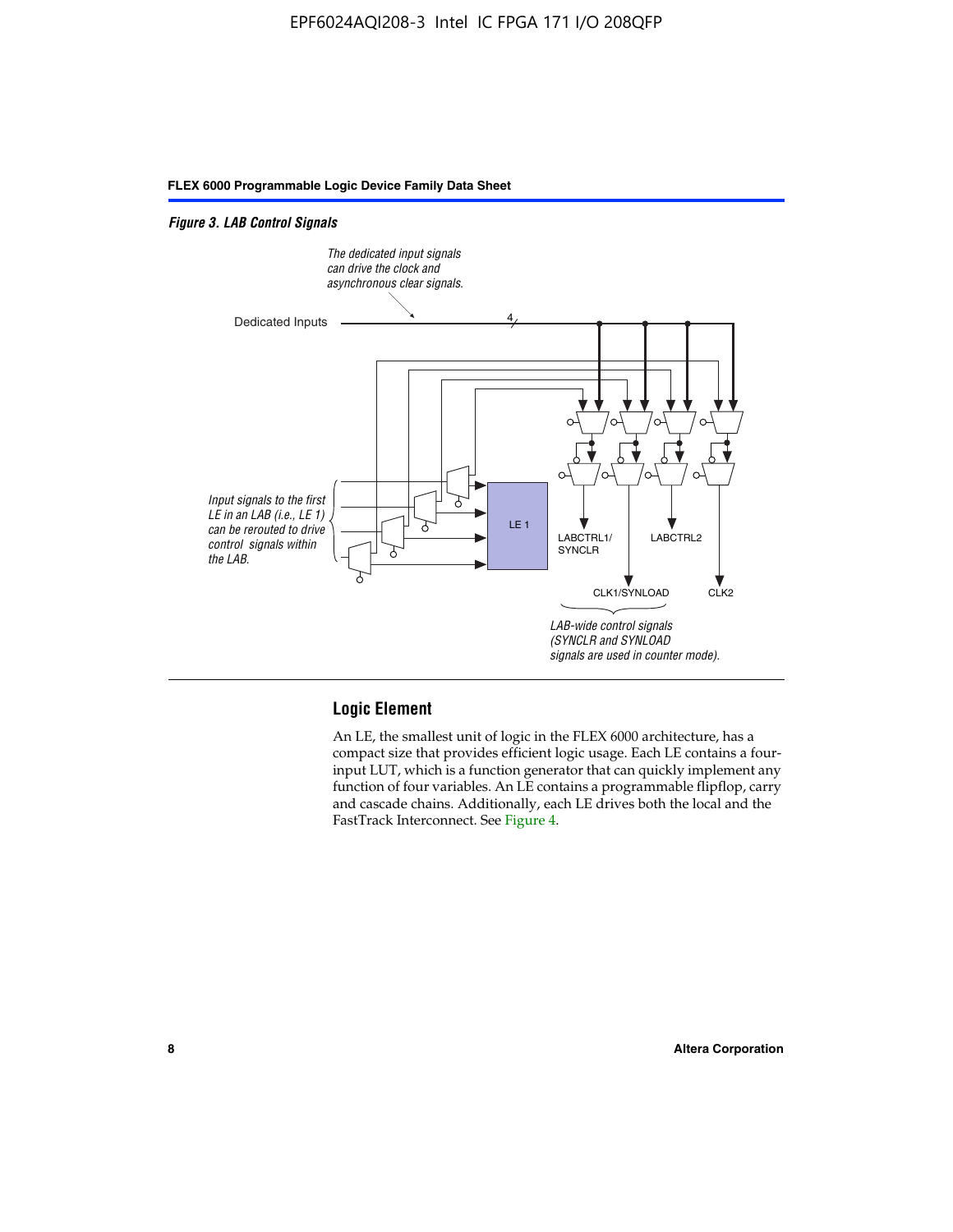

The programmable flipflop in the LE can be configured for D, T, JK, or SR operation. The clock and clear control signals on the flipflop can be driven by global signals, general-purpose I/O pins, or any internal logic. For combinatorial functions, the flipflop is bypassed and the output of the LUT drives the outputs of the LE. The LE output can drive both the local interconnect and the FastTrack Interconnect.

The FLEX 6000 architecture provides two types of dedicated high-speed data paths that connect adjacent LEs without using local interconnect paths: carry chains and cascade chains. A carry chain supports high-speed arithmetic functions such as counters and adders, while a cascade chain implements wide-input functions such as equivalent comparators with minimum delay. Carry and cascade chains connect LEs 2 through 10 in an LAB and all LABs in the same half of the row. Because extensive use of carry and cascade chains can reduce routing flexibility, these chains should be limited to speed-critical portions of a design.

#### *Figure 4. Logic Element*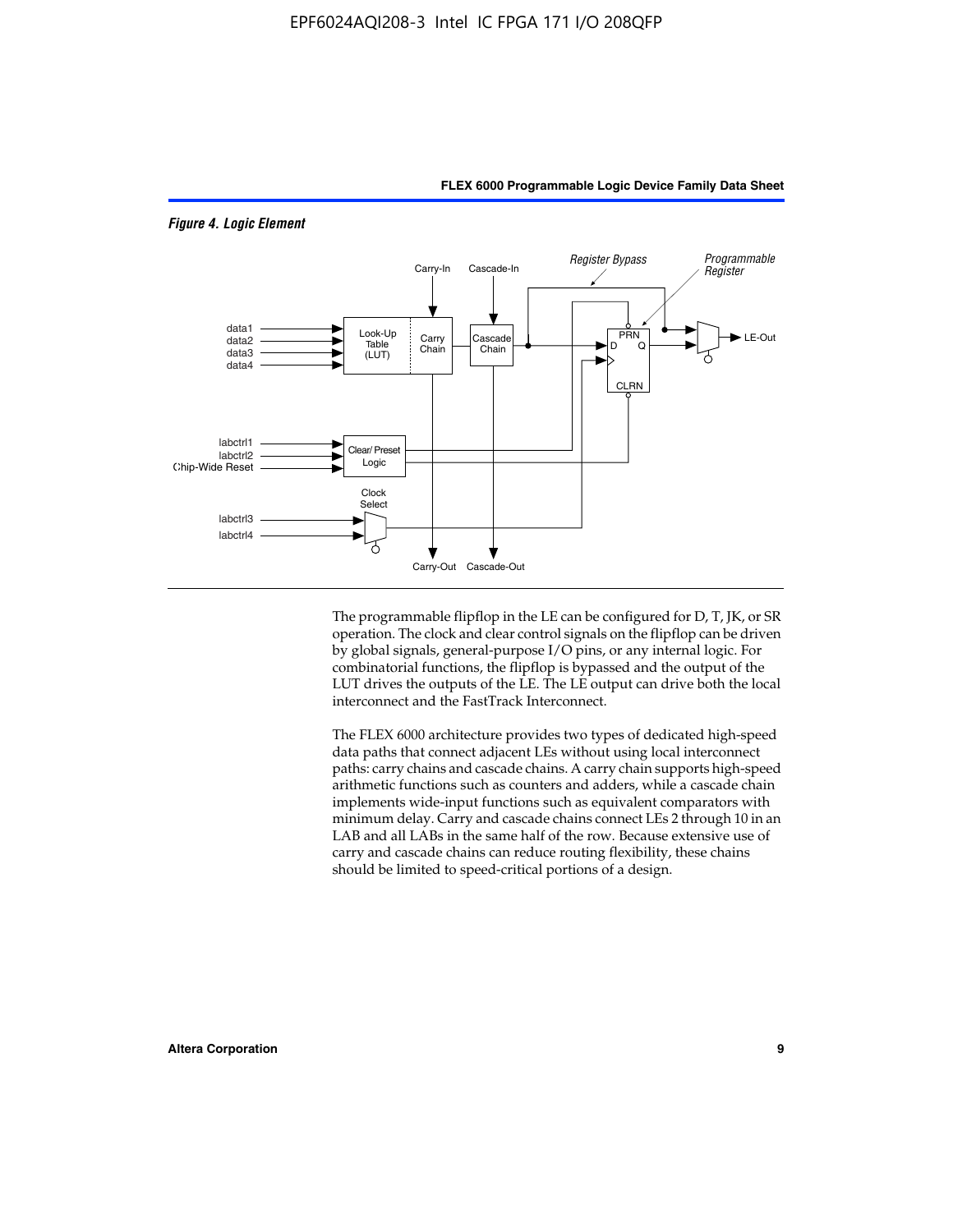#### *Carry Chain*

The carry chain provides a very fast (0.1 ns) carry-forward function between LEs. The carry-in signal from a lower-order bit drives forward into the higher-order bit via the carry chain, and feeds into both the LUT and the next portion of the carry chain. This feature allows the FLEX 6000 architecture to implement high-speed counters, adders, and comparators of arbitrary width. Carry chain logic can be created automatically by the Altera software during design processing, or manually by the designer during design entry. Parameterized functions such as LPM and DesignWare functions automatically take advantage of carry chains for the appropriate functions.

Because the first LE of each LAB can generate control signals for that LAB, the first LE in each LAB is not included in carry chains. In addition, the inputs of the first LE in each LAB may be used to generate synchronous clear and load enable signals for counters implemented with carry chains.

Carry chains longer than nine LEs are implemented automatically by linking LABs together. For enhanced fitting, a long carry chain skips alternate LABs in a row. A carry chain longer than one LAB skips either from an even-numbered LAB to another even-numbered LAB, or from an odd-numbered LAB to another odd-numbered LAB. For example, the last LE of the first LAB in a row carries to the second LE of the third LAB in the row. In addition, the carry chain does not cross the middle of the row. For instance, in the EPF6016 device, the carry chain stops at the 11th LAB in a row and a new carry chain begins at the 12th LAB.

Figure 5 shows how an *n*-bit full adder can be implemented in  $n + 1$  LEs with the carry chain. One portion of the LUT generates the sum of two bits using the input signals and the carry-in signal; the sum is routed to the output of the LE. Although the register can be bypassed for simple adders, it can be used for an accumulator function. Another portion of the LUT and the carry chain logic generates the carry-out signal, which is routed directly to the carry-in signal of the next-higher-order bit. The final carry-out signal is routed to an LE, where it is driven onto the FastTrack Interconnect.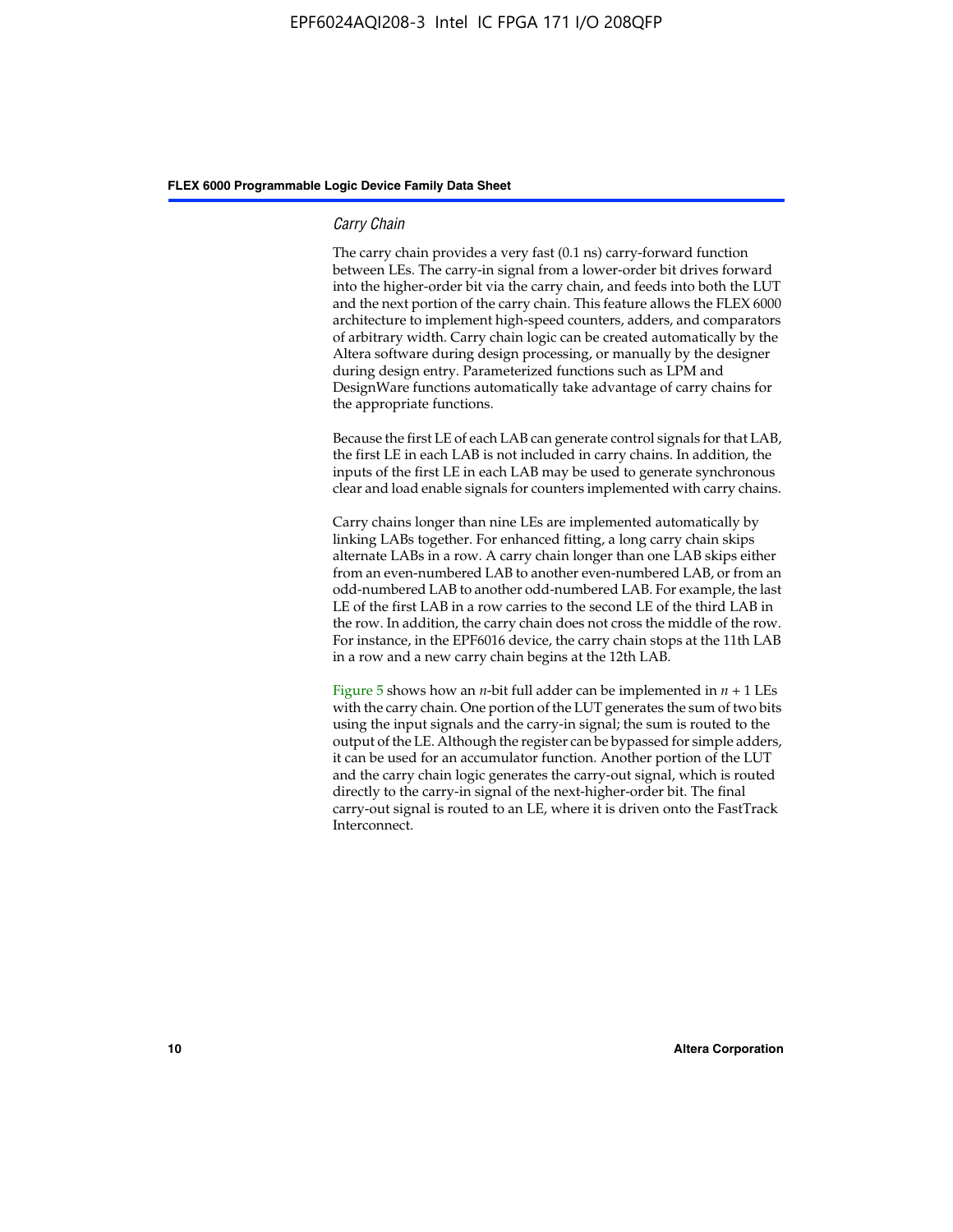

*Figure 5. Carry Chain Operation*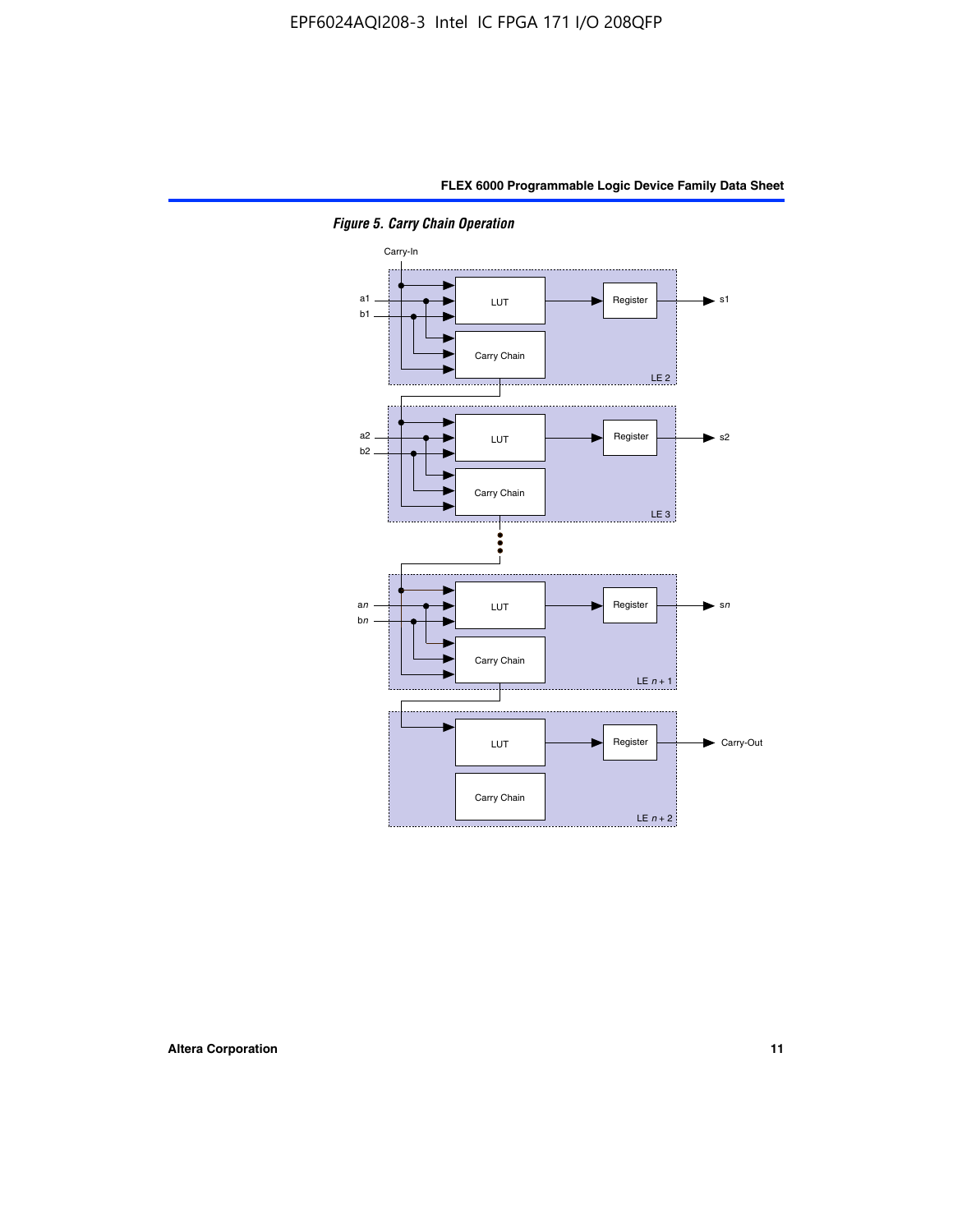#### *Cascade Chain*

The cascade chain enables the FLEX 6000 architecture to implement very wide fan-in functions. Adjacent LUTs can be used to implement portions of the function in parallel; the cascade chain serially connects the intermediate values. The cascade chain can use a logical AND or logical OR gate (via De Morgan's inversion) to connect the outputs of adjacent LEs. Each additional LE provides four more inputs to the effective width of a function, with a delay as low as 0.5 ns per LE. Cascade chain logic can be created automatically by the Altera software during design processing, or manually by the designer during design entry. Parameterized functions such as LPM and DesignWare functions automatically take advantage of cascade chains for the appropriate functions.

A cascade chain implementing an AND gate can use the register in the last LE; a cascade chain implementing an OR gate cannot use this register because of the inversion required to implement the OR gate.

Because the first LE of an LAB can generate control signals for that LAB, the first LE in each LAB is not included in cascade chains. Moreover, cascade chains longer than nine bits are automatically implemented by linking several LABs together. For easier routing, a long cascade chain skips every other LAB in a row. A cascade chain longer than one LAB skips either from an even-numbered LAB to another even-numbered LAB, or from an odd-numbered LAB to another odd-numbered LAB. For example, the last LE of the first LAB in a row cascades to the second LE of the third LAB. The cascade chain does not cross the center of the row. For example, in an EPF6016 device, the cascade chain stops at the 11th LAB in a row and a new cascade chain begins at the 12th LAB.

Figure 6 shows how the cascade function can connect adjacent LEs to form functions with a wide fan-in. In this example, functions of 4*n* variables are implemented with *n* LEs. The cascade chain requires 3.4 ns to decode a 16-bit address.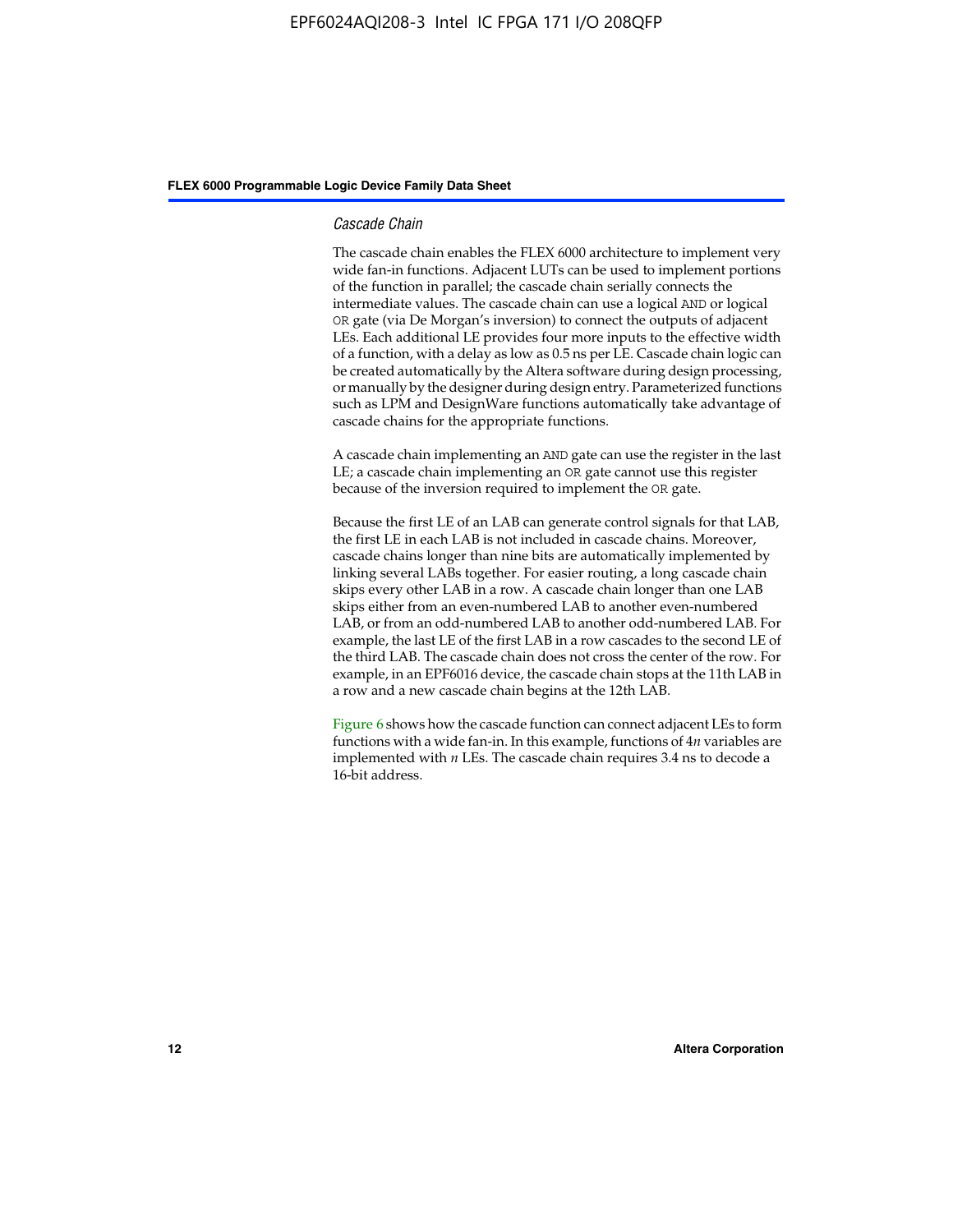

#### *LE Operating Modes*

The FLEX 6000 LE can operate in one of the following three modes:

- Normal mode
- Arithmetic mode
- Counter mode

Each of these modes uses LE resources differently. In each mode, seven available inputs to the LE—the four data inputs from the LAB local interconnect, the feedback from the programmable register, and the carry-in and cascade-in from the previous LE—are directed to different destinations to implement the desired logic function. LAB-wide signals provide clock, asynchronous clear, synchronous clear, and synchronous load control for the register. The Altera software, in conjunction with parameterized functions such as LPM and DesignWare functions, automatically chooses the appropriate mode for common functions such as counters, adders, and multipliers. If required, the designer can also create special-purpose functions to use an LE operating mode for optimal performance.

Figure 7 shows the LE operating modes.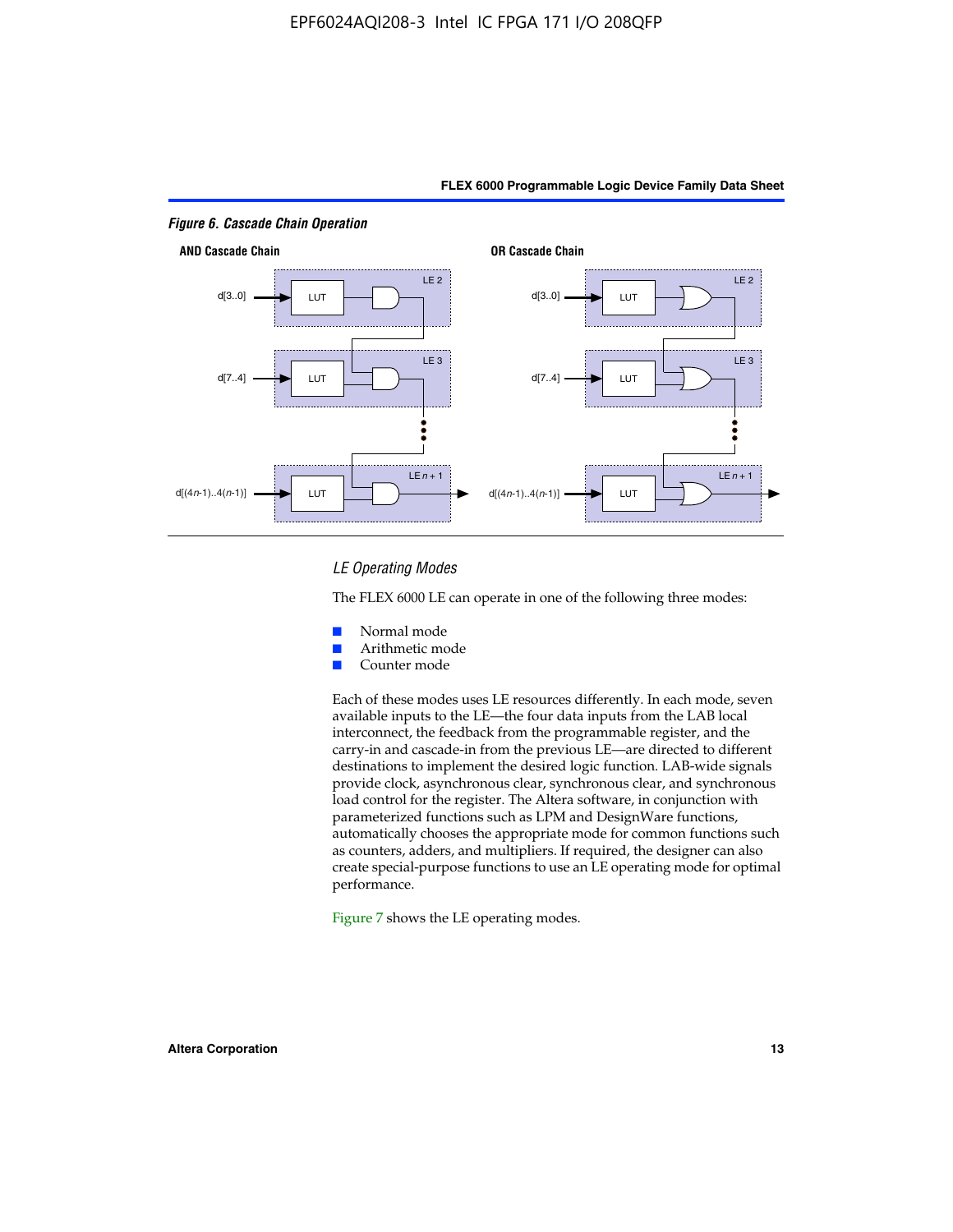#### *Figure 7. LE Operating Modes*

#### **Normal Mode**



#### **Arithmetic Mode**





#### *Notes:*

- (1) The register feedback multiplexer is available on LE 2 of each LAB.
- (2) The data1 and data2 input signals can supply a clock enable, up or down control, or register feedback signals for all LEs other than the second LE in an LAB.
- (3) The LAB-wide synchronous clear and LAB-wide synchronous load affect all registers in an LAB.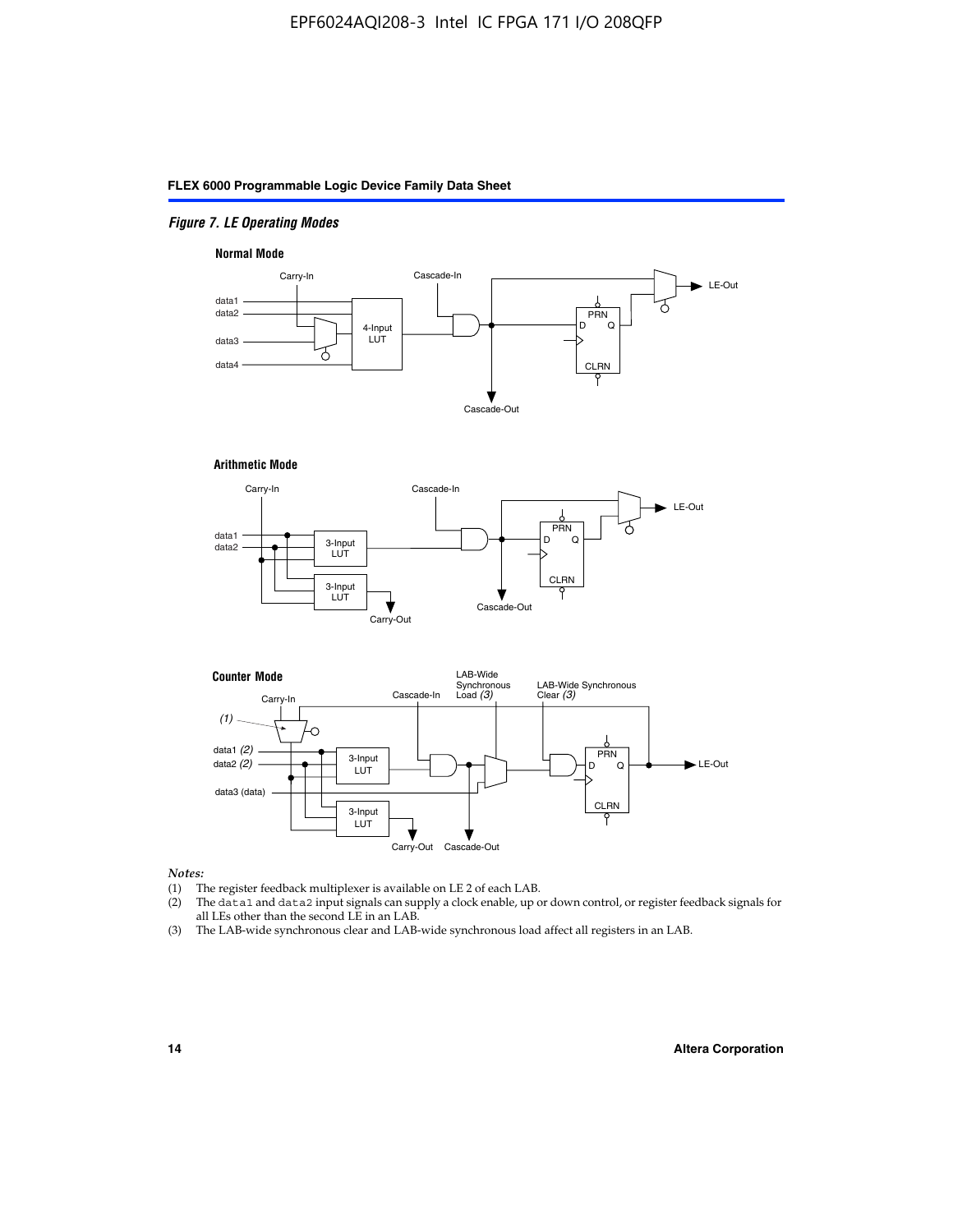#### **Normal Mode**

The normal mode is suitable for general logic applications, combinatorial functions, or wide decoding functions that can take advantage of a cascade chain. In normal mode, four data inputs from the LAB local interconnect and the carry-in are inputs to a 4-input LUT. The Altera software automatically selects the carry-in or the DATA3 signal as one of the inputs to the LUT. The LUT output can be combined with the cascadein signal to form a cascade chain through the cascade-out signal.

#### **Arithmetic Mode**

The arithmetic mode is ideal for implementing adders, accumulators, and comparators. An LE in arithmetic mode uses two 3-input LUTs. One LUT computes a 3-input function; the other generates a carry output. As shown in Figure 7, the first LUT uses the carry-in signal and two data inputs from the LAB local interconnect to generate a combinatorial or registered output. For example, when implementing an adder, this output is the sum of three signals: DATA1, DATA2, and carry-in. The second LUT uses the same three signals to generate a carry-out signal, thereby creating a carry chain. The arithmetic mode also supports simultaneous use of the cascade chain.

The Altera software implements logic functions to use the arithmetic mode automatically where appropriate; the designer does not have to decide how the carry chain will be used.

#### **Counter Mode**

The counter mode offers counter enable, synchronous up/down control, synchronous clear, and synchronous load options. The counter enable and synchronous up/down control signals are generated from the data inputs of the LAB local interconnect. The synchronous clear and synchronous load options are LAB-wide signals that affect all registers in the LAB. Consequently, if any of the LEs in a LAB use counter mode, other LEs in that LAB must be used as part of the same counter or be used for a combinatorial function. In addition, the Altera software automatically places registers that are not in the counter into other LABs.

The counter mode uses two 3-input LUTs: one generates the counter data and the other generates the fast carry bit. A 2-to-1 multiplexer provides synchronous loading, and another AND gate provides synchronous clearing. If the cascade function is used by an LE in counter mode, the synchronous clear or load will override any signal carried on the cascade chain. The synchronous clear overrides the synchronous load.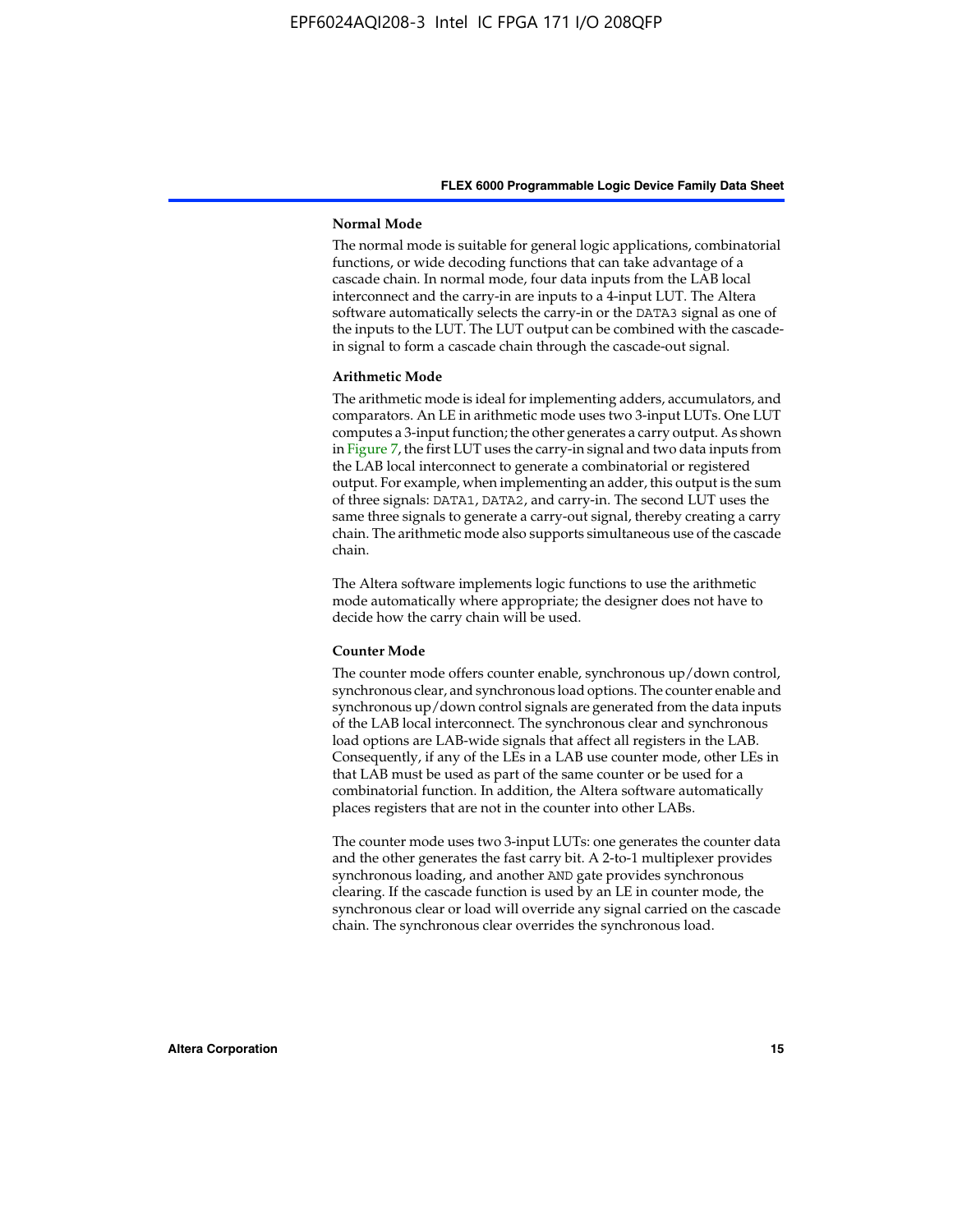Either the counter enable or the up/down control may be used for a given counter. Moreover, the synchronous load can be used as a count enable by routing the register output into the data input automatically when requested by the designer.

The second LE of each LAB has a special function for counter mode; the carry-in of the LE can be driven by a fast feedback path from the register. This function gives a faster counter speed for counter carry chains starting in the second LE of an LAB.

The Altera software implements functions to use the counter mode automatically where appropriate. The designer does not have to decide how the carry chain will be used.

#### *Internal Tri-State Emulation*

Internal tri-state emulation provides internal tri-states without the limitations of a physical tri-state bus. In a physical tri-state bus, the tri-state buffers' output enable (OE) signals select which signal drives the bus. However, if multiple OE signals are active, contending signals can be driven onto the bus. Conversely, if no OE signals are active, the bus will float. Internal tri-state emulation resolves contending tri-state buffers to a low value and floating buses to a high value, thereby eliminating these problems. The Altera software automatically implements tri-state bus functionality with a multiplexer.

#### *Clear & Preset Logic Control*

Logic for the programmable register's clear and preset functions is controlled by the LAB-wide signals LABCTRL1 and LABCTRL2. The LE register has an asynchronous clear that can implement an asynchronous preset. Either LABCTRL1 or LABCTRL2 can control the asynchronous clear or preset. Because the clear and preset functions are active-low, the Altera software automatically assigns a logic high to an unused clear or preset signal. The clear and preset logic is implemented in either the asynchronous clear or asynchronous preset mode, which is chosen during design entry (see Figure 8).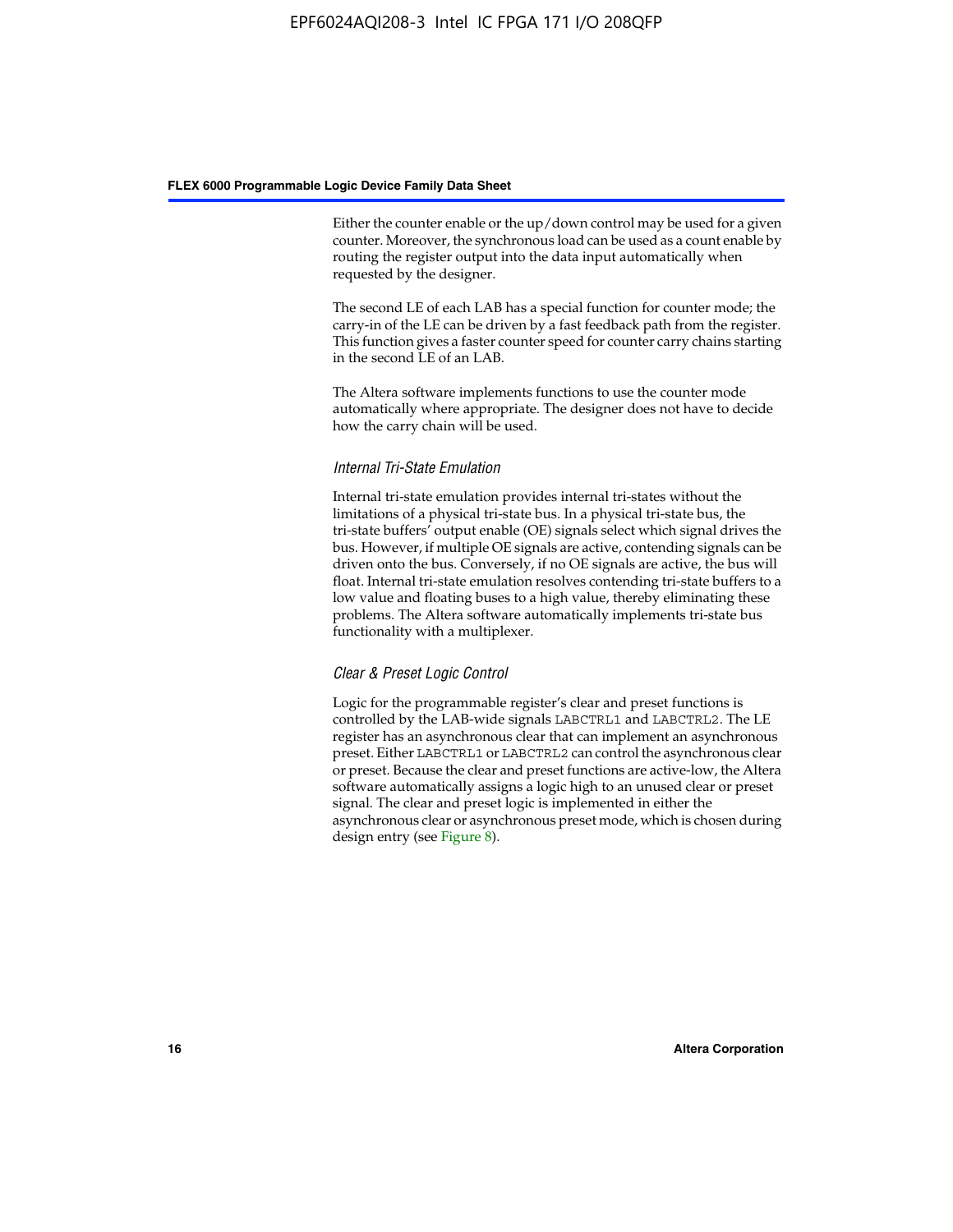

#### **Asynchronous Clear**

The flipflop can be cleared by either LABCTRL1 or LABCTRL2.

#### **Asynchronous Preset**

An asynchronous preset is implemented with an asynchronous clear. The Altera software provides preset control by using the clear and inverting the input and output of the register. Inversion control is available for the inputs to both LEs and IOEs. Therefore, this technique can be used when a register drives logic or drives a pin.

In addition to the two clear and preset modes, FLEX 6000 devices provide a chip-wide reset pin (DEV\_CLRn) that can reset all registers in the device. The option to use this pin is set in the Altera software before compilation. The chip-wide reset overrides all other control signals. Any register with an asynchronous preset will be preset when the chip-wide reset is asserted because of the inversion technique used to implement the asynchronous preset.

The Altera software can use a programmable NOT-gate push-back technique to emulate simultaneous preset and clear or asynchronous load. However, this technique uses an additional three LEs per register.

#### **FastTrack Interconnect**

In the FLEX 6000 OptiFLEX architecture, connections between LEs and device I/O pins are provided by the FastTrack Interconnect, a series of continuous horizontal and vertical routing channels that traverse the device. This global routing structure provides predictable performance, even for complex designs. In contrast, the segmented routing in FPGAs requires switch matrices to connect a variable number of routing paths, increasing the delays between logic resources and reducing performance.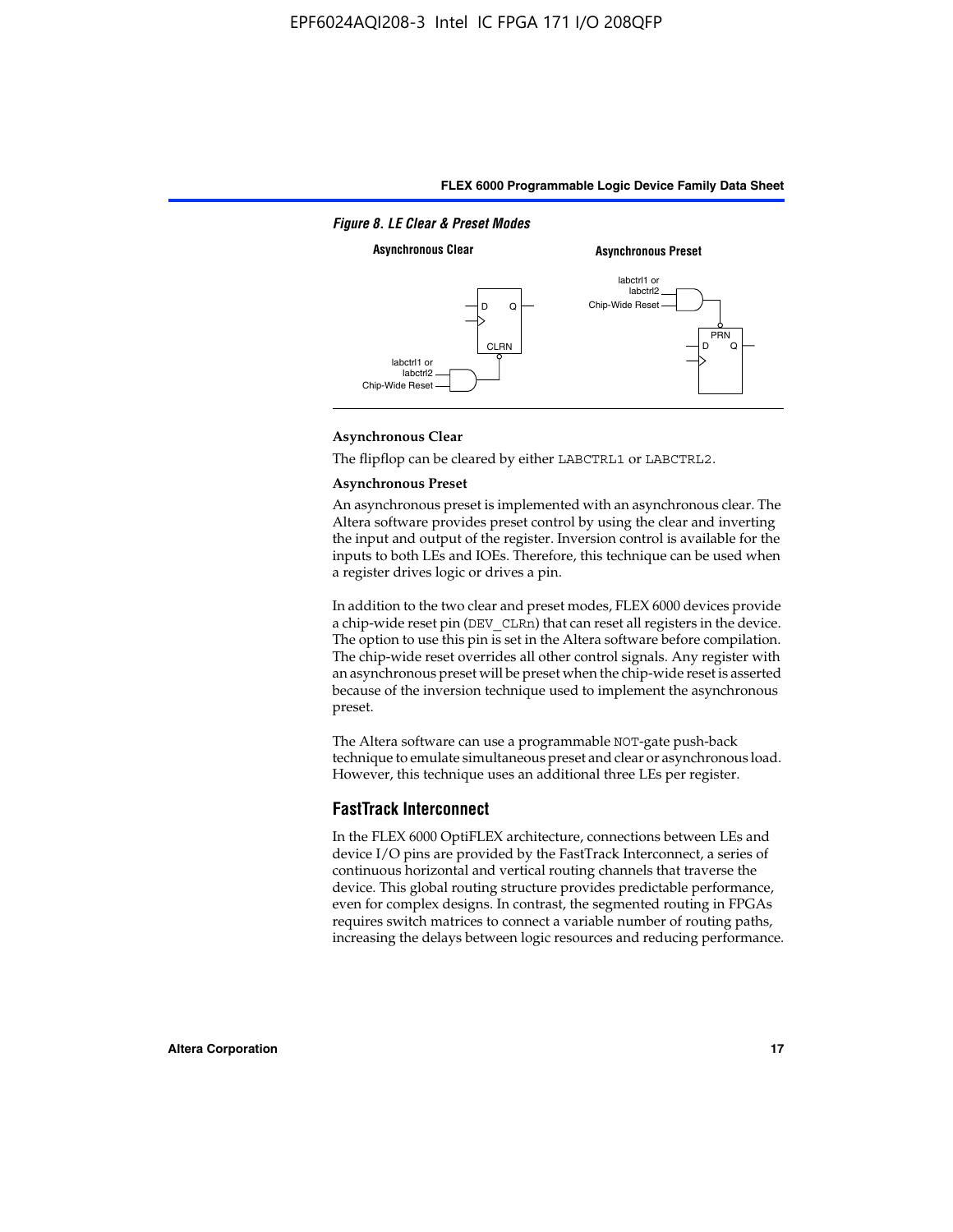The FastTrack Interconnect consists of column and row interconnect channels that span the entire device. Each row of LABs is served by a dedicated row interconnect, which routes signals between LABs in the same row, and also routes signals from I/O pins to LABs. Additionally, the local interconnect routes signals between LEs in the same LAB and in adjacent LABs. The column interconnect routes signals between rows and routes signals from I/O pins to rows.

LEs 1 through 5 of an LAB drive the local interconnect to the right, while LEs 6 through 10 drive the local interconnect to the left. The DATA1 and DATA3 inputs of each LE are driven by the local interconnect to the left; DATA2 and DATA4 are driven by the local interconnect to the right. The local interconnect also routes signals from LEs to I/O pins. Figure 9 shows an overview of the FLEX 6000 interconnect architecture. LEs in the first and last columns have drivers on both sides so that all LEs in the LAB can drive I/O pins via the local interconnect.

*Figure 9. FastTrack Interconnect Architecture*



*Note:*

(1) For EPF6010A, EPF6016, and EPF6016A devices, *n* = 144 channels and *m* = 20 channels; for EPF6024A devices,  $n = 186$  channels and  $m = 30$  channels.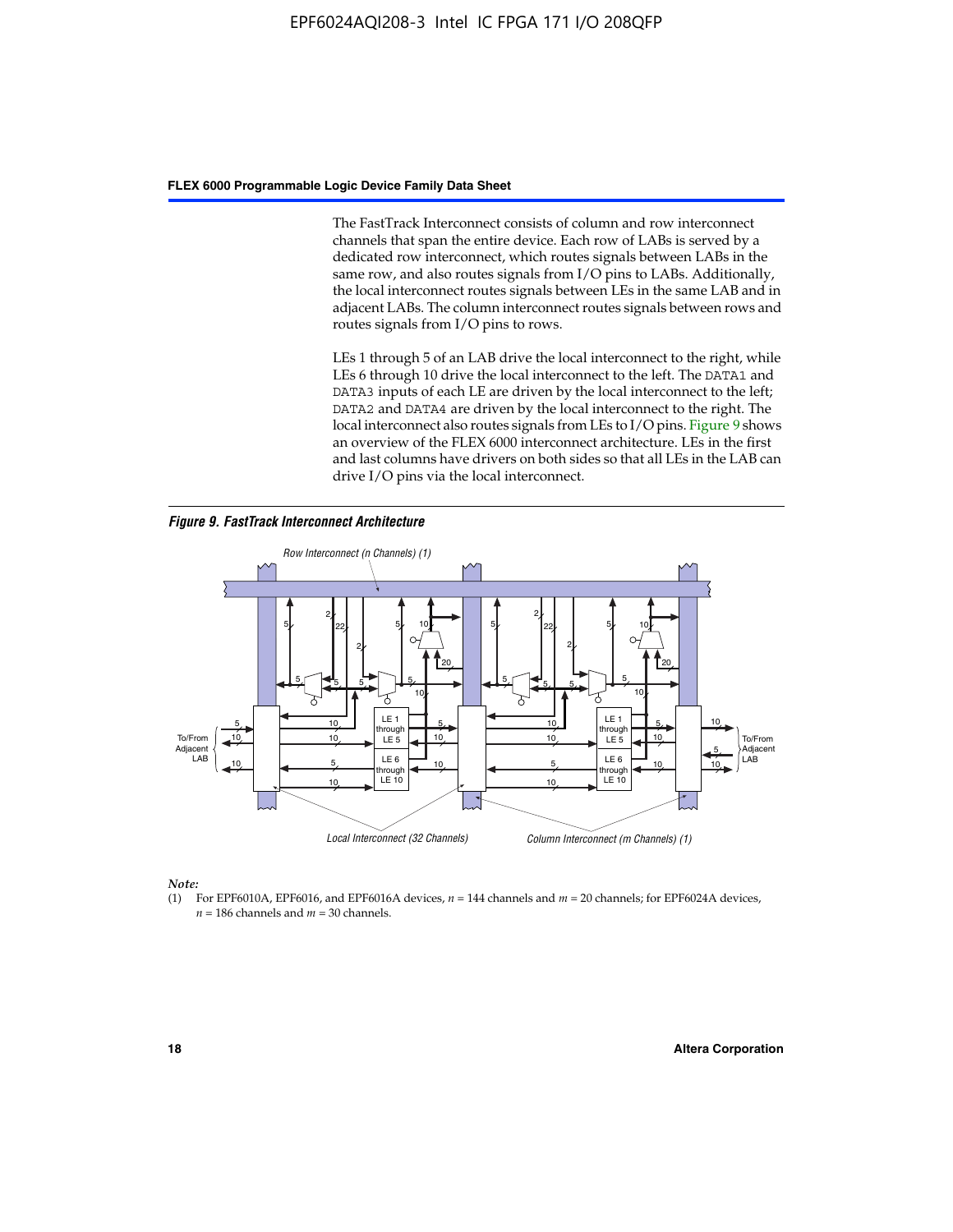A row channel can be driven by an LE or by one of two column channels. These three signals feed a 3-to-1 multiplexer that connects to six specific row channels. Row channels drive into the local interconnect via multiplexers.

Each column of LABs is served by a dedicated column interconnect. The LEs in an LAB can drive the column interconnect. The LEs in an LAB, a column IOE, or a row interconnect can drive the column interconnect. The column interconnect can then drive another row's interconnect to route the signals to other LABs in the device. A signal from the column interconnect must be routed to the row interconnect before it can enter an  $LAB$ 

Each LE has a FastTrack Interconnect output and a local output. The FastTrack interconnect output can drive six row and two column lines directly; the local output drives the local interconnect. Each local interconnect channel driven by an LE can drive four row and two column channels. This feature provides additional flexibility, because each LE can drive any of ten row lines and four column lines.

In addition, LEs can drive global control signals. This feature is useful for distributing internally generated clock, asynchronous clear, and asynchronous preset signals. A pin-driven global signal can also drive data signals, which is useful for high-fan-out data signals.

Each LAB drives two groups of local interconnects, which allows an LE to drive two LABs, or 20 LEs, via the local interconnect. The row-to-local multiplexers are used more efficiently, because the multiplexers can now drive two LABs. Figure 10 shows how an LAB connects to row and column interconnects.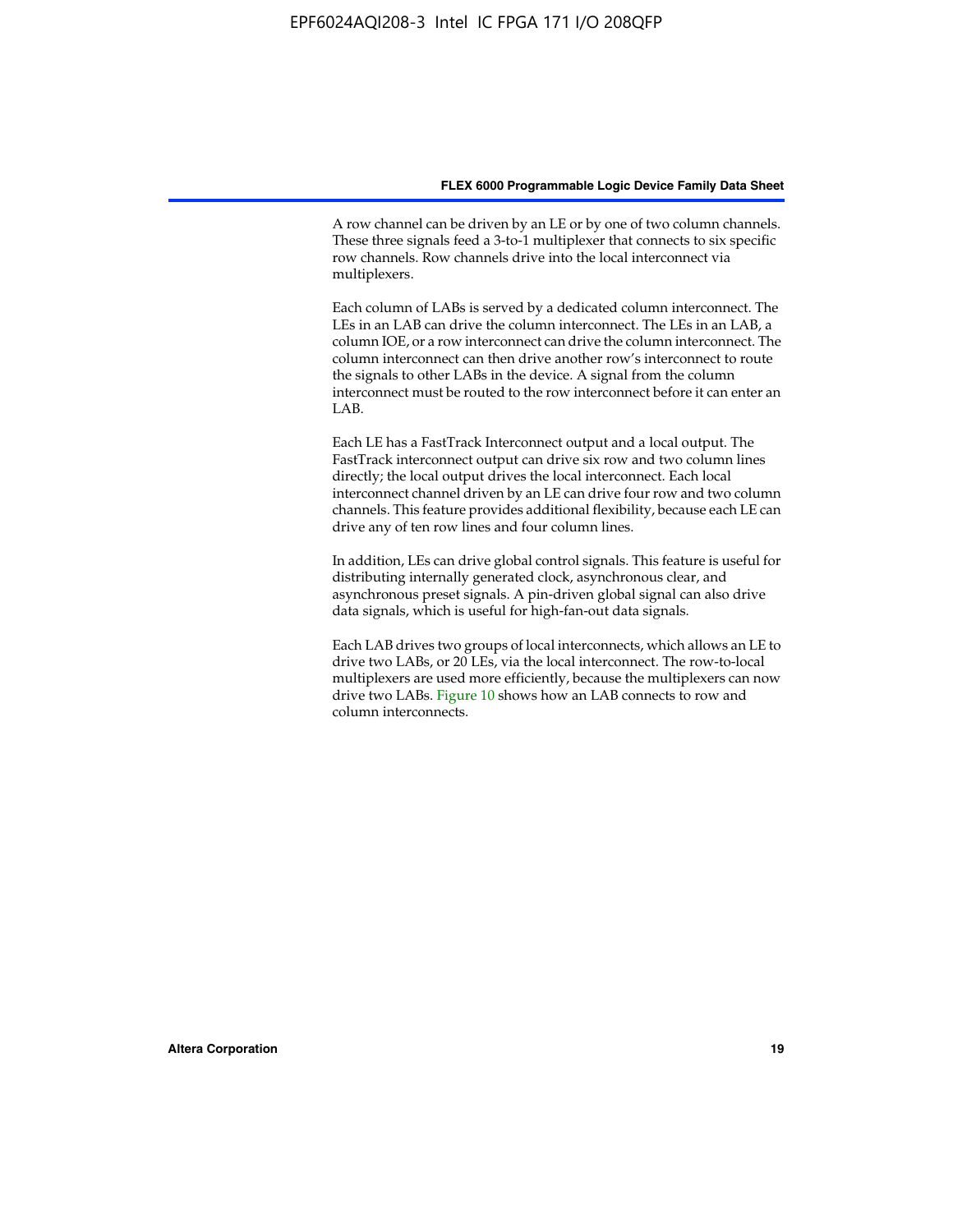*Figure 10. LAB Connections to Row & Column Interconnects*



For improved routability, the row interconnect consists of full-length and half-length channels. The full-length channels connect to all LABs in a row; the half-length channels connect to the LABs in half of the row. In addition to providing a predictable, row-wide interconnect, this architecture provides increased routing resources. Two neighboring LABs can be connected using a half-length channel, which saves the other half of the channel for the other half of the row. One-third of the row channels are half-length channels.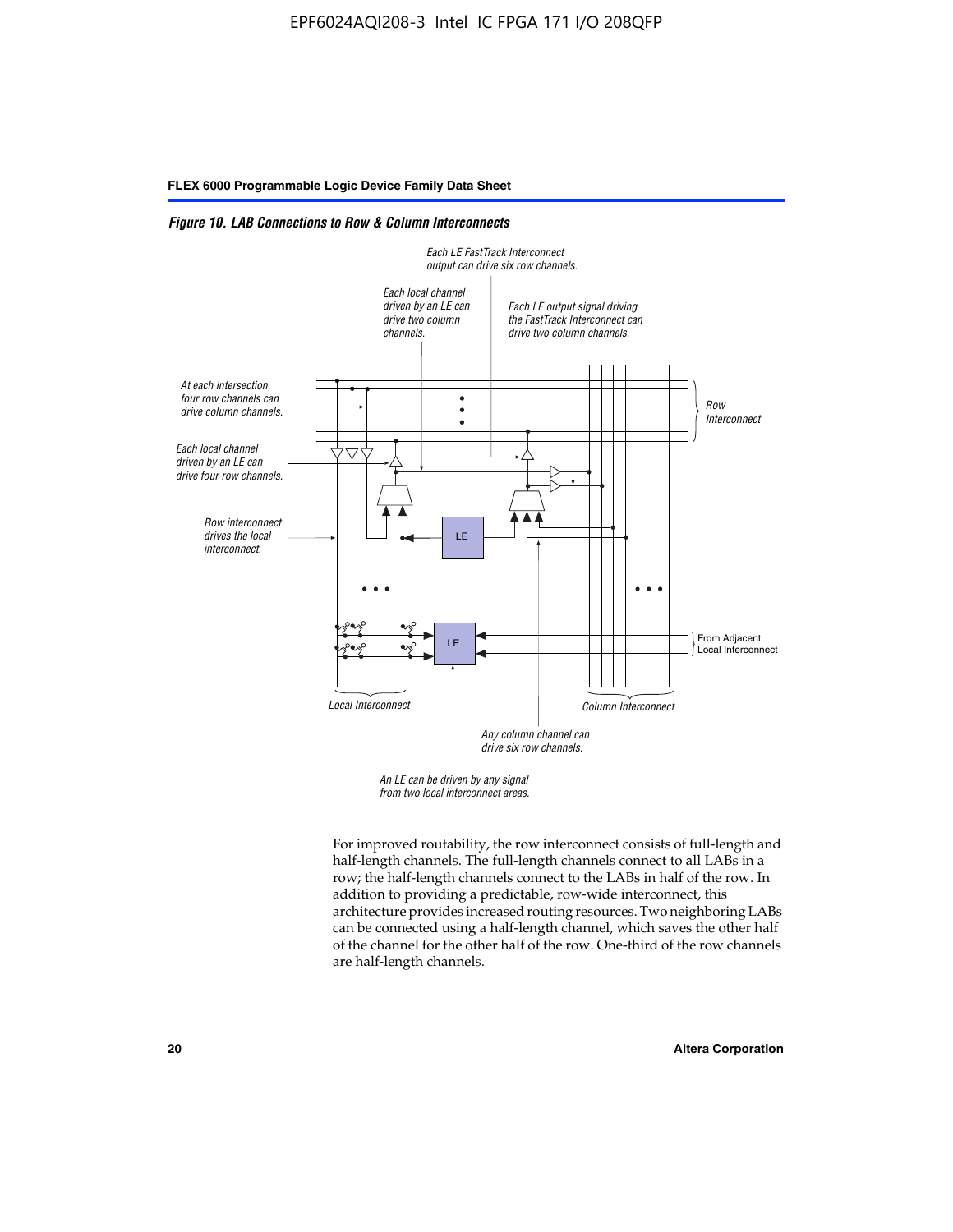| Table 5. FLEX 6000 FastTrack Interconnect Resources |             |                                   |                |                               |  |
|-----------------------------------------------------|-------------|-----------------------------------|----------------|-------------------------------|--|
| <b>Device</b>                                       | <b>Rows</b> | <b>Channels per</b><br><b>Row</b> | <b>Columns</b> | <b>Channels per</b><br>Column |  |
| EPF6010A                                            |             | 144                               | 22             | 20                            |  |
| EPF6016<br>EPF6016A                                 | 6           | 144                               | 22             | 20                            |  |
| EPF6024A                                            |             | 186                               | 28             | 30                            |  |

Table 5 summarizes the FastTrack Interconnect resources available in each FLEX 6000 device.

In addition to general-purpose I/O pins, FLEX 6000 devices have four dedicated input pins that provide low-skew signal distribution across the device. These four inputs can be used for global clock and asynchronous clear control signals. These signals are available as control signals for all LEs in the device. The dedicated inputs can also be used as generalpurpose data inputs because they can feed the local interconnect of each LAB in the device. Using dedicated inputs to route data signals provides a fast path for high fan-out signals.

The local interconnect from LABs located at either end of two rows can drive a global control signal. For instance, in an EPF6016 device, LABs C1, D1, C22, and D22 can all drive global control signals. When an LE drives a global control signal, the dedicated input pin that drives that signal cannot be used. Any LE in the device can drive a global control signal by driving the FastTrack Interconnect into the appropriate LAB. To minimize delay, however, the Altera software places the driving LE in the appropriate LAB. The LE-driving-global signal feature is optimized for speed for control signals; regular data signals are better routed on the FastTrack Interconnect and do not receive any advantage from being routed on global signals. This LE-driving-global control signal feature is controlled by the designer and is not used automatically by the Altera software. See Figure 11.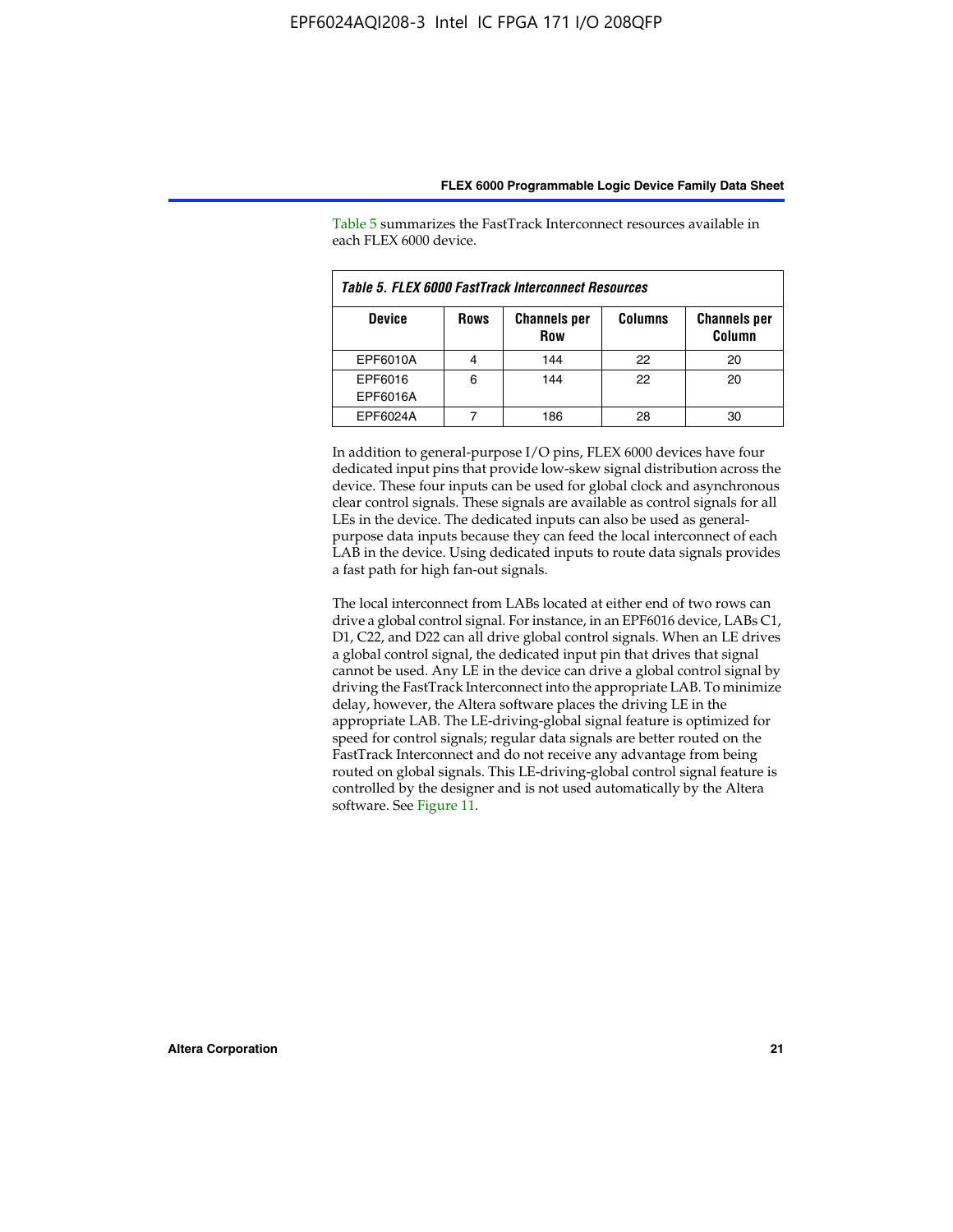



*Notes:*

- (1) The global clock and clear distribution signals are shown for EPF6016 and EPF6016A devices. In EPF6010A devices, LABs in rows B and C drive global signals. In EPF6024A devices, LABs in rows C and E drive global signals.
- (2) The local interconnect from LABs C1 and D1 can drive two global control signals on the left side.
- (3) Global signals drive into every LAB as clock, asynchronous clear, preset, and data signals.
- (4) The local interconnect from LABs C22 and D22 can drive two global control signals on the right side.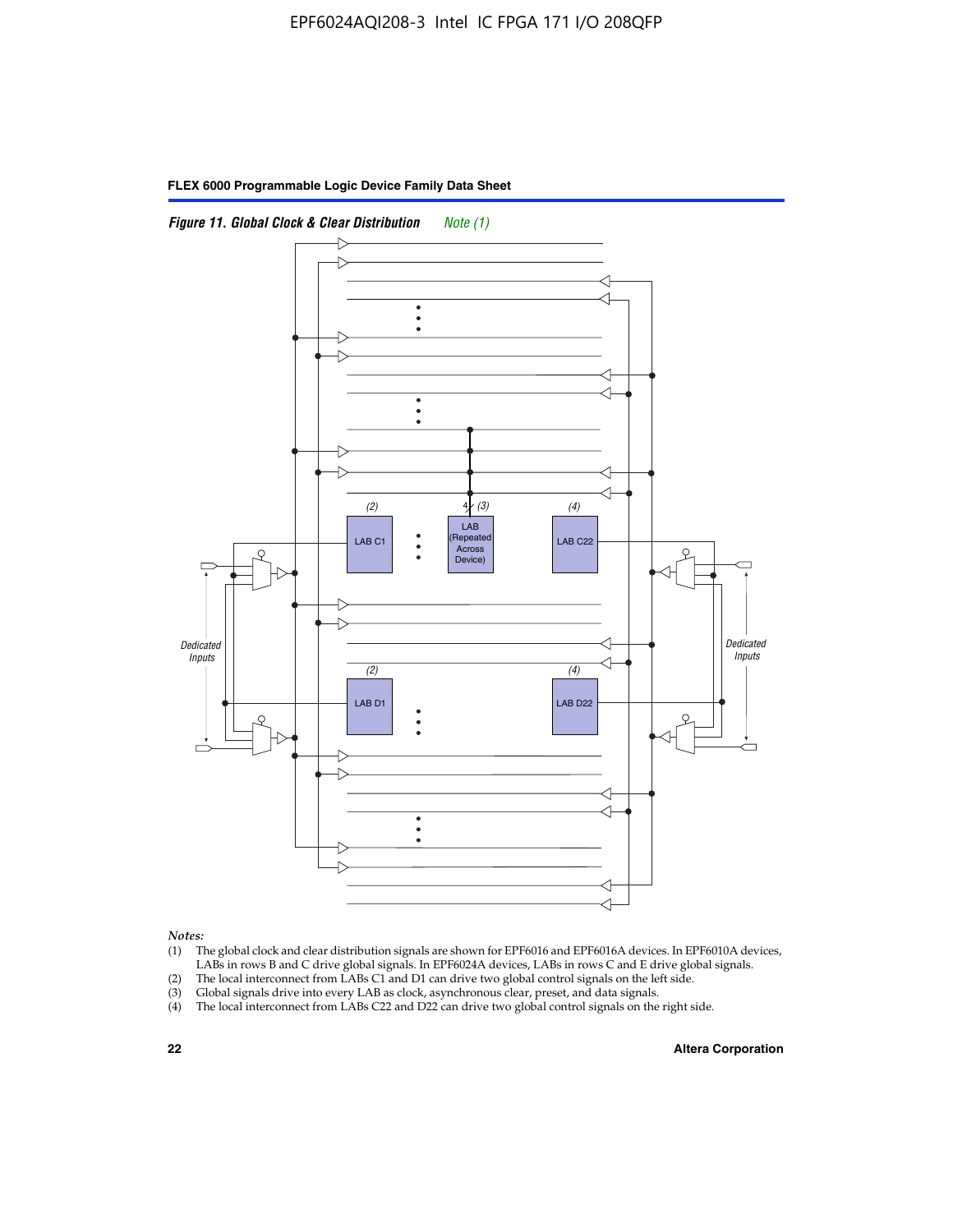#### **I/O Elements**

An IOE contains a bidirectional I/O buffer and a tri-state buffer. IOEs can be used as input, output, or bidirectional pins. An IOE receives its data signals from the adjacent local interconnect, which can be driven by a row or column interconnect (allowing any LE in the device to drive the IOE) or by an adjacent LE (allowing fast clock-to-output delays). A FastFLEX<sup>™</sup> I/O pin is a row or column output pin that receives its data signals from the adjacent local interconnect driven by an adjacent LE. The IOE receives its output enable signal through the same path, allowing individual output enables for every pin and permitting emulation of open-drain buffers. The Altera Compiler uses programmable inversion to invert the data or output enable signals automatically where appropriate. Opendrain emulation is provided by driving the data input low and toggling the OE of each IOE. This emulation is possible because there is one OE per pin.

A chip-wide output enable feature allows the designer to disable all pins of the device by asserting one pin (DEV\_OE). This feature is useful during board debugging or testing.

Figure 12 shows the IOE block diagram.



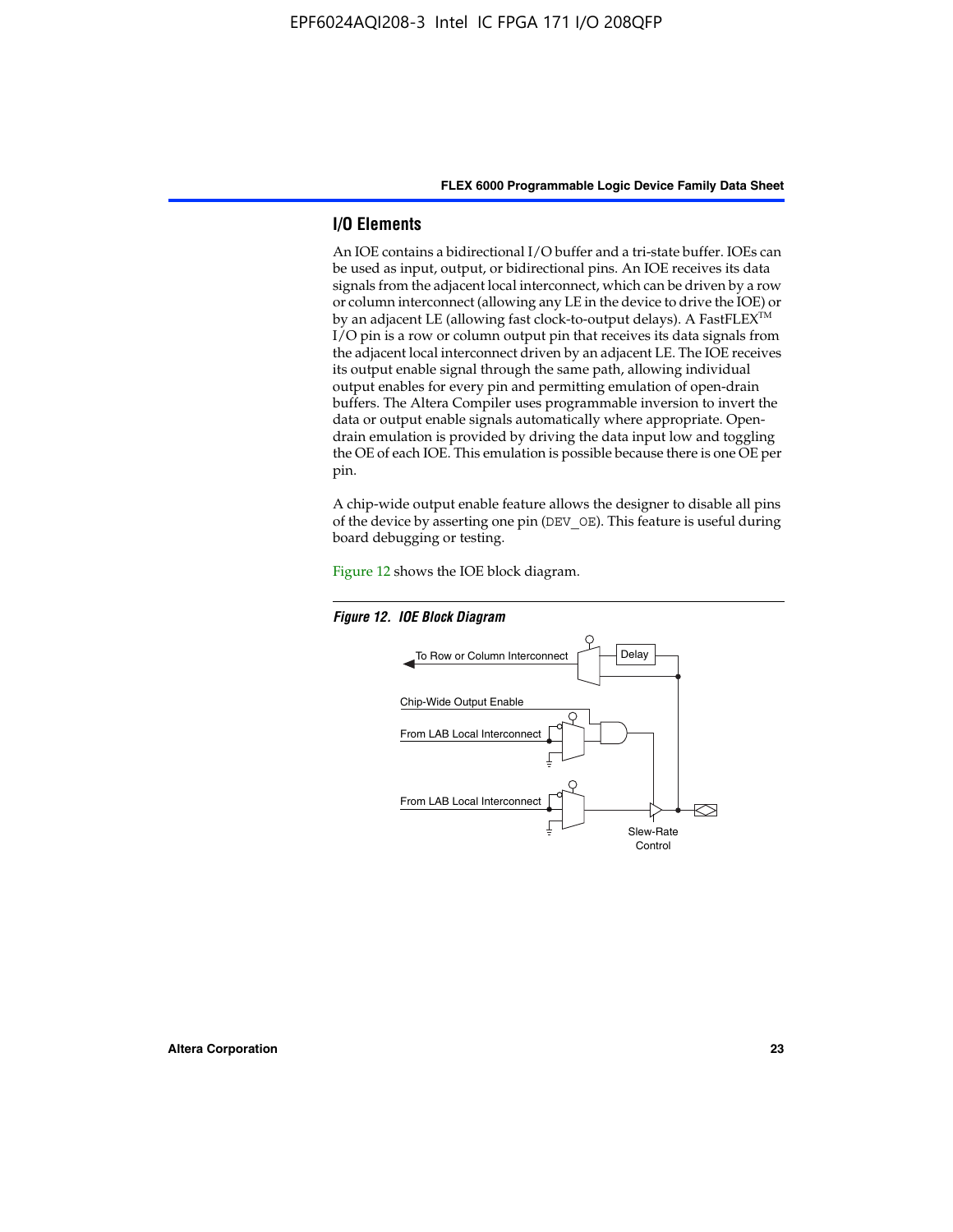Each IOE drives a row or column interconnect when used as an input or bidirectional pin. A row IOE can drive up to six row lines; a column IOE can drive up to two column lines. The input path from the I/O pad to the FastTrack Interconnect has a programmable delay element that can be used to guarantee a zero hold time. Depending on the placement of the IOE relative to what it is driving, the designer may choose to turn on the programmable delay to ensure a zero hold time. Figure 13 shows how an IOE connects to a row interconnect, and Figure 14 shows how an IOE connects to a column interconnect.



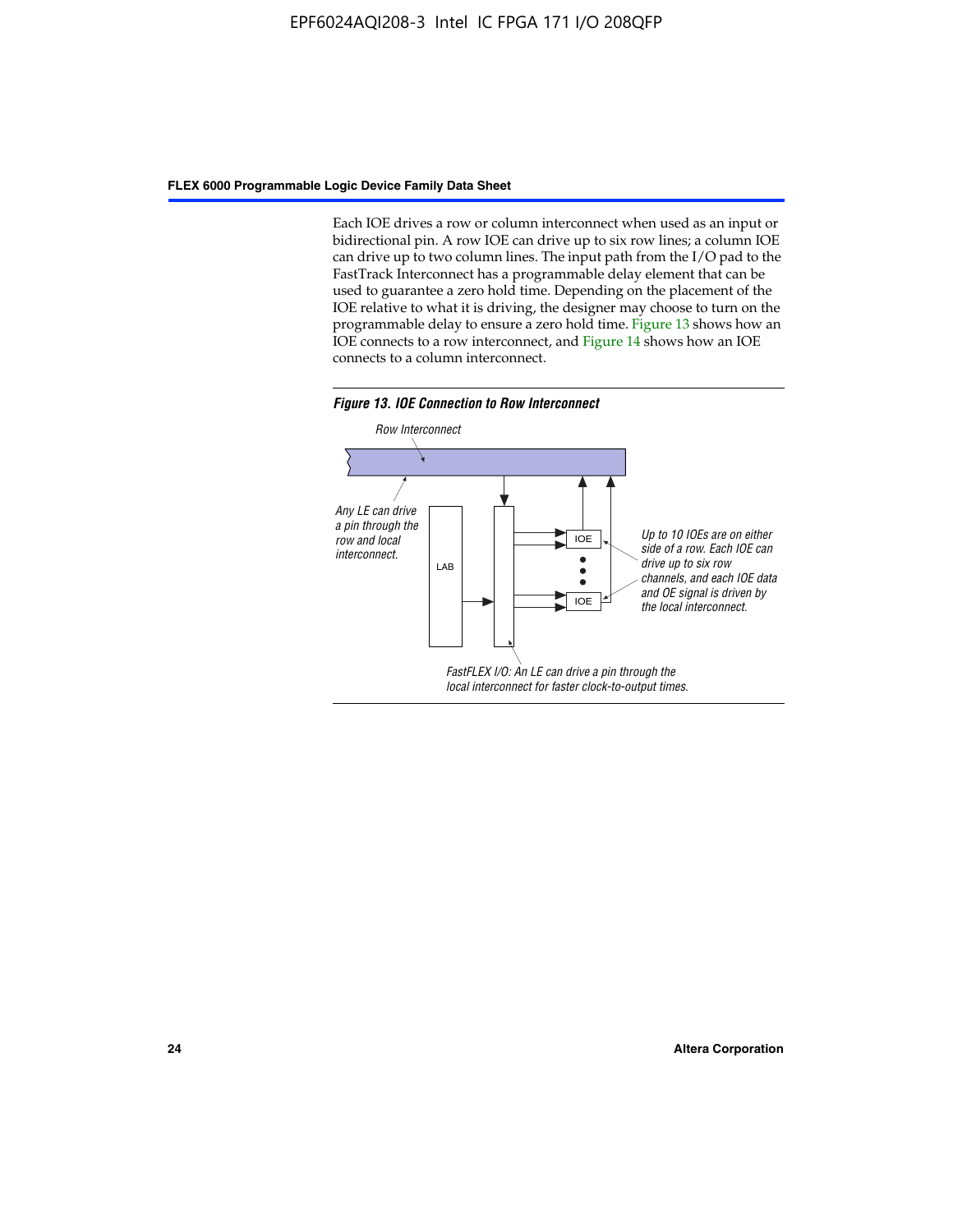



## **SameFrame Pin-Outs**

3.3-V FLEX 6000 devices support the SameFrame pin-out feature for FineLine BGA packages. The SameFrame pin-out feature is the arrangement of balls on FineLine BGA packages such that the lower-ballcount packages form a subset of the higher-ball-count packages. SameFrame pin-outs provide the flexibility to migrate not only from device to device within the same package, but also from one package to another. A given printed circuit board (PCB) layout can support multiple device density/package combinations. For example, a single board layout can support an EPF6016A device in a 100-pin FineLine BGA package or an EPF6024A device in a 256-pin FineLine BGA package.

The Altera software packages provide support to design PCBs with SameFrame pin-out devices. Devices can be defined for present and future use. The Altera software packages generate pin-outs describing how to lay out a board to take advantage of this migration (see Figure 15).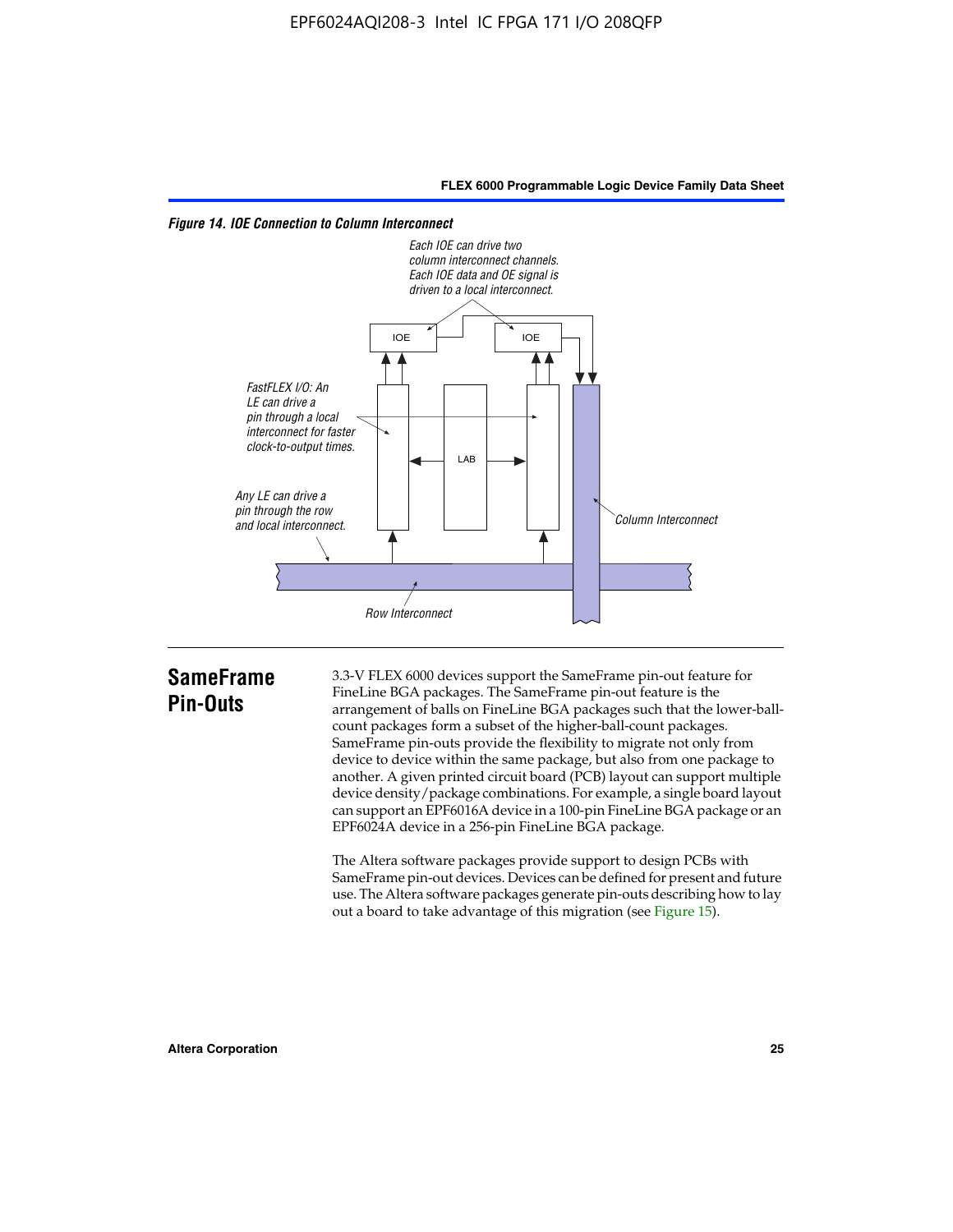

Table 6 lists the 3.3-V FLEX 6000 devices with the SameFrame pin-out feature.

| Table 6, 3.3-V FLEX 6000 Devices with SameFrame Pin-Outs |                             |                      |  |  |  |
|----------------------------------------------------------|-----------------------------|----------------------|--|--|--|
| <b>Device</b>                                            | <b>100-Pin FineLine BGA</b> | 256-Pin FineLine BGA |  |  |  |
| EPF6016A                                                 |                             |                      |  |  |  |
| EPF6024A                                                 |                             |                      |  |  |  |

## **Output Configuration**

This section discusses slew-rate control, the MultiVolt I/O interface, power sequencing, and hot-socketing for FLEX 6000 devices.

#### **Slew-Rate Control**

The output buffer in each IOE has an adjustable output slew-rate that can be configured for low-noise or high-speed performance. A slower slew-rate reduces system noise and adds a maximum delay of 6.8 ns. The fast slew-rate should be used for speed-critical outputs in systems that are adequately protected against noise. Designers can specify the slew-rate on a pin-by-pin basis during design entry or assign a default slew rate to all pins on a device-wide basis. The slew-rate setting affects only the falling edge of the output.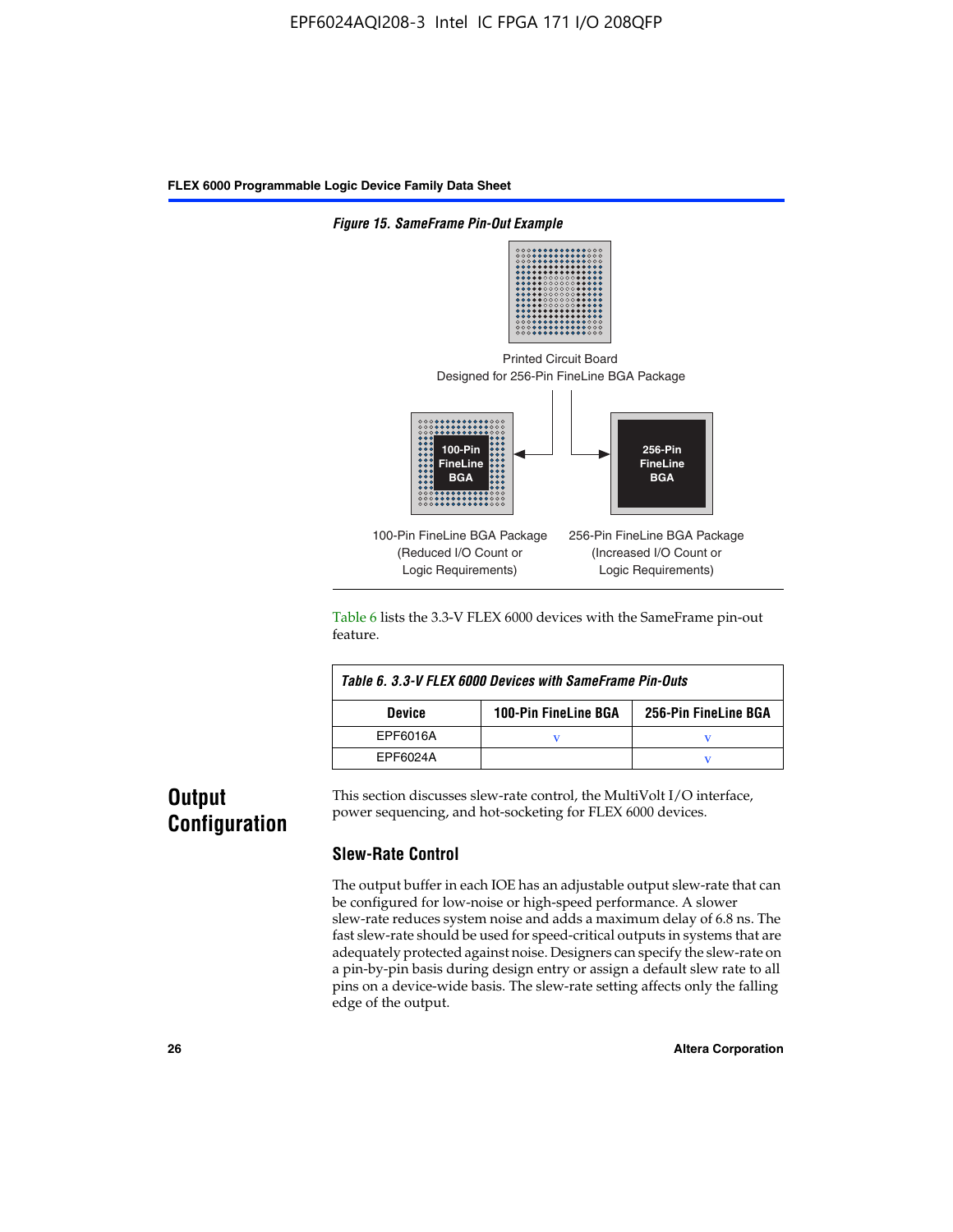#### **MultiVolt I/O Interface**

The FLEX 6000 device architecture supports the MultiVolt I/O interface feature, which allows FLEX 6000 devices to interface with systems of differing supply voltages. The EPF6016 device can be set for 3.3-V or 5.0-V I/O pin operation. This device has one set of  $V_{CC}$  pins for internal operation and input buffers (VCCINT), and another set for output drivers (VCCIO).

The VCCINT pins on 5.0-V FLEX 6000 devices must always be connected to a 5.0-V power supply. With a 5.0-V  $V_{\text{CCINT}}$  level, input voltages are at TTL levels and are therefore compatible with 3.3-V and 5.0-V inputs.

The VCCIO pins on 5.0-V FLEX 6000 devices can be connected to either a 3.3-V or 5.0-V power supply, depending on the output requirements. When the VCCIO pins are connected to a 5.0-V power supply, the output levels are compatible with 5.0-V systems. When the VCCIO pins are connected to a 3.3-V power supply, the output high is 3.3 V and is therefore compatible with 3.3-V or 5.0-V systems. Devices operating with V<sub>CCIO</sub> levels lower than 4.75 V incur a nominally greater timing delay of *tOD2* instead of *tOD1*.

On 3.3-V FLEX 6000 devices, the VCCINT pins must be connected to a 3.3-V power supply. Additionally, 3.3-V FLEX 6000A devices can interface with 2.5-V, 3.3-V, or 5.0-V systems when the VCCIO pins are tied to 2.5 V. The output can drive 2.5-V systems, and the inputs can be driven by 2.5- V, 3.3-V, or 5.0-V systems. When the VCCIO pins are tied to 3.3 V, the output can drive 3.3-V or 5.0-V systems. MultiVolt I/Os are not supported on 100-pin TQFP or 100-pin FineLine BGA packages.

| Table 7. FLEX 6000 MultiVolt I/O Support |                   |             |                  |              |                   |              |     |
|------------------------------------------|-------------------|-------------|------------------|--------------|-------------------|--------------|-----|
| <b>V<sub>CCINT</sub></b>                 | V <sub>CCIO</sub> |             | Input Signal (V) |              | Output Signal (V) |              |     |
| (V)                                      | (V)               | 2.5         | 3.3              | 5.0          | 2.5               | 3.3          | 5.0 |
| 3.3                                      | 2.5               | $\mathbf v$ | v                | $\mathbf{V}$ | v                 |              |     |
| 3.3                                      | 3.3               | v           | v                | v            | V(1)              | $\mathbf{v}$ | v   |
| 5.0                                      | 3.3               |             | $\mathbf v$      | $\mathbf{V}$ |                   | v            | v   |
| 5.0                                      | 5.0               |             | v                | v            |                   |              | v   |

Table 7 describes FLEX 6000 MultiVolt I/O support.

*Note:*

(1) When  $V_{\text{CCIO}} = 3.3 \text{ V}$ , a FLEX 6000 device can drive a 2.5-V device that has 3.3-V tolerant inputs.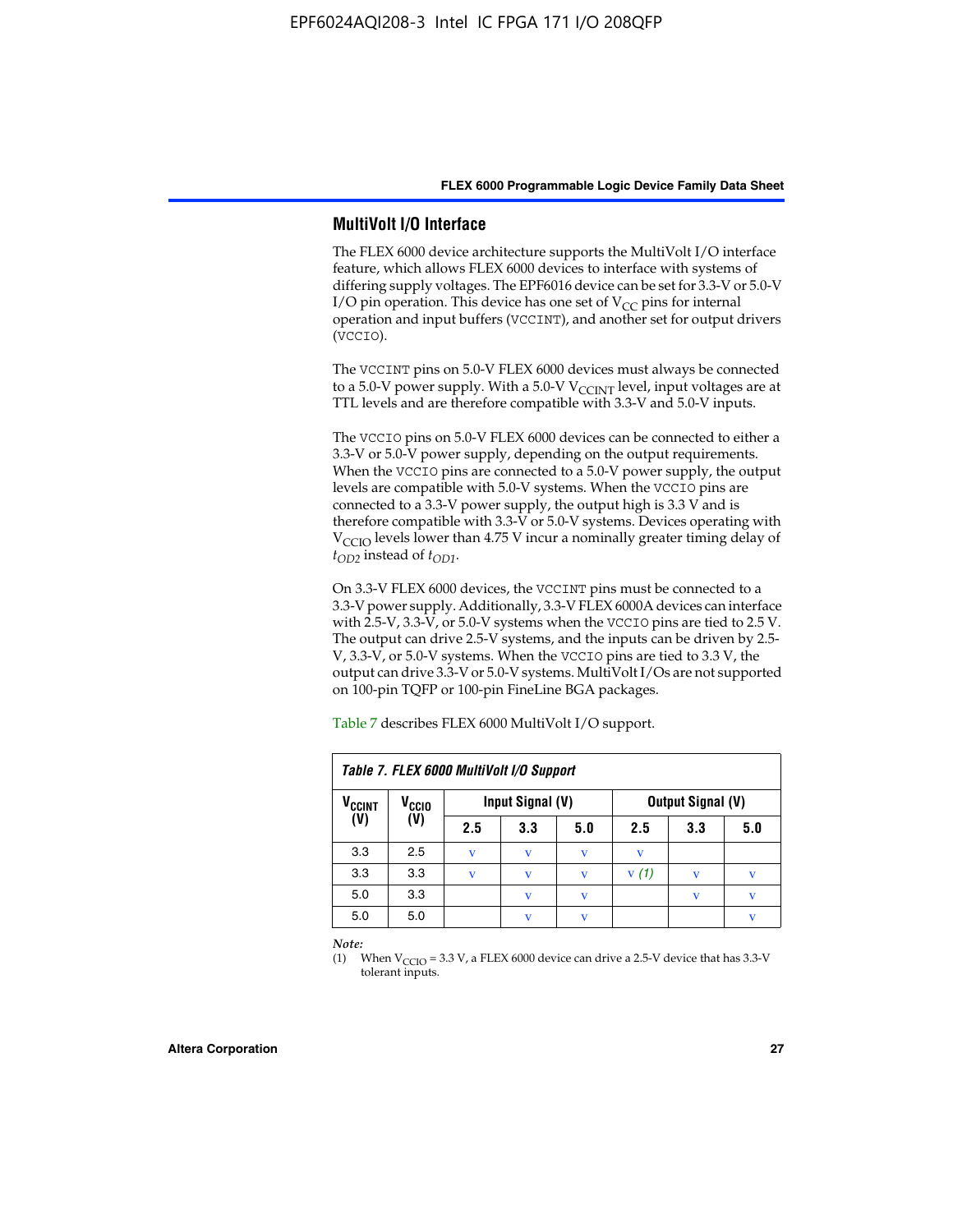Open-drain output pins on 5.0-V or 3.3-V FLEX 6000 devices (with a pullup resistor to the 5.0-V supply) can drive 5.0-V CMOS input pins that require a  $V_{IH}$  of 3.5 V. When the open-drain pin is active, it will drive low. When the pin is inactive, the trace will be pulled up to 5.0 V by the resistor. The open-drain pin will only drive low or tri-state; it will never drive high. The rise time is dependent on the value of the pull-up resistor and load impedance. The I<sub>OL</sub> current specification should be considered when selecting a pull-up resistor.

Output pins on 5.0-V FLEX 6000 devices with  $V_{\text{CCIO}} = 3.3$  V or 5.0 V (with a pull-up resistor to the 5.0-V supply) can also drive 5.0-V CMOS input pins. In this case, the pull-up transistor will turn off when the pin voltage exceeds 3.3 V. Therefore, the pin does not have to be open-drain.

#### **Power Sequencing & Hot-Socketing**

Because FLEX 6000 family devices can be used in a mixed-voltage environment, they have been designed specifically to tolerate any possible power-up sequence. The  $V_{\text{CCIO}}$  and  $V_{\text{CCINT}}$  power planes can be powered in any order.

Signals can be driven into 3.3-V FLEX 6000 devices before and during power up without damaging the device. Additionally, FLEX 6000 devices do not drive out during power up. Once operating conditions are reached, FLEX 6000 devices operate as specified by the user.

**IEEE Std. 1149.1 (JTAG) Boundary-Scan Support**

All FLEX 6000 devices provide JTAG BST circuitry that comply with the IEEE Std. 1149.1-1990 specification. Table 8 shows JTAG instructions for FLEX 6000 devices. JTAG BST can be performed before or after configuration, but not during configuration (except when you disable JTAG support in user mode).

1 See *[A](http://www.altera.com/literature/an/an039.pdf)pplication Note 39 (IEEE 1149.1 (JTAG) Boundary-Scan Testing in Altera Devices)* for more information on JTAG BST circuitry.

| Table 8. FLEX 6000 JTAG Instructions |                                                                                                                                                                                                      |  |  |  |  |
|--------------------------------------|------------------------------------------------------------------------------------------------------------------------------------------------------------------------------------------------------|--|--|--|--|
| <b>JTAG Instruction</b>              | <b>Description</b>                                                                                                                                                                                   |  |  |  |  |
| SAMPLE/PRELOAD                       | Allows a snapshot of the signals at the device pins to be captured and examined during<br>normal device operation, and permits an initial data pattern to be output at the device pins.              |  |  |  |  |
| <b>EXTEST</b>                        | Allows the external circuitry and board-level interconnections to be tested by forcing a test<br>pattern at the output pins and capturing test result at the input pins.                             |  |  |  |  |
| <b>BYPASS</b>                        | Places the 1-bit bypass register between the TDI and TDO pins, which allows the BST<br>data to pass synchronously through the selected device to adjacent devices during<br>normal device operation. |  |  |  |  |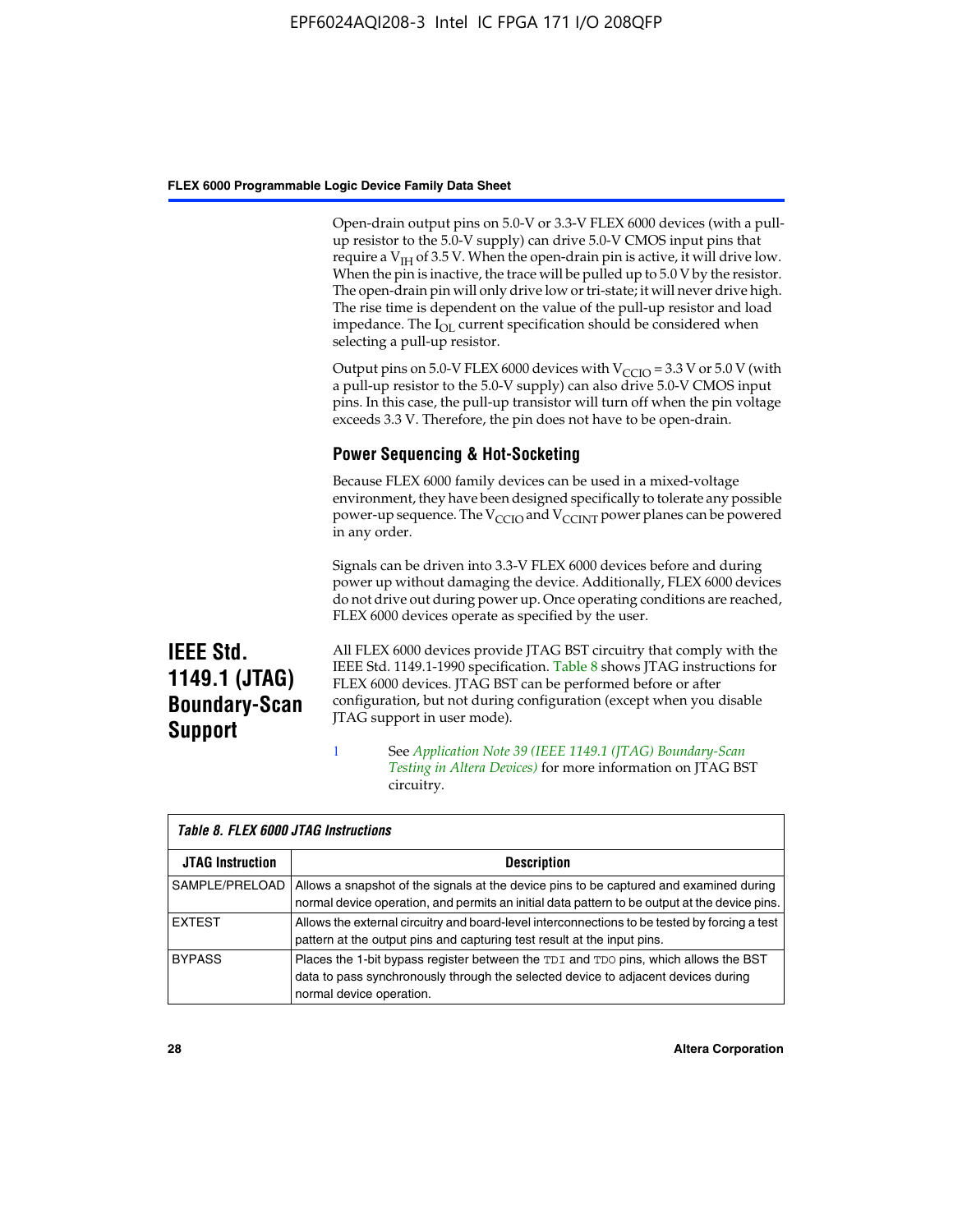The instruction register length for FLEX 6000 devices is three bits. Table 9 shows the boundary-scan register length for FLEX 6000 devices.

| Table 9. FLEX 6000 Device Boundary-Scan Register Length |                                      |  |  |  |
|---------------------------------------------------------|--------------------------------------|--|--|--|
| <b>Device</b>                                           | <b>Boundary-Scan Register Length</b> |  |  |  |
| EPF6010A                                                | 522                                  |  |  |  |
| EPF6016                                                 | 621                                  |  |  |  |
| EPF6016A                                                | 522                                  |  |  |  |
| EPF6024A                                                | 666                                  |  |  |  |

FLEX 6000 devices include a weak pull-up on JTAG pins.

f See *[Application Note 39 \(IEEE 1149.1 \(JTAG\) Boundary-Scan Testing in Altera](http://www.altera.com/literature/an/an039.pdf)  [Devices\)](http://www.altera.com/literature/an/an039.pdf)* for more information.

Figure 16 shows the timing requirements for the JTAG signals.

#### *Figure 16. JTAG Waveforms*



Table 10 shows the JTAG timing parameters and values for FLEX 6000 devices.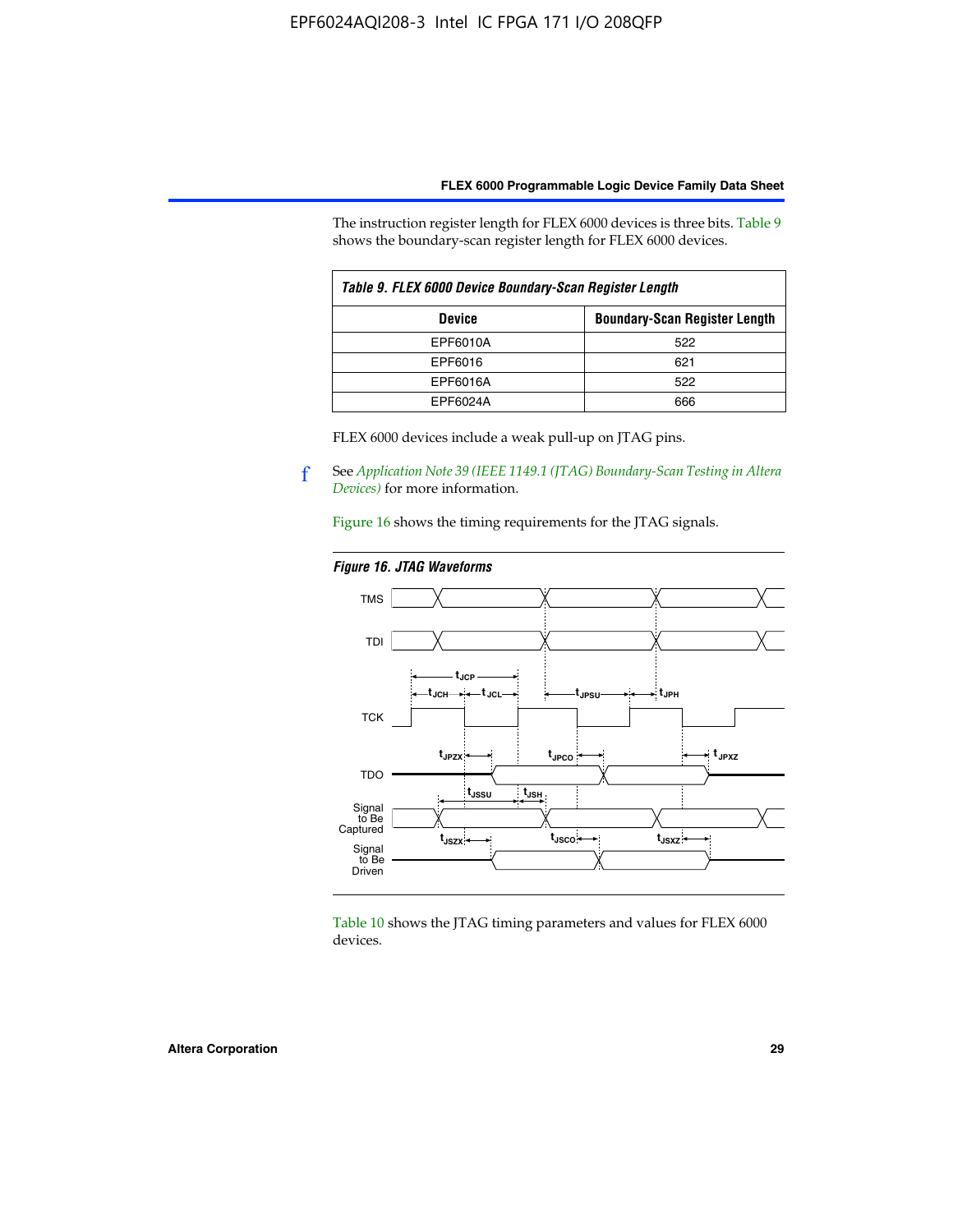|                   | Table 10. JTAG Timing Parameters & Values         |     |     |             |  |  |  |  |
|-------------------|---------------------------------------------------|-----|-----|-------------|--|--|--|--|
| Symbol            | Parameter                                         | Min | Max | <b>Unit</b> |  |  |  |  |
| t <sub>JCP</sub>  | TCK clock period                                  | 100 |     | ns          |  |  |  |  |
| t <sub>JCH</sub>  | TCK clock high time                               |     |     | ns          |  |  |  |  |
| t <sub>JCL</sub>  | <b>TCK clock low time</b>                         | 50  |     | ns          |  |  |  |  |
| t <sub>JPSU</sub> | JTAG port setup time                              | 20  |     | ns          |  |  |  |  |
| $t_{\rm JPH}$     | JTAG port hold time                               | 45  |     | ns          |  |  |  |  |
| <sup>t</sup> JPCO | JTAG port clock-to-output                         |     | 25  | ns          |  |  |  |  |
| t <sub>JPZX</sub> | JTAG port high impedance to valid output          |     | 25  | ns          |  |  |  |  |
| t <sub>JPXZ</sub> | JTAG port valid output to high impedance          |     | 25  | ns          |  |  |  |  |
| tussu             | Capture register setup time                       | 20  |     | ns          |  |  |  |  |
| $t_{\sf JSH}$     | Capture register hold time                        | 45  |     | ns          |  |  |  |  |
| tjsco             | Update register clock-to-output                   |     | 35  | ns          |  |  |  |  |
| t <sub>JSZX</sub> | Update register high impedance to valid<br>output |     | 35  | ns          |  |  |  |  |
| t <sub>JSXZ</sub> | Update register valid output to high<br>impedance |     | 35  | ns          |  |  |  |  |

**Generic Testing** Each FLEX 6000 device is functionally tested. Complete testing of each configurable SRAM bit and all logic functionality ensures 100% configuration yield. AC test measurements for FLEX 6000 devices are made under conditions equivalent to those shown in Figure 17. Multiple test patterns can be used to configure devices during all stages of the production flow.

#### *Figure 17. AC Test Conditions*

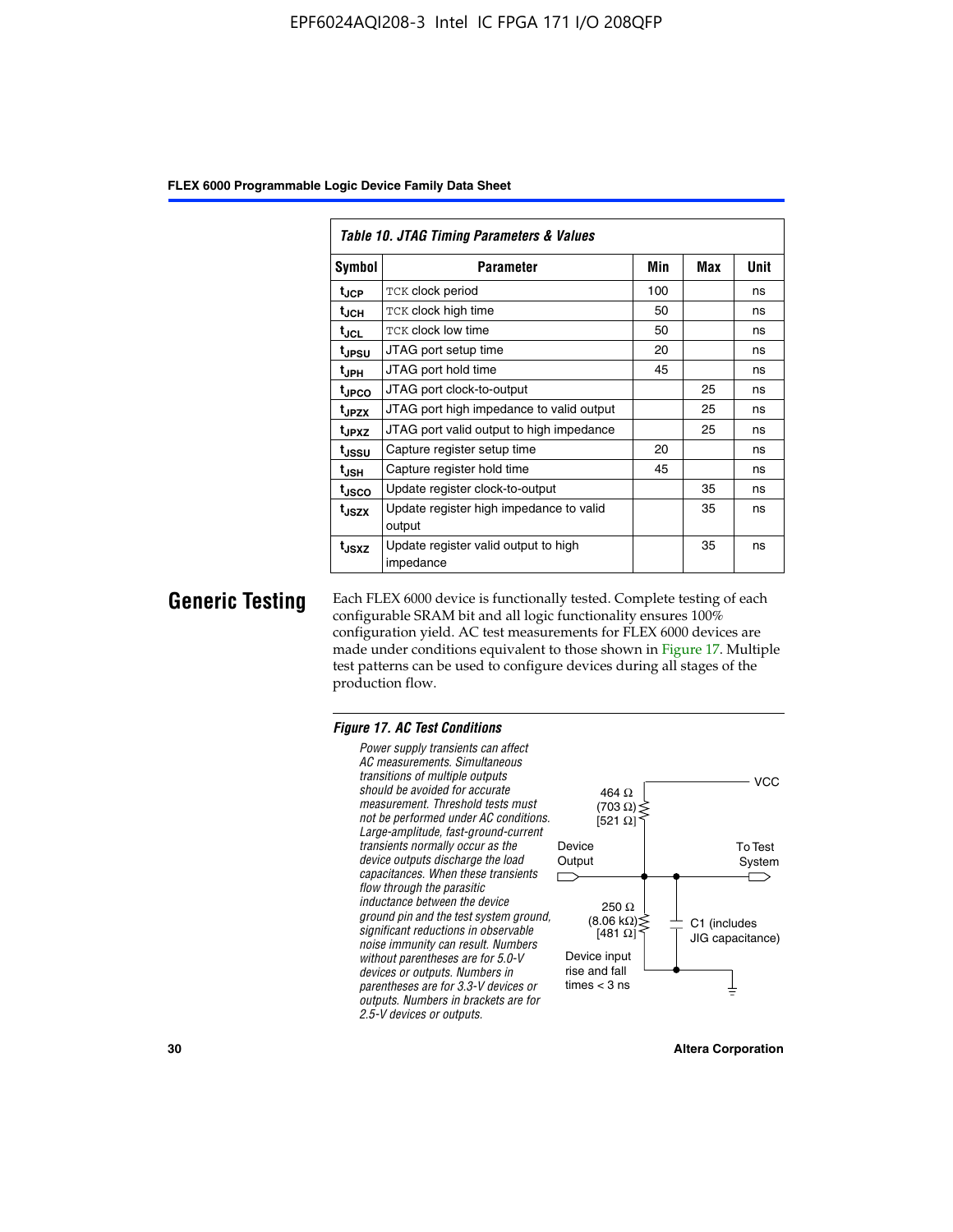#### **Operating Conditions** Tables 11 through 18 provide information on absolute maximum ratings, recommended operating conditions, operating conditions, and capacitance for 5.0-V and 3.3-V FLEX 6000 devices.

| Table 11. FLEX 6000 5.0-V Device Absolute Maximum Ratings<br>Note (1) |                            |                              |        |     |              |  |  |
|-----------------------------------------------------------------------|----------------------------|------------------------------|--------|-----|--------------|--|--|
| Symbol                                                                | <b>Parameter</b>           | <b>Conditions</b>            | Min    | Max | <b>Unit</b>  |  |  |
| $V_{CC}$                                                              | Supply voltage             | With respect to ground (2)   | $-2.0$ | 7.0 | V            |  |  |
| $V_1$                                                                 | DC input voltage           |                              | $-2.0$ | 7.0 | ν            |  |  |
| $I_{OUT}$                                                             | DC output current, per pin |                              | $-25$  | 25  | mA           |  |  |
| $T_{\rm STG}$                                                         | Storage temperature        | No bias                      | $-65$  | 150 | ° C          |  |  |
| $T_{\mathsf{AMB}}$                                                    | Ambient temperature        | Under bias                   | $-65$  | 135 | $^{\circ}$ C |  |  |
| $T_{\rm J}$                                                           | Junction temperature       | PQFP, TQFP, and BGA packages |        | 135 | ° C          |  |  |

| Table 12. FLEX 6000 5.0-V Device Recommended Operating Conditions |                                                        |                    |             |                          |              |  |  |
|-------------------------------------------------------------------|--------------------------------------------------------|--------------------|-------------|--------------------------|--------------|--|--|
| Symbol                                                            | <b>Parameter</b>                                       | <b>Conditions</b>  | Min         | Max                      | Unit         |  |  |
| <b>V<sub>CCINT</sub></b>                                          | Supply voltage for internal logic<br>and input buffers | (3), (4)           | 4.75 (4.50) | 5.25(5.50)               | v            |  |  |
| V <sub>CCIO</sub>                                                 | Supply voltage for output buffers,<br>5.0-V operation  | (3), (4)           | 4.75 (4.50) | 5.25(5.50)               | v            |  |  |
|                                                                   | Supply voltage for output buffers,<br>3.3-V operation  | (3), (4)           | 3.00(3.00)  | 3.60(3.60)               | v            |  |  |
| $V_{1}$                                                           | Input voltage                                          |                    | $-0.5$      | $V_{\text{CCINT}} + 0.5$ | v            |  |  |
| $V_{\rm O}$                                                       | Output voltage                                         |                    | $\Omega$    | $V_{\text{CCIO}}$        | v            |  |  |
| $T_{\rm J}$                                                       | Operating temperature                                  | For commercial use | 0           | 85                       | $^{\circ}$ C |  |  |
|                                                                   |                                                        | For industrial use | $-40$       | 100                      | $^{\circ}$ C |  |  |
| $t_{R}$                                                           | Input rise time                                        |                    |             | 40                       | ns           |  |  |
| t <sub>F</sub>                                                    | Input fall time                                        |                    |             | 40                       | ns           |  |  |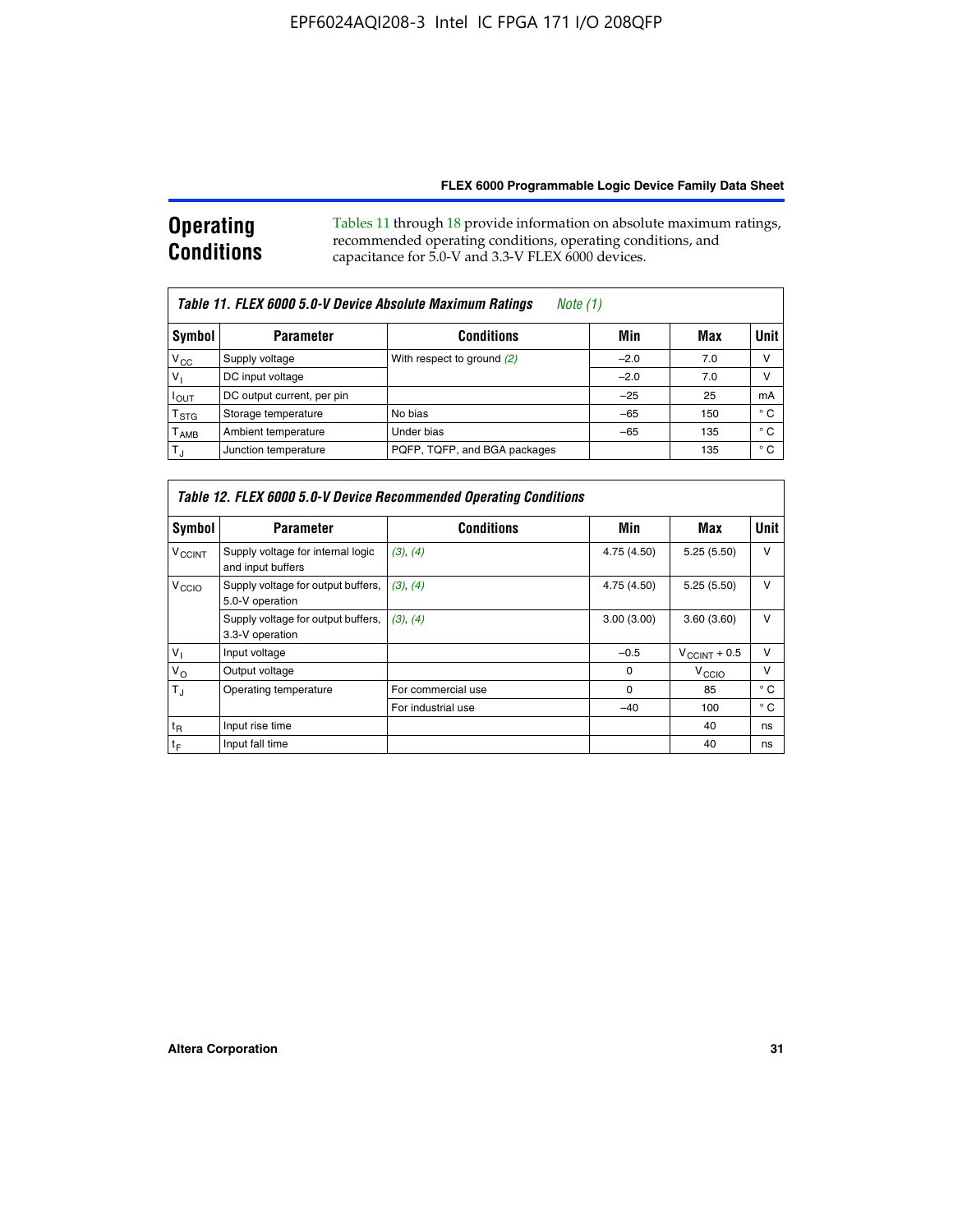#### EPF6024AQI208-3 Intel IC FPGA 171 I/O 208QFP

| FLEX 6000 Programmable Logic Device Family Data Sheet |  |  |
|-------------------------------------------------------|--|--|
|-------------------------------------------------------|--|--|

| Table 13. FLEX 6000 5.0-V Device DC Operating Conditions<br><i>Notes</i> $(5)$ , $(6)$ |                                         |                                                                           |                  |     |                          |              |  |
|----------------------------------------------------------------------------------------|-----------------------------------------|---------------------------------------------------------------------------|------------------|-----|--------------------------|--------------|--|
| Symbol                                                                                 | <b>Parameter</b>                        | Conditions                                                                | <b>Min</b>       | Typ | Max                      | Unit         |  |
| V <sub>IH</sub>                                                                        | High-level input voltage                |                                                                           | 2.0              |     | $V_{\text{CCINT}} + 0.5$ | $\vee$       |  |
| $V_{IL}$                                                                               | Low-level input voltage                 |                                                                           | $-0.5$           |     | 0.8                      | $\vee$       |  |
| $V_{OH}$                                                                               | 5.0-V high-level TTL output<br>voltage  | $I_{OH} = -8$ mA DC, $V_{CCIO} = 4.75$ V (7)                              | 2.4              |     |                          | $\vee$       |  |
|                                                                                        | 3.3-V high-level TTL output<br>voltage  | $I_{OH} = -8$ mA DC, $V_{CCIO} = 3.00$ V (7)                              | 2.4              |     |                          | $\vee$       |  |
|                                                                                        | 3.3-V high-level CMOS output<br>voltage | $I_{OH} = -0.1$ mA DC, $V_{CClO} = 3.00$ V (7)                            | $V_{CClO}$ – 0.2 |     |                          | $\mathsf{V}$ |  |
| $V_{OL}$                                                                               | 5.0-V low-level TTL output<br>voltage   | $I_{\text{OI}}$ = 8 mA DC, V <sub>CCIO</sub> = 4.75 V (8)                 |                  |     | 0.45                     | $\vee$       |  |
|                                                                                        | 3.3-V low-level TTL output<br>voltage   | $I_{OL}$ = 8 mA DC, V <sub>CCIO</sub> = 3.00 V (8)                        |                  |     | 0.45                     | $\mathsf{V}$ |  |
|                                                                                        | 3.3-V low-level CMOS output<br>voltage  | $I_{\text{OI}} = 0.1 \text{ mA DC}, V_{\text{CCIO}} = 3.00 \text{ V} (8)$ |                  |     | 0.2                      | $\vee$       |  |
|                                                                                        | Input pin leakage current               | $V_1 = V_{CC}$ or ground (8)                                              | $-10$            |     | 10                       | μA           |  |
| l <sub>OZ</sub>                                                                        | Tri-stated I/O pin leakage current      | $V_{\Omega}$ = $V_{\text{CC}}$ or ground (8)                              | $-40$            |     | 40                       | μA           |  |
| ICCO                                                                                   | $V_{CC}$ supply current (standby)       | $V_1$ = ground, no load                                                   |                  | 0.5 | 5                        | mA           |  |

| Table 14. FLEX 6000 5.0-V Device Capacitance<br>Note (9) |                                                                    |                               |     |     |             |  |  |
|----------------------------------------------------------|--------------------------------------------------------------------|-------------------------------|-----|-----|-------------|--|--|
| Symbol                                                   | <b>Parameter</b>                                                   | <b>Conditions</b>             | Min | Max | <b>Unit</b> |  |  |
| $C_{IN}$                                                 | Input capacitance for I/O pin                                      | $V_{1N} = 0 V$ , f = 1.0 MHz  |     | 8   | pF          |  |  |
| C <sub>INCLK</sub>                                       | Input capacitance for dedicated input $V_{IN} = 0 V$ , f = 1.0 MHz |                               |     | 12  | pF          |  |  |
| $C_{OUT}$                                                | Output capacitance                                                 | $V_{OUT} = 0 V$ , f = 1.0 MHz |     | 8   | pF          |  |  |

*Notes to tables:*

- (3) Numbers in parentheses are for industrial-temperature-range devices.
- (4) Maximum  $V_{CC}$  rise time to 100 ms.  $V_{CC}$  must rise monotonically.
- 
- (5) Typical values are for T<sub>A</sub> = 25° C and V<sub>CC</sub> = 5.0 V.<br>(6) These values are specified under the FLEX 6000 Recommended Operating Conditions shown in Table 12 on page 31.
- (7) The  $I<sub>OH</sub>$  parameter refers to high-level TTL or CMOS output current.
- (8) The  $I_{OL}$  parameter refers to low-level TTL, PCI, or CMOS output current. This parameter applies to open-drain pins as well as output pins.
- (9) Capacitance is sample-tested only.

<sup>(1)</sup> See the *[Operating Requirements for Altera Devices Data Sheet](http://www.altera.com/literature/ds/dsoprq.pdf)*.

Minimum DC input is –0.5 V. During transitions, the inputs may undershoot to –2.0 V or overshoot to 7.0 V for input currents less than 100 mA and periods shorter than 20 ns.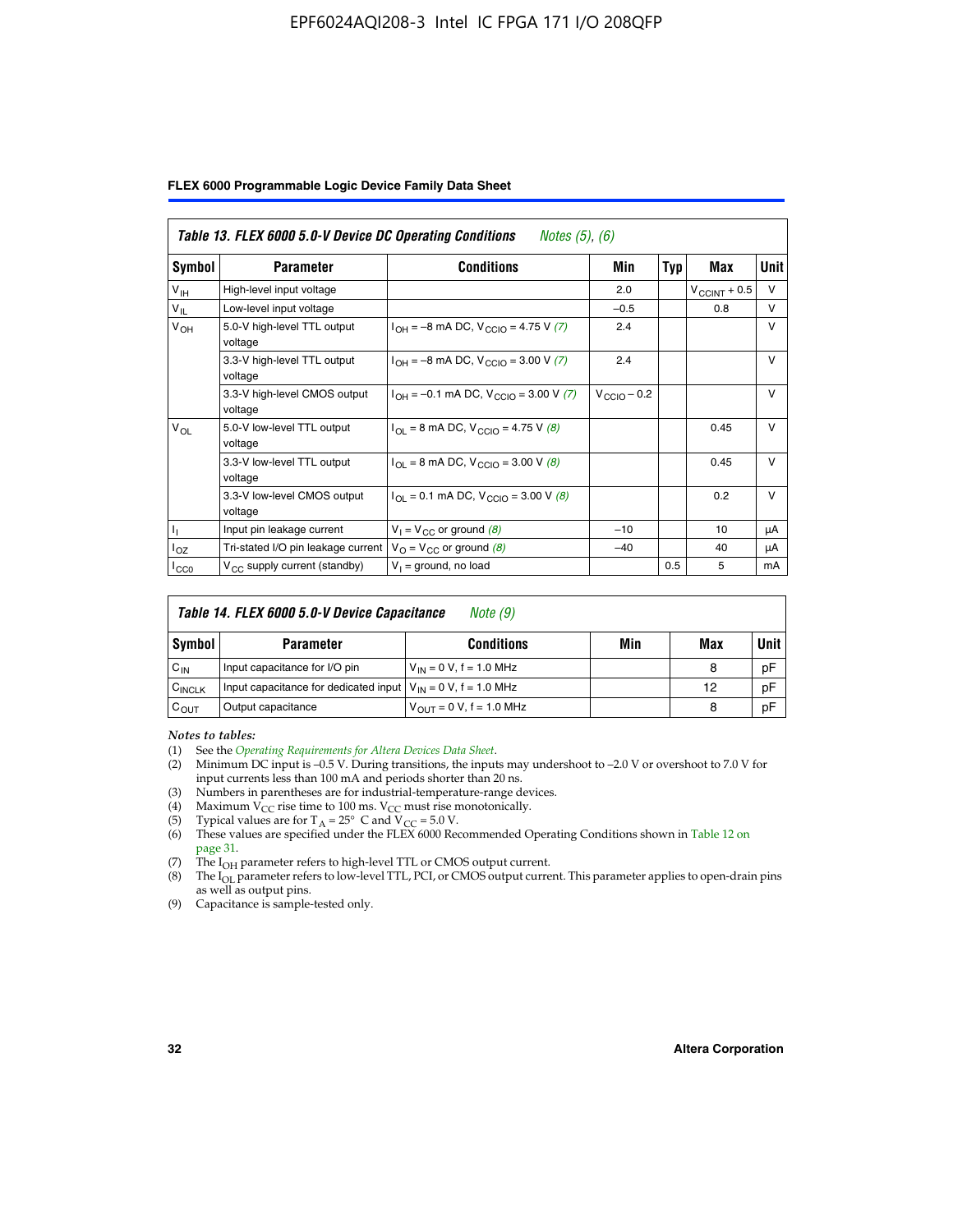| Table 15. FLEX 6000 3.3-V Device Absolute Maximum Ratings<br><i>Note</i> $(1)$ |                            |                              |        |      |              |  |  |
|--------------------------------------------------------------------------------|----------------------------|------------------------------|--------|------|--------------|--|--|
| Symbol                                                                         | <b>Parameter</b>           | <b>Conditions</b>            | Min    | Max  | Unit         |  |  |
| $V_{\rm CC}$                                                                   | Supply voltage             | With respect to ground (2)   | $-0.5$ | 4.6  | ν            |  |  |
| $V_1$                                                                          | DC input voltage           |                              | $-2.0$ | 5.75 | ν            |  |  |
| $I_{\text{OUT}}$                                                               | DC output current, per pin |                              | $-25$  | 25   | mA           |  |  |
| T <sub>STG</sub>                                                               | Storage temperature        | No bias                      | $-65$  | 150  | $^{\circ}$ C |  |  |
| Т <sub>АМВ</sub>                                                               | Ambient temperature        | Under bias                   | $-65$  | 135  | $^{\circ}$ C |  |  |
| $T_{\rm J}$                                                                    | Junction temperature       | PQFP, PLCC, and BGA packages |        | 135  | $^{\circ}$ C |  |  |

| Table 16. FLEX 6000 3.3-V Device Recommended Operating Conditions |                                                        |                    |            |                   |              |  |  |
|-------------------------------------------------------------------|--------------------------------------------------------|--------------------|------------|-------------------|--------------|--|--|
| Symbol                                                            | <b>Parameter</b>                                       | <b>Conditions</b>  | Min        | Max               | <b>Unit</b>  |  |  |
| <b>V<sub>CCINT</sub></b>                                          | Supply voltage for internal logic and<br>input buffers | (3), (4)           | 3.00(3.00) | 3.60(3.60)        | $\vee$       |  |  |
| V <sub>CCIO</sub>                                                 | Supply voltage for output buffers,<br>3.3-V operation  | (3), (4)           | 3.00(3.00) | 3.60(3.60)        | v            |  |  |
|                                                                   | Supply voltage for output buffers,<br>2.5-V operation  | (3), (4)           | 2.30(2.30) | 2.70(2.70)        | $\vee$       |  |  |
| $V_{\parallel}$                                                   | Input voltage                                          |                    | $-0.5$     | 5.75              | $\vee$       |  |  |
| $V_{\rm O}$                                                       | Output voltage                                         |                    | 0          | V <sub>CCIO</sub> | $\vee$       |  |  |
| $T_{\rm J}$                                                       | Operating temperature                                  | For commercial use | $\Omega$   | 85                | $^{\circ}$ C |  |  |
|                                                                   |                                                        | For industrial use | $-40$      | 100               | $^{\circ}$ C |  |  |
| $t_{R}$                                                           | Input rise time                                        |                    |            | 40                | ns           |  |  |
| $t_F$                                                             | Input fall time                                        |                    |            | 40                | ns           |  |  |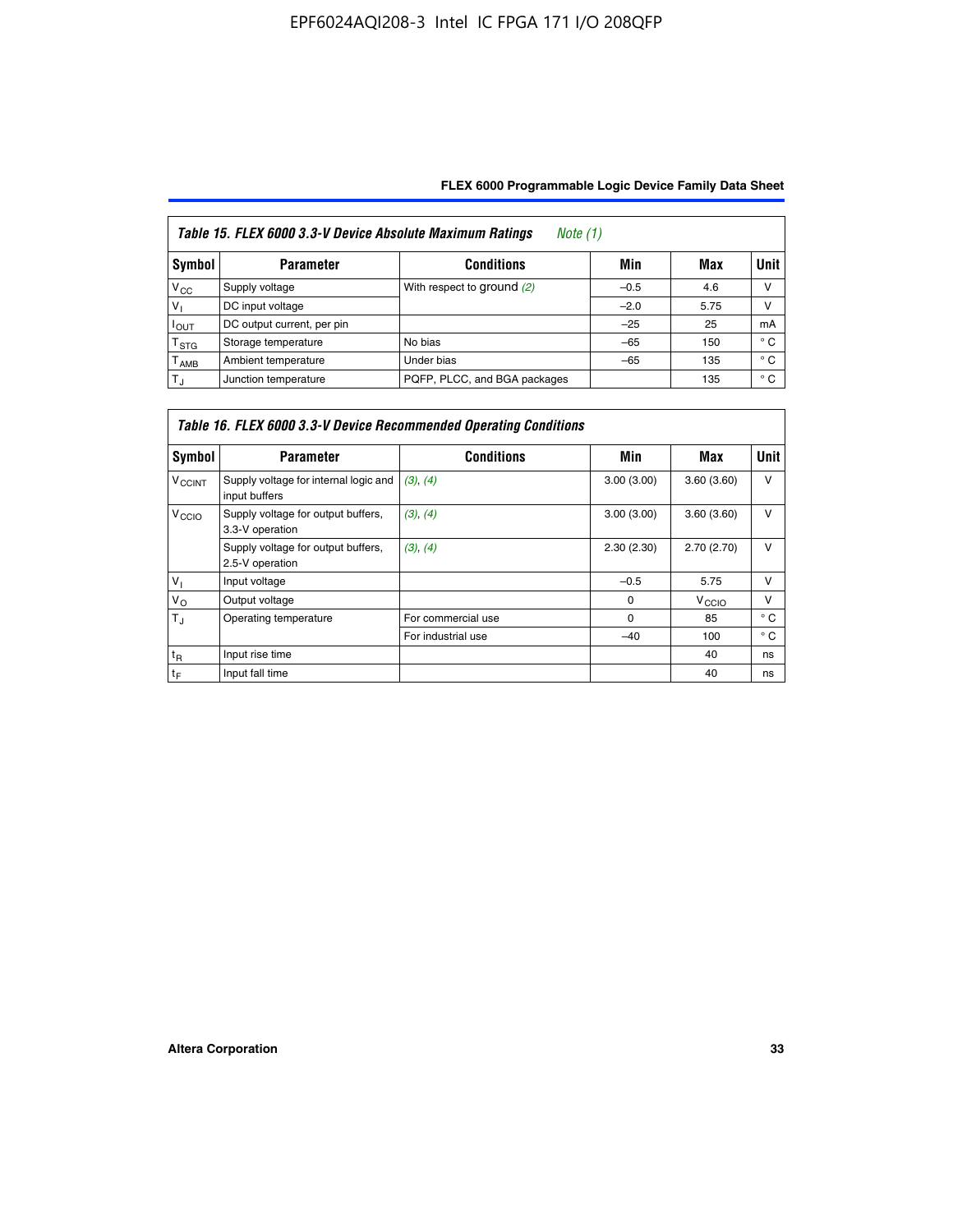#### EPF6024AQI208-3 Intel IC FPGA 171 I/O 208QFP

|  |  |  | FLEX 6000 Programmable Logic Device Family Data Sheet |  |  |  |
|--|--|--|-------------------------------------------------------|--|--|--|
|--|--|--|-------------------------------------------------------|--|--|--|

|                 | Table 17. FLEX 6000 3.3-V Device DC Operating Conditions<br><i>Notes</i> $(5)$ , $(6)$ |                                                           |                  |     |      |              |  |
|-----------------|----------------------------------------------------------------------------------------|-----------------------------------------------------------|------------------|-----|------|--------------|--|
| Symbol          | <b>Parameter</b>                                                                       | <b>Conditions</b>                                         | Min              | Typ | Max  | Unit         |  |
| $V_{\text{IH}}$ | High-level input voltage                                                               |                                                           | 1.7              |     | 5.75 | $\vee$       |  |
| $V_{IL}$        | Low-level input voltage                                                                |                                                           | $-0.5$           |     | 0.8  | $\vee$       |  |
| $V_{OH}$        | 3.3-V high-level TTL output<br>voltage                                                 | $I_{OH} = -8$ mA DC, $V_{CGIO} = 3.00$ V (7)              | 2.4              |     |      | $\vee$       |  |
|                 | 3.3-V high-level CMOS output<br>voltage                                                | $I_{OH} = -0.1$ mA DC, $V_{CGIO} = 3.00$ V (7)            | $V_{CClO}$ – 0.2 |     |      | $\vee$       |  |
|                 | 2.5-V high-level output voltage                                                        | $I_{OH}$ = -100 µA DC, $V_{CCIO}$ = 2.30 V (7)            | 2.1              |     |      | $\mathsf{V}$ |  |
|                 |                                                                                        | $I_{OH} = -1$ mA DC, $V_{CCIO} = 2.30 V (7)$              | 2.0              |     |      | $\vee$       |  |
|                 |                                                                                        | $I_{OH} = -2$ mA DC, $V_{CGIO} = 2.30$ V (7)              | 1.7              |     |      | $\mathsf{V}$ |  |
| $V_{OL}$        | 3.3-V low-level TTL output<br>voltage                                                  | $I_{\text{OI}}$ = 8 mA DC, V <sub>CCIO</sub> = 3.00 V (8) |                  |     | 0.45 | $\mathsf{V}$ |  |
|                 | 3.3-V low-level CMOS output<br>voltage                                                 | $I_{OL} = 0.1$ mA DC, $V_{CCIO} = 3.00$ V (8)             |                  |     | 0.2  | $\vee$       |  |
|                 | 2.5-V low-level output voltage                                                         | $I_{OL}$ = 100 µA DC, $V_{CCIO}$ = 2.30 V (8)             |                  |     | 0.2  | $\vee$       |  |
|                 |                                                                                        | $I_{OL}$ = 1 mA DC, $V_{CCIO}$ = 2.30 V (8)               |                  |     | 0.4  | v            |  |
|                 |                                                                                        | $I_{OL}$ = 2 mA DC, $V_{CCIO}$ = 2.30 V (8)               |                  |     | 0.7  | v            |  |
| Η.              | Input pin leakage current                                                              | $V_1 = 5.3 V$ to ground (8)                               | $-10$            |     | 10   | μA           |  |
| $I_{OZ}$        | Tri-stated I/O pin leakage current                                                     | $V_{\Omega}$ = 5.3 V to ground (8)                        | $-10$            |     | 10   | μA           |  |
| $I_{CC0}$       | $V_{CC}$ supply current (standby)                                                      | $V_1$ = ground, no load                                   |                  | 0.5 | 5    | mA           |  |

| Table 18. FLEX 6000 3.3-V Device Capacitance<br>Note (9) |                                                                    |                                |     |     |             |  |  |
|----------------------------------------------------------|--------------------------------------------------------------------|--------------------------------|-----|-----|-------------|--|--|
| Symbol                                                   | <b>Parameter</b>                                                   | <b>Conditions</b>              | Min | Max | <b>Unit</b> |  |  |
| $C_{IN}$                                                 | Input capacitance for I/O pin                                      | $V_{IN} = 0 V$ , f = 1.0 MHz   |     | 8   | pF          |  |  |
| C <sub>INCLK</sub>                                       | Input capacitance for dedicated input $V_{IN} = 0 V$ , f = 1.0 MHz |                                |     | 12  | pF          |  |  |
| $C_{OUT}$                                                | Output capacitance                                                 | $V_{OIII} = 0 V$ , f = 1.0 MHz |     | 8   | pF          |  |  |

*Notes to tables:*

- (3) Numbers in parentheses are for industrial-temperature-range devices.
- (4) Maximum V<sub>CC</sub> rise time is 100 ms. V<sub>CC</sub> must rise monotonically.
- 
- (5) Typical values are for  $T_A = 25^\circ$  C and  $V_{CC} = 3.3$  V.<br>(6) These values are specified under Table 16 on page 33.
- (7) The  $I_{OH}$  parameter refers to high-level TTL or CMOS output current.
- (8) The  $I_{OL}$  parameter refers to low-level TTL, PCI, or CMOS output current. This parameter applies to open-drain pins as well as output pins.

(9) Capacitance is sample-tested only.

<sup>(1)</sup> See the *[Operating Requirements for Altera Devices Data Sheet](http://www.altera.com/literature/ds/dsoprq.pdf)*.

<sup>(2)</sup> The minimum DC input voltage is –0.5 V. During transitions, the inputs may undershoot to –2.0 V or overshoot to 5.75 V for input currents less than 100 mA and periods shorter than 20 ns.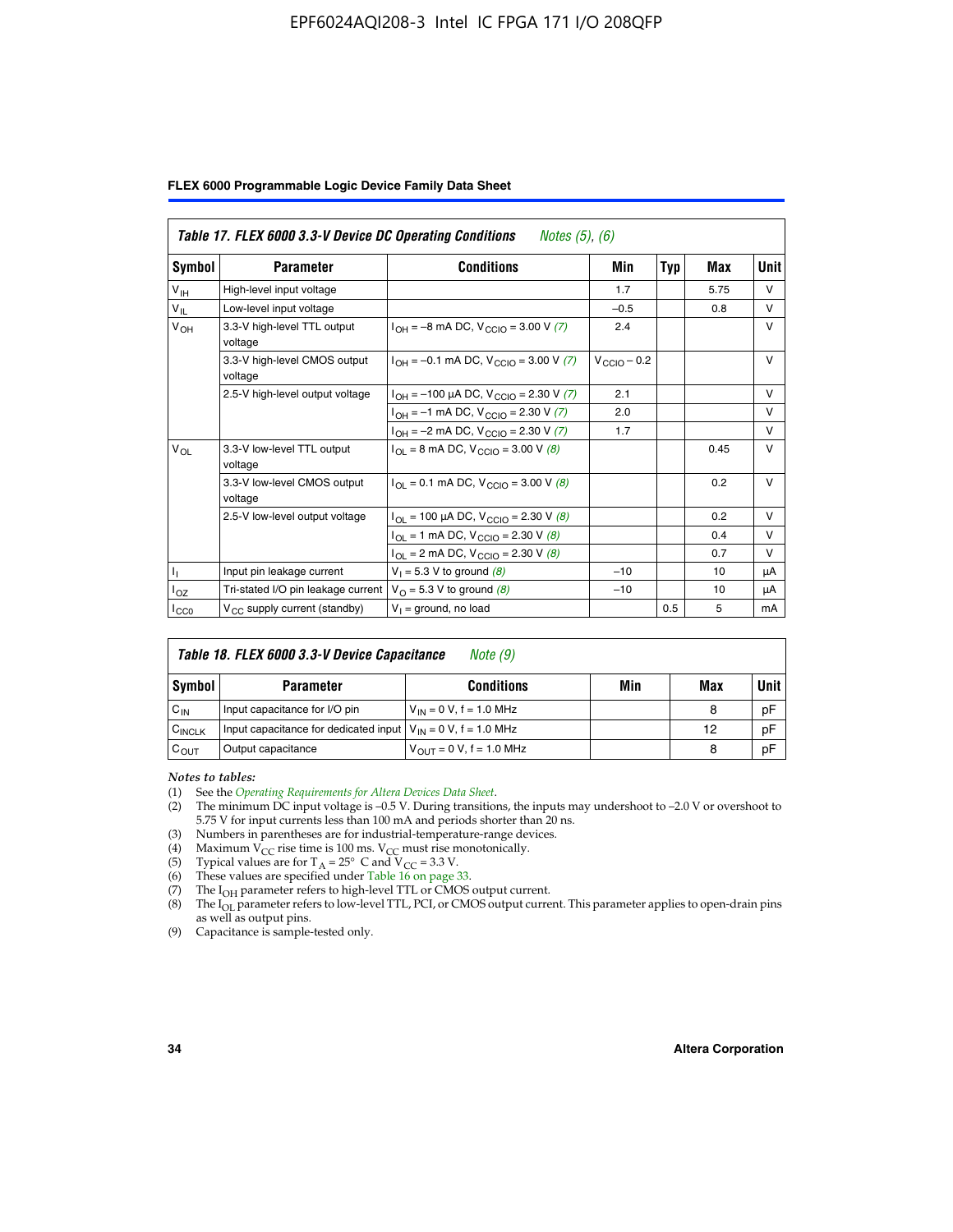Figure 18 shows the typical output drive characteristics of 5.0-V and 3.3-V FLEX 6000 devices with 5.0-V,  $3.3$ -V, and 2.5-V V<sub>CCIO</sub>. When  $V_{\text{CCIO}}$  = 5.0 V on EPF6016 devices, the output driver is compliant with the *PCI Local Bus Specification*, *Revision 2.2* for 5.0-V operation. When  $V_{\text{CCIO}} = 3.3$  V on the EPF6010A and EPF6016A devices, the output driver is compliant with the *PCI Local Bus Specification*, *Revision 2.2* for 3.3-V operation.

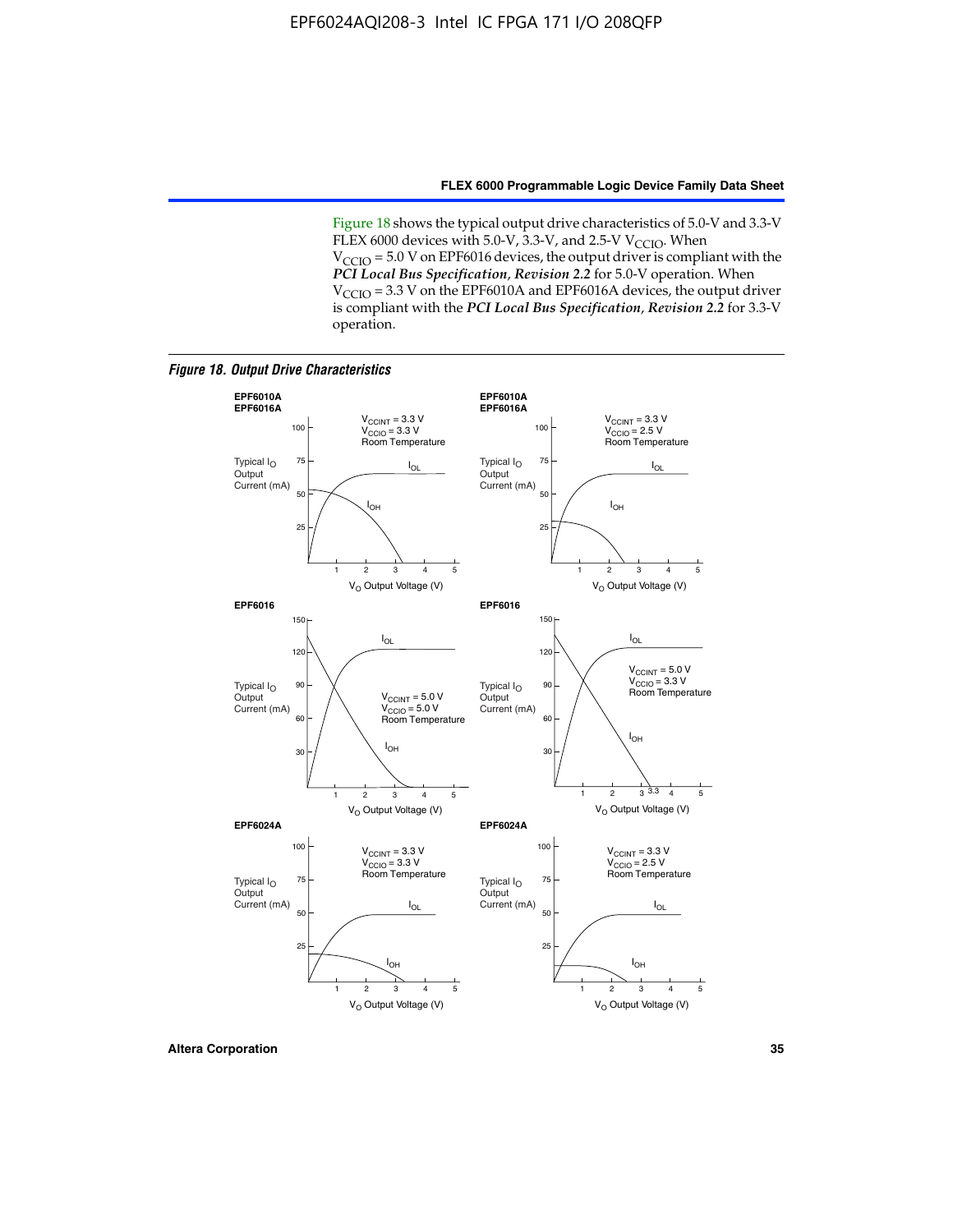| <b>Timing Model</b> | The continuous, high-performance FastTrack Interconnect routing<br>resources ensure predictable performance and accurate simulation and<br>timing analysis. This predictable performance contrasts with that of<br>FPGAs, which use a segmented connection scheme and therefore have<br>unpredictable performance.                                                                                                                                         |
|---------------------|------------------------------------------------------------------------------------------------------------------------------------------------------------------------------------------------------------------------------------------------------------------------------------------------------------------------------------------------------------------------------------------------------------------------------------------------------------|
|                     | Device performance can be estimated by following the signal path from a<br>source, through the interconnect, to the destination. For example, the<br>registered performance between two LEs on the same row can be<br>calculated by adding the following parameters:                                                                                                                                                                                       |
|                     | LE register clock-to-output delay $(t_{CO} + t_{REG\_TO\_OUT})$<br>Routing delay $(t_{ROW} + t_{LOCAL})$<br>$\mathcal{L}$<br>LE LUT delay (t <sub>DATA_TO_REG</sub> )<br>LE register setup time $(t_{SI})$                                                                                                                                                                                                                                                 |
|                     | The routing delay depends on the placement of the source and destination<br>LEs. A more complex registered path may involve multiple combinatorial<br>LEs between the source and destination LEs.                                                                                                                                                                                                                                                          |
|                     | Timing simulation and delay prediction are available with the Simulator<br>and Timing Analyzer, or with industry-standard EDA tools. The<br>Simulator offers both pre-synthesis functional simulation to evaluate logic<br>design accuracy and post-synthesis timing simulation with 0.1-ns<br>resolution. The Timing Analyzer provides point-to-point timing delay<br>information, setup and hold time analysis, and device-wide performance<br>analysis. |
|                     | Figure 19 shows the overall timing model, which maps the possible                                                                                                                                                                                                                                                                                                                                                                                          |

routing paths to and from the various elements of the FLEX 6000 device.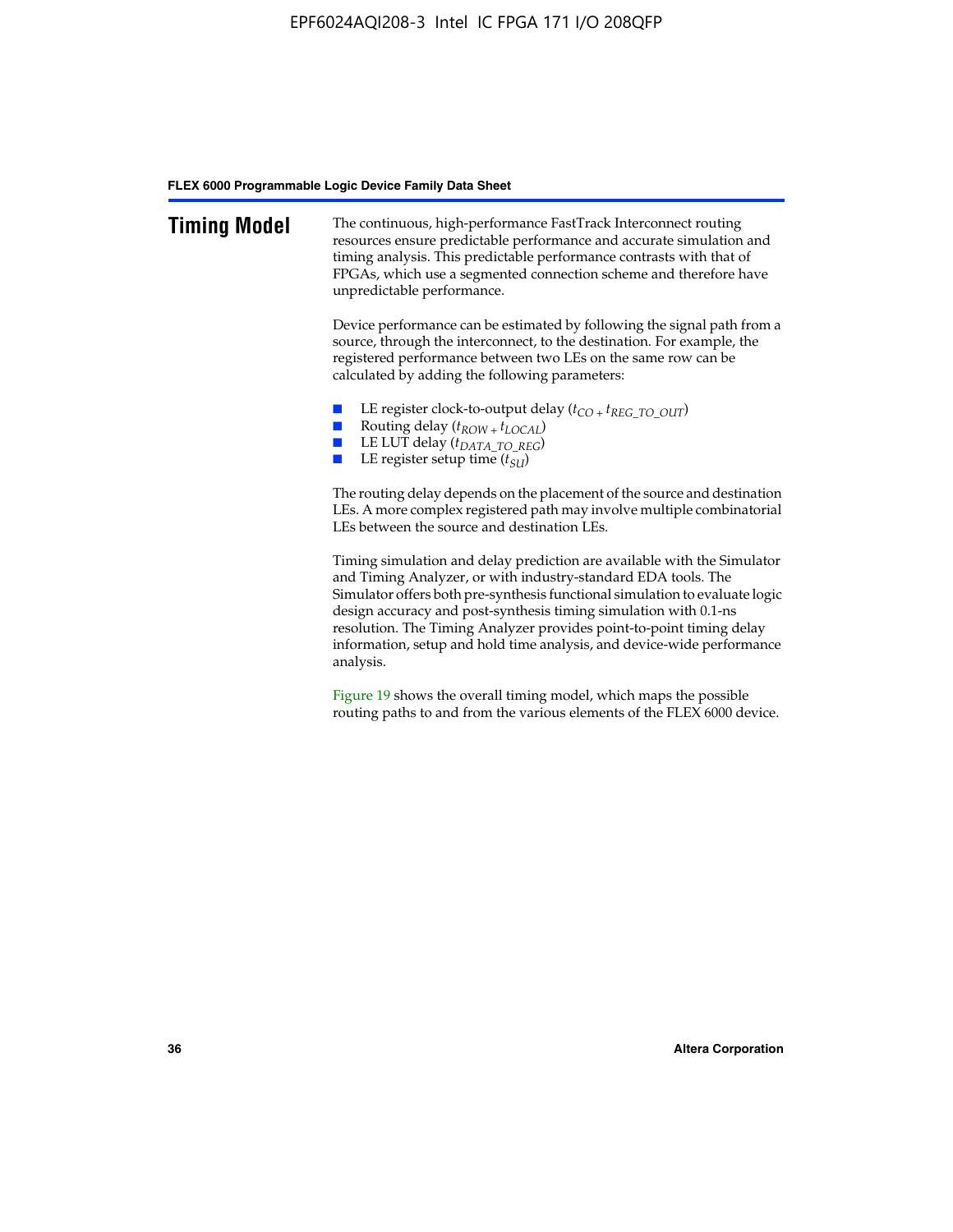



*Figure 19. FLEX 6000 Timing Model*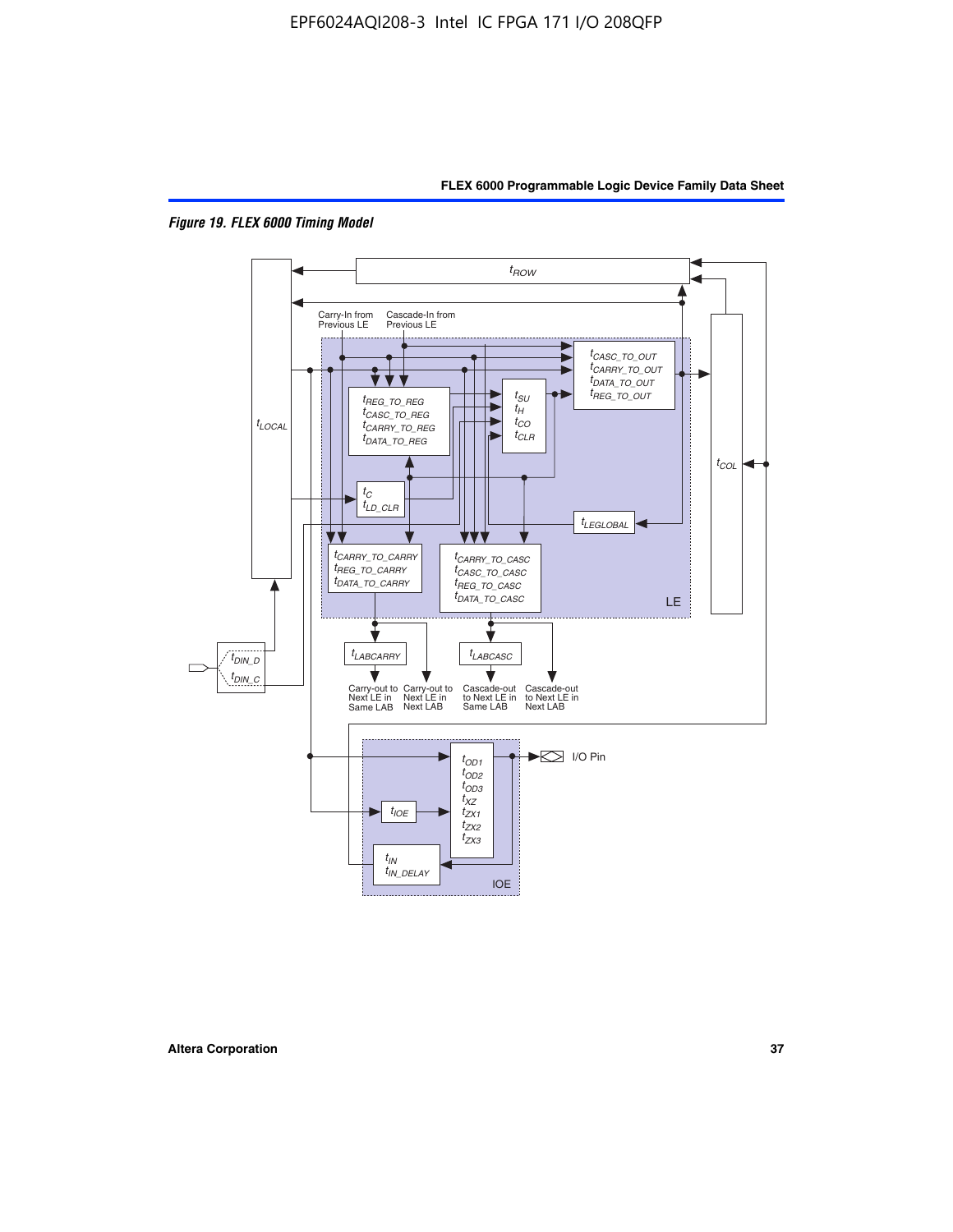Tables 19 through 21 describe the FLEX 6000 internal timing microparameters, which are expressed as worst-case values. Using hand calculations, these parameters can be used to estimate design performance. However, before committing designs to silicon, actual worst-case performance should be modeled using timing simulation and timing analysis. Tables 22 and 23 describe FLEX 6000 external timing parameters.

| <b>Table 19. LE Timing Microparameters</b><br>Note (1) |                                                                                            |                   |  |  |  |  |
|--------------------------------------------------------|--------------------------------------------------------------------------------------------|-------------------|--|--|--|--|
| <b>Symbol</b>                                          | <b>Parameter</b>                                                                           | <b>Conditions</b> |  |  |  |  |
| <sup>t</sup> REG TO REG                                | LUT delay for LE register feedback in carry chain                                          |                   |  |  |  |  |
| <sup>t</sup> CASC TO REG                               | Cascade-in to register delay                                                               |                   |  |  |  |  |
| <sup>t</sup> CARRY TO REG                              | Carry-in to register delay                                                                 |                   |  |  |  |  |
| <sup>t</sup> DATA_TO_REG                               | LE input to register delay                                                                 |                   |  |  |  |  |
| <sup>t</sup> CASC_TO_OUT                               | Cascade-in to LE output delay                                                              |                   |  |  |  |  |
| <sup>t</sup> CARRY TO OUT                              | Carry-in to LE output delay                                                                |                   |  |  |  |  |
| <sup>t</sup> data to out                               | LE input to LE output delay                                                                |                   |  |  |  |  |
| <sup>t</sup> REG TO OUT                                | Register output to LE output delay                                                         |                   |  |  |  |  |
| $t_{\scriptstyle SU}$                                  | LE register setup time before clock; LE register recovery time after<br>asynchronous clear |                   |  |  |  |  |
| $t_H$                                                  | LE register hold time after clock                                                          |                   |  |  |  |  |
| $t_{CO}$                                               | LE register clock-to-output delay                                                          |                   |  |  |  |  |
| $t_{CLR}$                                              | LE register clear delay                                                                    |                   |  |  |  |  |
| $t_C$                                                  | LE register control signal delay                                                           |                   |  |  |  |  |
| $t_{LD\_CLR}$                                          | Synchronous load or clear delay in counter mode                                            |                   |  |  |  |  |
| <sup>t</sup> CARRY TO CARRY                            | Carry-in to carry-out delay                                                                |                   |  |  |  |  |
| <sup>t</sup> REG TO CARRY                              | Register output to carry-out delay                                                         |                   |  |  |  |  |
| <sup>t</sup> DATA TO CARRY                             | LE input to carry-out delay                                                                |                   |  |  |  |  |
| <sup>t</sup> CARRY TO CASC                             | Carry-in to cascade-out delay                                                              |                   |  |  |  |  |
| <sup>t</sup> CASC_TO_CASC                              | Cascade-in to cascade-out delay                                                            |                   |  |  |  |  |
| <sup>t</sup> REG TO CASC                               | Register-out to cascade-out delay                                                          |                   |  |  |  |  |
| <sup>I</sup> DATA TO CASC                              | LE input to cascade-out delay                                                              |                   |  |  |  |  |
| $t_{CH}$                                               | LE register clock high time                                                                |                   |  |  |  |  |
| $t_{CL}$                                               | LE register clock low time                                                                 |                   |  |  |  |  |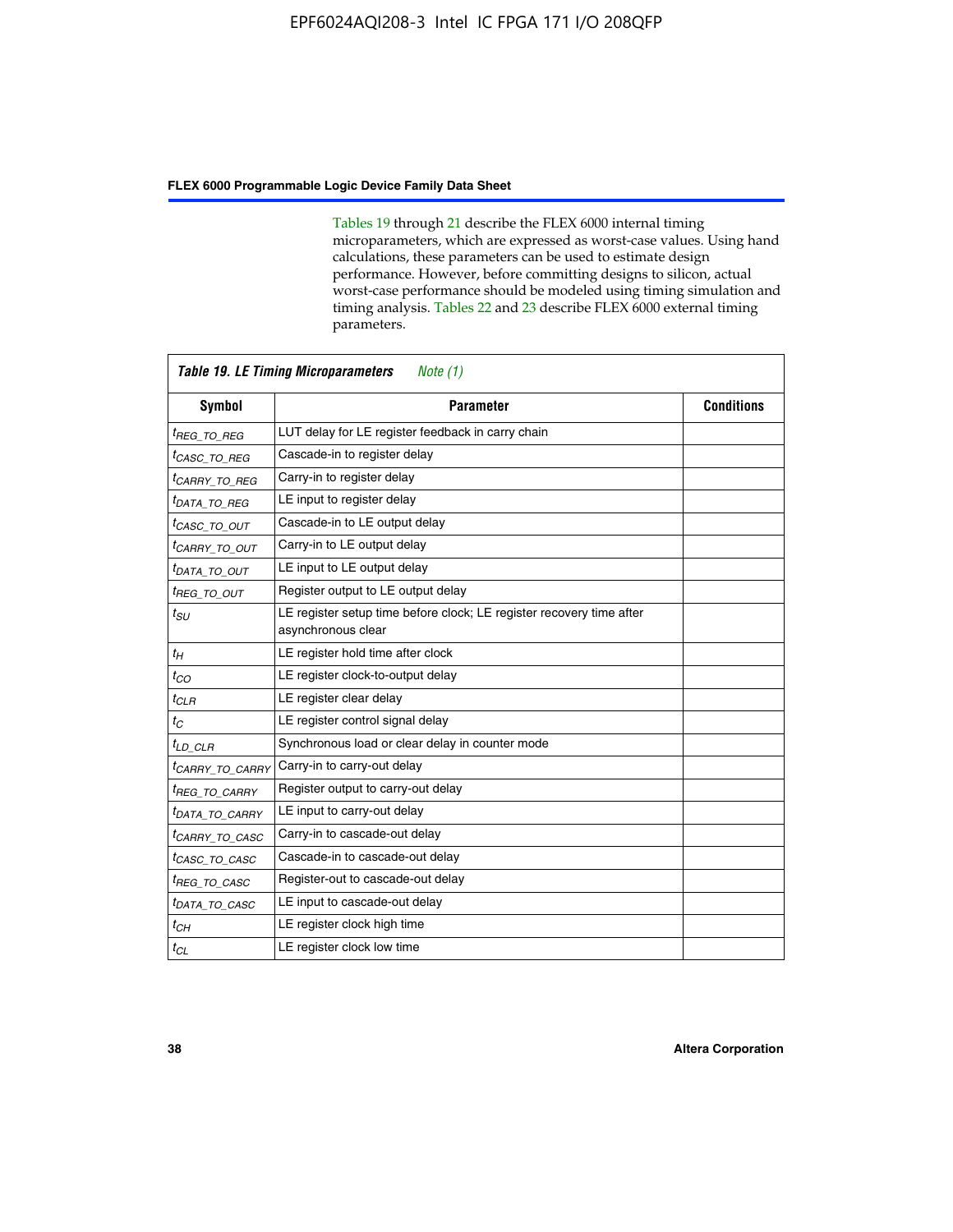| FLEX 6000 Programmable Logic Device Family Data Sheet |  |  |  |
|-------------------------------------------------------|--|--|--|
|-------------------------------------------------------|--|--|--|

| <b>Table 20. IOE Timing Microparameters</b><br>Note (1) |                                                                                         |                    |  |  |  |  |  |
|---------------------------------------------------------|-----------------------------------------------------------------------------------------|--------------------|--|--|--|--|--|
| Symbol                                                  | <b>Parameter</b>                                                                        | <b>Conditions</b>  |  |  |  |  |  |
| $t_{OD1}$                                               | Output buffer and pad delay, slow slew rate = off, $V_{\text{CCIO}} = V_{\text{CCINT}}$ | $C1 = 35$ pF $(2)$ |  |  |  |  |  |
| $t_{OD2}$                                               | Output buffer and pad delay, slow slew rate = off, $V_{CClO}$ = low voltage             | $C1 = 35$ pF $(3)$ |  |  |  |  |  |
| $t_{OD3}$                                               | Output buffer and pad delay, slow slew rate $=$ on                                      | $C1 = 35$ pF $(4)$ |  |  |  |  |  |
| $t_{XZ}$                                                | Output buffer disable delay                                                             | $C1 = 5pF$         |  |  |  |  |  |
| $t_{ZX1}$                                               | Output buffer enable delay, slow slew rate = off, $V_{\text{CCIO}} = V_{\text{CCINT}}$  | $C1 = 35$ pF $(2)$ |  |  |  |  |  |
| $t_{ZX2}$                                               | Output buffer enable delay, slow slew rate = off, $V_{\text{CCIO}}$ = low voltage       | $C1 = 35$ pF $(3)$ |  |  |  |  |  |
| $t_{ZX3}$                                               | IOE output buffer enable delay, slow slew rate $=$ on                                   | $C1 = 35$ pF $(4)$ |  |  |  |  |  |
| $t_{IOE}$                                               | Output enable control delay                                                             |                    |  |  |  |  |  |
| $t_{IN}$                                                | Input pad and buffer to FastTrack Interconnect delay                                    |                    |  |  |  |  |  |
| <sup>t</sup> IN DELAY                                   | Input pad and buffer to FastTrack Interconnect delay with additional delay<br>turned on |                    |  |  |  |  |  |

| <b>Table 21. Interconnect Timing Microparameters</b><br>Note (1) |                                                                                                                         |                   |  |  |  |  |
|------------------------------------------------------------------|-------------------------------------------------------------------------------------------------------------------------|-------------------|--|--|--|--|
| Symbol                                                           | <b>Parameter</b>                                                                                                        | <b>Conditions</b> |  |  |  |  |
| $t_{LOCAL}$                                                      | LAB local interconnect delay                                                                                            |                   |  |  |  |  |
| $t_{ROW}$                                                        | Row interconnect routing delay                                                                                          | (5)               |  |  |  |  |
| $t_{COL}$                                                        | Column interconnect routing delay                                                                                       | (5)               |  |  |  |  |
| <sup>t</sup> DIN D                                               | Dedicated input to LE data delay                                                                                        | (5)               |  |  |  |  |
| $t_{DIN}$ $C$                                                    | Dedicated input to LE control delay                                                                                     |                   |  |  |  |  |
| <sup>t</sup> LEGLOBAL                                            | LE output to LE control via internally-generated global signal delay                                                    | (5)               |  |  |  |  |
| $t_{LABCAARY}$                                                   | Routing delay for the carry-out of an LE driving the carry-in signal of a<br>different LE in a different LAB            |                   |  |  |  |  |
| <sup>t</sup> LABCASC                                             | Routing delay for the cascade-out signal of an LE driving the cascade-in<br>signal of a different LE in a different LAB |                   |  |  |  |  |

| Table 22. External Reference Timing Parameters |                                                                                         |                   |  |  |  |
|------------------------------------------------|-----------------------------------------------------------------------------------------|-------------------|--|--|--|
| Symbol                                         | <b>Parameter</b>                                                                        | <b>Conditions</b> |  |  |  |
|                                                | Register-to-register test pattern                                                       | (6)               |  |  |  |
| t <sub>DRR</sub>                               | Register-to-register delay via 4 LEs, 3 row interconnects, and 4 local<br>interconnects | (7)               |  |  |  |

 $\mathbf{r}$ 

 $\overline{\phantom{0}}$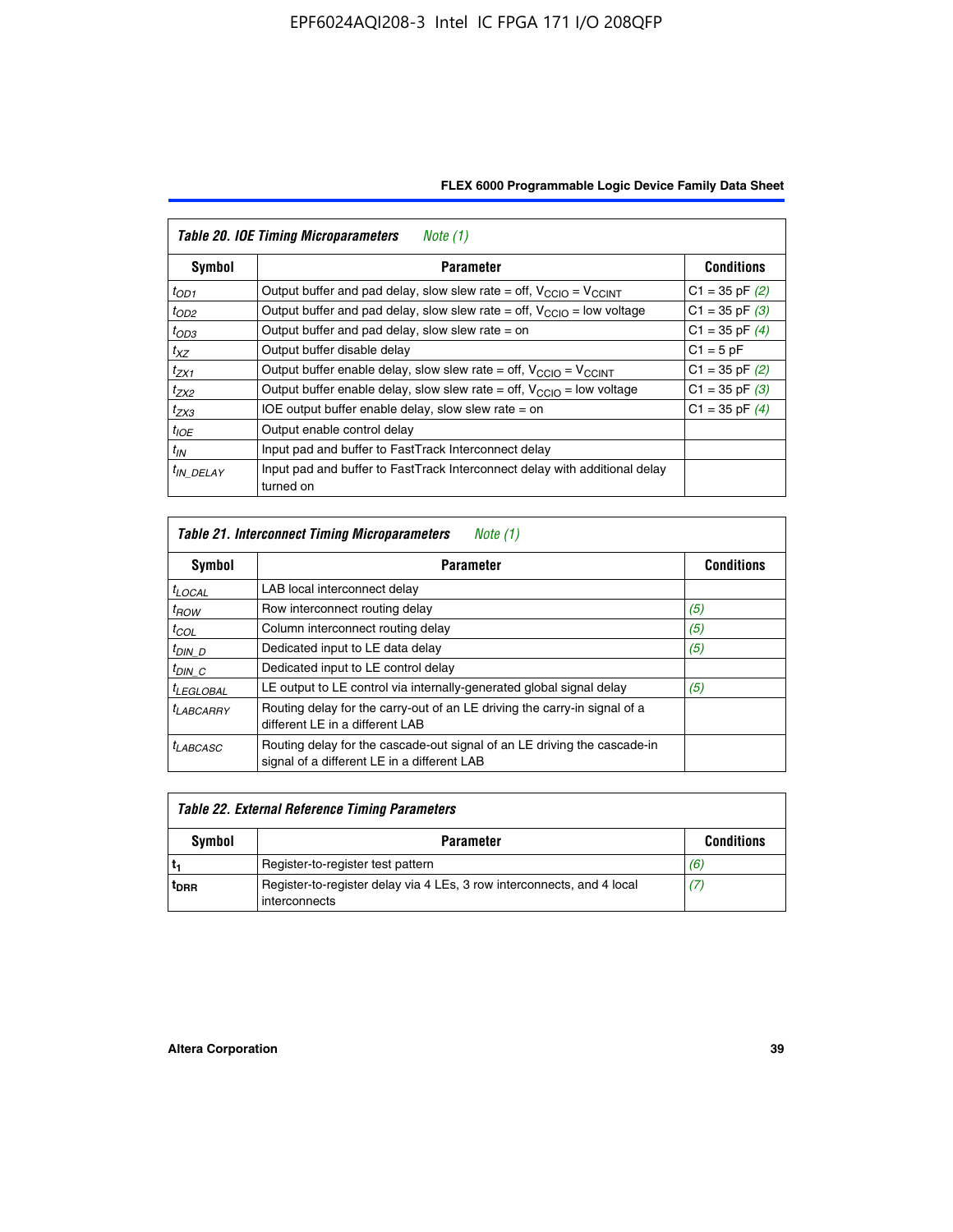#### *Table 23. External Timing Parameters*

|                   | <b>Symbol</b><br><b>Parameter</b>                                                  |                   |  |  |  |  |  |
|-------------------|------------------------------------------------------------------------------------|-------------------|--|--|--|--|--|
|                   |                                                                                    | <b>Conditions</b> |  |  |  |  |  |
| <sup>I</sup> INSU | Setup time with global clock at LE register                                        | (8)               |  |  |  |  |  |
| ւ <sub>INH</sub>  | Hold time with global clock at LE register                                         | (8)               |  |  |  |  |  |
| toutco            | Clock-to-output delay with global clock with LE register using FastFLEX I/O<br>pin | (8)               |  |  |  |  |  |

#### *Notes to tables:*

- (1) Microparameters are timing delays contributed by individual architectural elements and cannot be measured explicitly.
- (2) Operating conditions:  $V_{\text{CCIO}} = 5.0 \text{ V} \pm 5\%$  for commercial use in 5.0-V FLEX 6000 devices.  $V_{\text{CCIO}} = 5.0 \text{ V} \pm 10\%$  for industrial use in 5.0-V FLEX 6000 devices.  $V<sub>CCO</sub> = 3.3 V ± 10%$  for commercial or industrial use in 3.3-V FLEX 6000 devices. (3) Operating conditions:
	- $V_{\text{CCIO}} = 3.3 \text{ V} \pm 10\%$  for commercial or industrial use in 5.0-V FLEX 6000 devices.
		- $V_{\text{CCIO}}$  = 2.5 V ± 0.2 V for commercial or industrial use in 3.3-V FLEX 6000 devices.
- (4) Operating conditions:  $V_{\text{CCIO}} = 2.5 \text{ V}$ , 3.3 V, or 5.0 V.
- (5) These parameters are worst-case values for typical applications. Post-compilation timing simulation and timing analysis are required to determine actual worst-case performance.
- (6) This timing parameter shows the delay of a register-to-register test pattern and is used to determine speed grades. There are 12 LEs, including source and destination registers. The row and column interconnects between the registers vary in length.
- (7) This timing parameter is shown for reference and is specified by characterization.
- (8) This timing parameter is specified by characterization.

#### Tables 24 through 28 show the timing information for EPF6010A and EPF6016A devices.

| Table 24. LE Timing Microparameters for EPF6010A & EPF6016A Devices (Part 1 of 2) |     |     |     |                    |     |     |             |  |
|-----------------------------------------------------------------------------------|-----|-----|-----|--------------------|-----|-----|-------------|--|
| <b>Parameter</b>                                                                  |     |     |     | <b>Speed Grade</b> |     |     | <b>Unit</b> |  |
|                                                                                   |     | -1  |     | $-2$               |     | -3  |             |  |
|                                                                                   | Min | Max | Min | Max                | Min | Max |             |  |
| <sup>[</sup> REG_TO_REG                                                           |     | 1.2 |     | 1.3                |     | 1.7 | ns          |  |
| <sup>I</sup> CASC_TO_REG                                                          |     | 0.9 |     | 1.0                |     | 1.2 | ns          |  |
| <sup>I</sup> CARRY_TO_REG                                                         |     | 0.9 |     | 1.0                |     | 1.2 | ns          |  |
| <sup>I</sup> DATA_TO_REG                                                          |     | 1.1 |     | 1.2                |     | 1.5 | ns          |  |
| <sup>I</sup> CASC_TO_OUT                                                          |     | 1.3 |     | 1.4                |     | 1.8 | ns          |  |
| <sup>I</sup> CARRY_TO_OUT                                                         |     | 1.6 |     | 1.8                |     | 2.3 | ns          |  |
| <sup>I</sup> DATA_TO_OUT                                                          |     | 1.7 |     | 2.0                |     | 2.5 | ns          |  |
| <sup>I</sup> REG_TO_OUT                                                           |     | 0.4 |     | 0.4                |     | 0.5 | ns          |  |
| $t_{SU}$                                                                          | 0.9 |     | 1.0 |                    | 1.3 |     | ns          |  |
| $t_H$                                                                             | 1.4 |     | 1.7 |                    | 2.1 |     | ns          |  |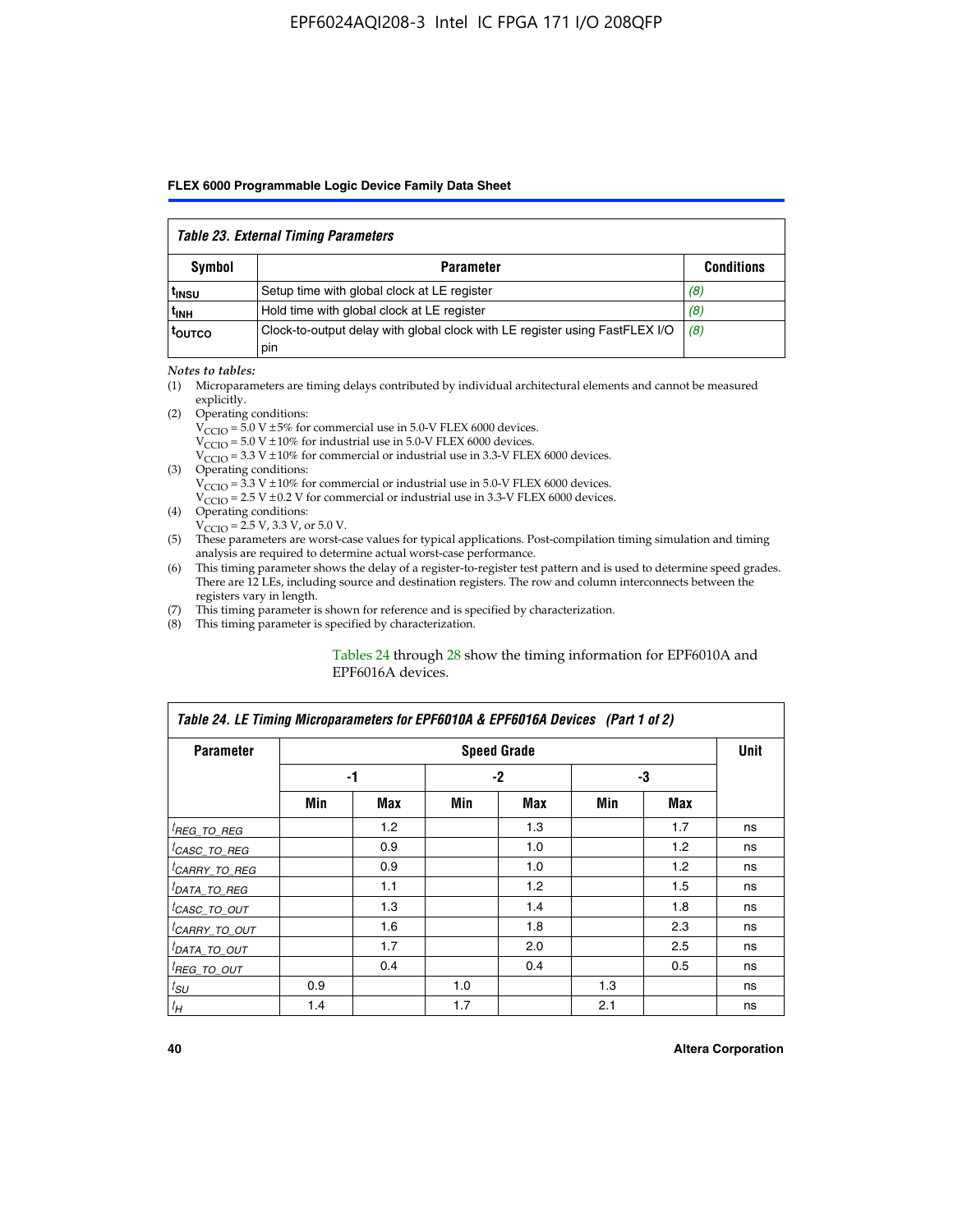| Table 24. LE Timing Microparameters for EPF6010A & EPF6016A Devices (Part 2 of 2) |     |            |     |                    |     |     |             |  |
|-----------------------------------------------------------------------------------|-----|------------|-----|--------------------|-----|-----|-------------|--|
| <b>Parameter</b>                                                                  |     |            |     | <b>Speed Grade</b> |     |     | <b>Unit</b> |  |
|                                                                                   |     | $-1$       |     | $-2$               | -3  |     |             |  |
|                                                                                   | Min | <b>Max</b> | Min | Max                | Min | Max |             |  |
| $t_{CO}$                                                                          |     | 0.3        |     | 0.4                |     | 0.4 | ns          |  |
| ${}^{l}$ CLR                                                                      |     | 0.4        |     | 0.4                |     | 0.5 | ns          |  |
| $t_C$                                                                             |     | 1.8        |     | 2.1                |     | 2.6 | ns          |  |
| ${}^{l}$ LD_CLR                                                                   |     | 1.8        |     | 2.1                |     | 2.6 | ns          |  |
| <sup>I</sup> CARRY_TO_CARRY                                                       |     | 0.1        |     | 0.1                |     | 0.1 | ns          |  |
| <sup>I</sup> REG_TO_CARRY                                                         |     | 1.6        |     | 1.9                |     | 2.3 | ns          |  |
| <sup>I</sup> DATA_TO_CARRY                                                        |     | 2.1        |     | 2.5                |     | 3.0 | ns          |  |
| <sup>I</sup> CARRY_TO_CASC                                                        |     | 1.0        |     | 1.1                |     | 1.4 | ns          |  |
| <sup>I</sup> CASC_TO_CASC                                                         |     | 0.5        |     | 0.6                |     | 0.7 | ns          |  |
| <sup>I</sup> REG_TO_CASC                                                          |     | 1.4        |     | 1.7                |     | 2.1 | ns          |  |
| <sup>I</sup> DATA_TO_CASC                                                         |     | 1.1        |     | 1.2                |     | 1.5 | ns          |  |
| $t_{CH}$                                                                          | 2.5 |            | 3.0 |                    | 3.5 |     | ns          |  |
| $t_{CL}$                                                                          | 2.5 |            | 3.0 |                    | 3.5 |     | ns          |  |

| Table 25. IOE Timing Microparameters for EPF6010A & EPF6016A Devices |     |            |      |                    |     |            |      |  |
|----------------------------------------------------------------------|-----|------------|------|--------------------|-----|------------|------|--|
| <b>Parameter</b>                                                     |     |            |      | <b>Speed Grade</b> |     |            | Unit |  |
|                                                                      |     | -1         | $-2$ |                    | -3  |            |      |  |
|                                                                      | Min | <b>Max</b> | Min  | <b>Max</b>         | Min | <b>Max</b> |      |  |
| $t_{OD1}$                                                            |     | 1.9        |      | 2.2                |     | 2.7        | ns   |  |
| $t_{OD2}$                                                            |     | 4.1        |      | 4.8                |     | 5.8        | ns   |  |
| $t_{OD3}$                                                            |     | 5.8        |      | 6.8                |     | 8.3        | ns   |  |
| $t_{\text{XZ}}$                                                      |     | 1.4        |      | 1.7                |     | 2.1        | ns   |  |
| $t_{XZ1}$                                                            |     | 1.4        |      | 1.7                |     | 2.1        | ns   |  |
| $t_{XZ2}$                                                            |     | 3.6        |      | 4.3                |     | 5.2        | ns   |  |
| $t_{XZ3}$                                                            |     | 5.3        |      | 6.3                |     | 7.7        | ns   |  |
| $t_{IOE}$                                                            |     | 0.5        |      | 0.6                |     | 0.7        | ns   |  |
| $t_{IN}$                                                             |     | 3.6        |      | 4.1                |     | 5.1        | ns   |  |
| $t_{IN\_DELAY}$                                                      |     | 4.8        |      | 5.4                |     | 6.7        | ns   |  |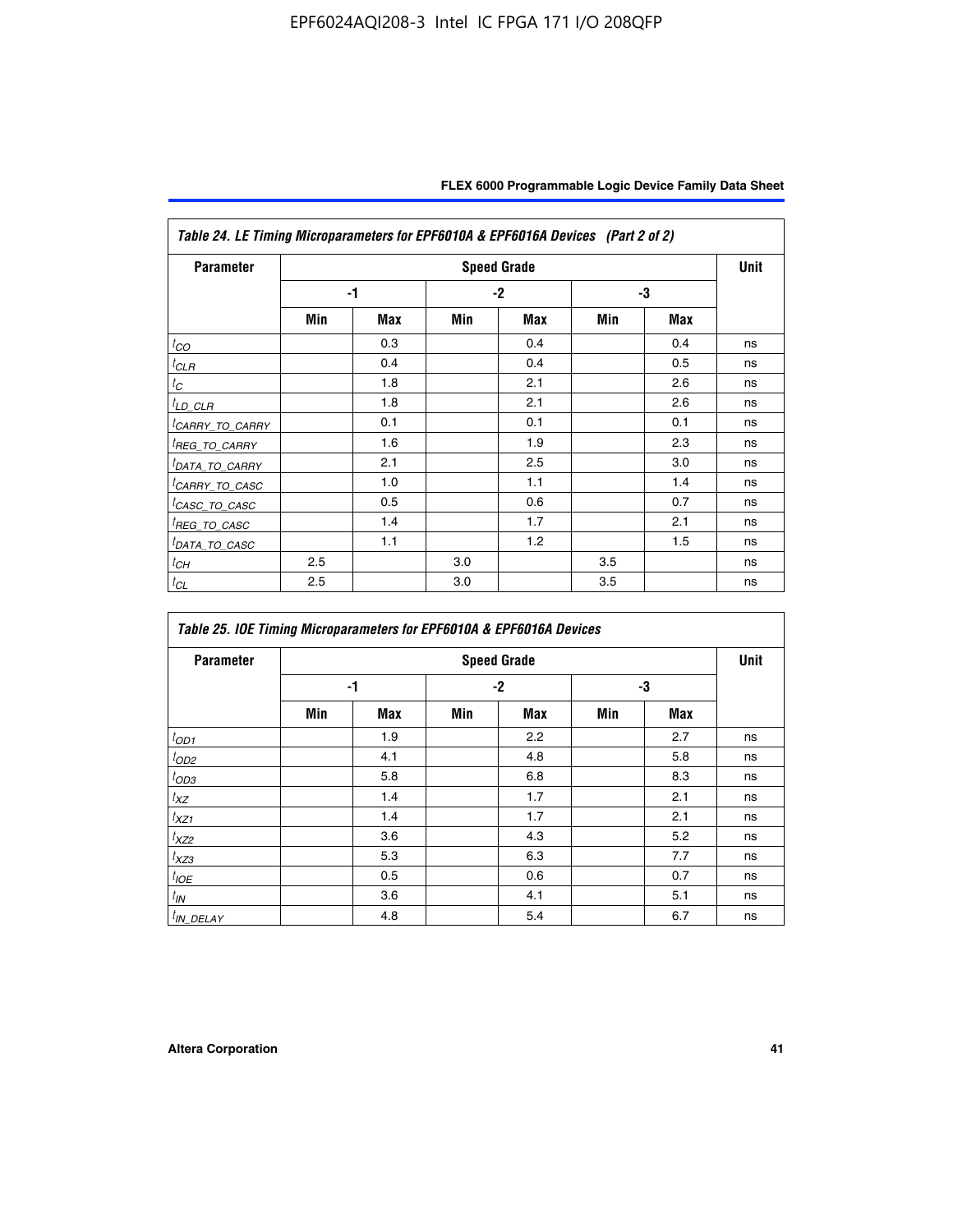| Table 26. Interconnect Timing Microparameters for EPF6010A & EPF6016A Devices |     |            |     |                    |     |     |             |  |
|-------------------------------------------------------------------------------|-----|------------|-----|--------------------|-----|-----|-------------|--|
| <b>Parameter</b>                                                              |     |            |     | <b>Speed Grade</b> |     |     | <b>Unit</b> |  |
|                                                                               |     | -1         |     | $-2$               |     | -3  |             |  |
|                                                                               | Min | <b>Max</b> | Min | <b>Max</b>         | Min | Max |             |  |
| $t$ LOCAL                                                                     |     | 0.7        |     | 0.7                |     | 1.0 | ns          |  |
| $t_{\text{ROW}}$                                                              |     | 2.9        |     | 3.2                |     | 3.2 | ns          |  |
| $t_{COL}$                                                                     |     | 1.2        |     | 1.3                |     | 1.4 | ns          |  |
| <u><sup>t</sup>DIN_D</u>                                                      |     | 5.4        |     | 5.7                |     | 6.4 | ns          |  |
| $t_{DIN\_C}$                                                                  |     | 4.3        |     | 5.0                |     | 6.1 | ns          |  |
| <sup>I</sup> LEGLOBAL                                                         |     | 2.6        |     | 3.0                |     | 3.7 | ns          |  |
| <sup>I</sup> LABCARRY                                                         |     | 0.7        |     | 0.8                |     | 0.9 | ns          |  |
| <sup>I</sup> LABCASC                                                          |     | 1.3        |     | 1.4                |     | 1.8 | ns          |  |

| Table 27. External Reference Timing Parameters for EPF6010A & EPF6016A Devices |               |     |                    |     |      |     |      |    |  |  |
|--------------------------------------------------------------------------------|---------------|-----|--------------------|-----|------|-----|------|----|--|--|
| <b>Parameter</b>                                                               | <b>Device</b> |     | <b>Speed Grade</b> |     |      |     |      |    |  |  |
|                                                                                |               | -1  |                    | -2  |      | -3  |      |    |  |  |
|                                                                                |               | Min | Max                | Min | Max  | Min | Max  |    |  |  |
|                                                                                | EPF6010A      |     | 37.6               |     | 43.6 |     | 53.7 | ns |  |  |
|                                                                                | EPF6016A      |     | 38.0               |     | 44.0 |     | 54.1 | ns |  |  |

| Table 28. External Timing Parameters for EPF6010A & EPF6016A Devices |        |                    |        |     |        |      |    |  |  |
|----------------------------------------------------------------------|--------|--------------------|--------|-----|--------|------|----|--|--|
| <b>Parameter</b>                                                     |        | <b>Speed Grade</b> |        |     |        |      |    |  |  |
|                                                                      | -1     |                    |        | -2  |        | -3   |    |  |  |
|                                                                      | Min    | Max                | Min    | Max | Min    | Max  |    |  |  |
| t <sub>insu</sub>                                                    | 2.1(1) |                    | 2.4(1) |     | 3.3(1) |      | ns |  |  |
| <sup>t</sup> inh                                                     | 0.2(2) |                    | 0.3(2) |     | 0.1(2) |      | ns |  |  |
| toutco                                                               | 2.0    | 7.1                | 2.0    | 8.2 | 2.0    | 10.1 | ns |  |  |

*Notes:*

(1) Setup times are longer when the *Increase Input Delay* option is turned on. The setup time values are shown with the *Increase Input Delay* option turned off.

(2) Hold time is zero when the *Increase Input Delay* option is turned on.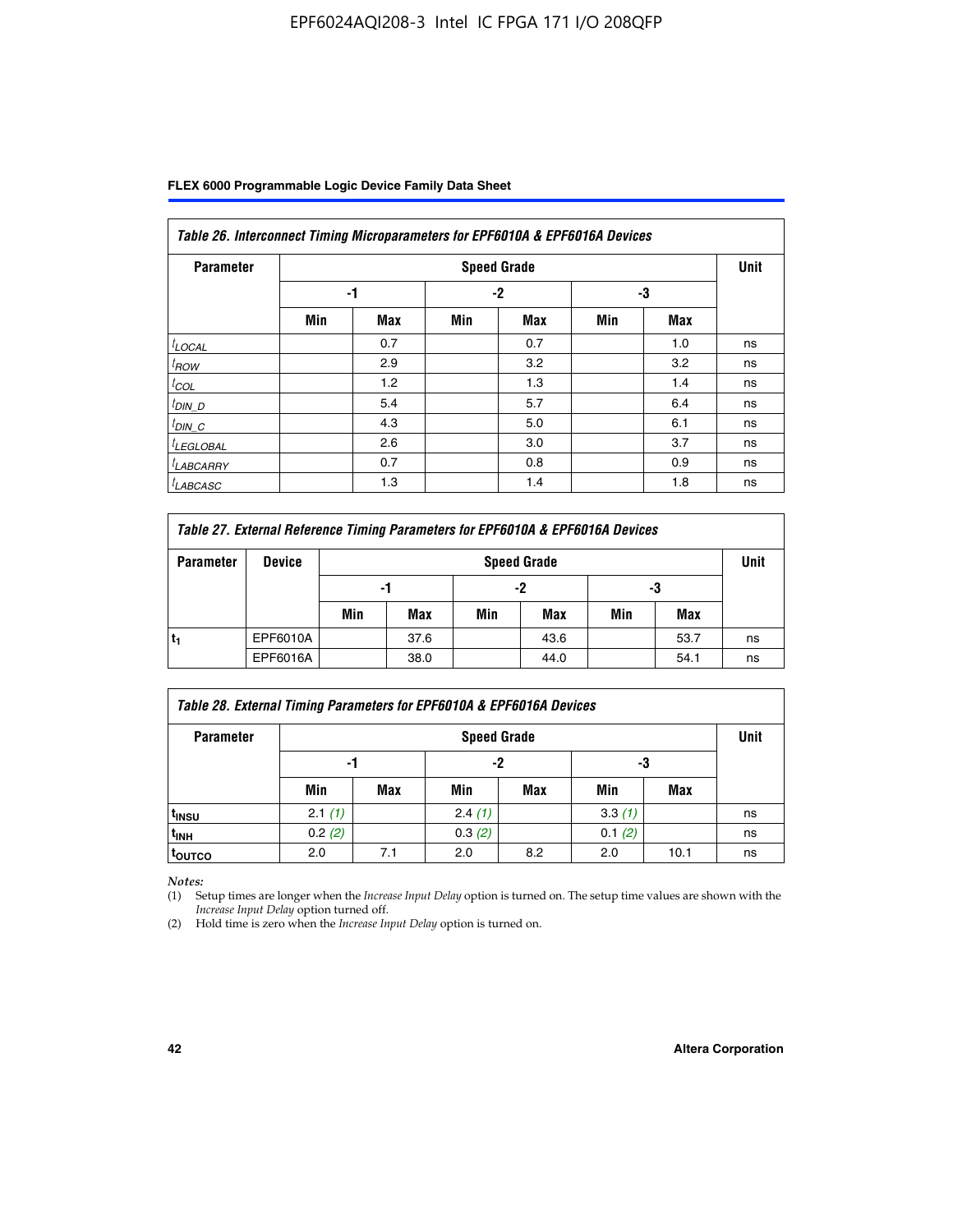| Table 29. LE Timing Microparameters for EPF6016 Devices |     |            |     |            |    |  |  |  |
|---------------------------------------------------------|-----|------------|-----|------------|----|--|--|--|
| <b>Parameter</b>                                        |     | Unit       |     |            |    |  |  |  |
|                                                         |     | $-2$       |     | -3         |    |  |  |  |
|                                                         | Min | <b>Max</b> | Min | <b>Max</b> |    |  |  |  |
| <sup>t</sup> REG_ <u>TO_REG</u>                         |     | 2.2        |     | 2.8        | ns |  |  |  |
| <sup>t</sup> CASC_TO_REG                                |     | 0.9        |     | 1.2        | ns |  |  |  |
| <sup>I</sup> CARRY_TO_REG                               |     | 1.6        |     | 2.1        | ns |  |  |  |
| <sup>t</sup> DATA_TO_REG                                |     | 2.4        |     | 3.0        | ns |  |  |  |
| <sup>t</sup> CASC_TO_OUT                                |     | 1.3        |     | 1.7        | ns |  |  |  |
| <sup>t</sup> CARRY_TO_OUT                               |     | 2.4        |     | 3.0        | ns |  |  |  |
| <sup>t</sup> DATA_TO_OUT                                |     | 2.7        |     | 3.4        | ns |  |  |  |
| <i>t<sub>REG_TO_OUT</sub></i>                           |     | 0.3        |     | 0.5        | ns |  |  |  |
| $t_{SU}$                                                | 1.1 |            | 1.6 |            | ns |  |  |  |
| $t_H$                                                   | 1.8 |            | 2.3 |            | ns |  |  |  |
| $t_{CO}$                                                |     | 0.3        |     | 0.4        | ns |  |  |  |
| $t_{CLR}$                                               |     | 0.5        |     | 0.6        | ns |  |  |  |
| $t_C$                                                   |     | 1.2        |     | 1.5        | ns |  |  |  |
| $t_{LD\_CLR}$                                           |     | 1.2        |     | 1.5        | ns |  |  |  |
| <sup>t</sup> CARRY_TO_CARRY                             |     | 0.2        |     | 0.4        | ns |  |  |  |
| <sup>t</sup> REG_TO_CARRY                               |     | 0.8        |     | 1.1        | ns |  |  |  |
| <sup>t</sup> DATA_TO_CARRY                              |     | 1.7        |     | 2.2        | ns |  |  |  |
| <sup>t</sup> CARRY_TO_CASC                              |     | 1.7        |     | 2.2        | ns |  |  |  |
| <sup>t</sup> CASC_TO_CASC                               |     | 0.9        |     | 1.2        | ns |  |  |  |
| <sup>t</sup> REG_TO_CASC                                |     | 1.6        |     | 2.0        | ns |  |  |  |
| <sup>t</sup> DATA_TO_CASC                               |     | 1.7        |     | 2.1        | ns |  |  |  |
| $t_{CH}$                                                | 4.0 |            | 4.0 |            | ns |  |  |  |
| $t_{CL}$                                                | 4.0 |            | 4.0 |            | ns |  |  |  |

Tables 29 through 33 show the timing information for EPF6016 devices.

| Table 30. IOE Timing Microparameters for EPF6016 Devices |     |                    |     |     |    |  |  |  |  |
|----------------------------------------------------------|-----|--------------------|-----|-----|----|--|--|--|--|
| <b>Parameter</b>                                         |     | <b>Speed Grade</b> |     |     |    |  |  |  |  |
|                                                          |     | -2                 | -3  |     |    |  |  |  |  |
|                                                          | Min | Max                | Min | Max |    |  |  |  |  |
| $t_{OD1}$                                                |     | 2.3                |     | 2.8 | ns |  |  |  |  |
| $t_{OD2}$                                                |     | 4.6                |     | 5.1 | ns |  |  |  |  |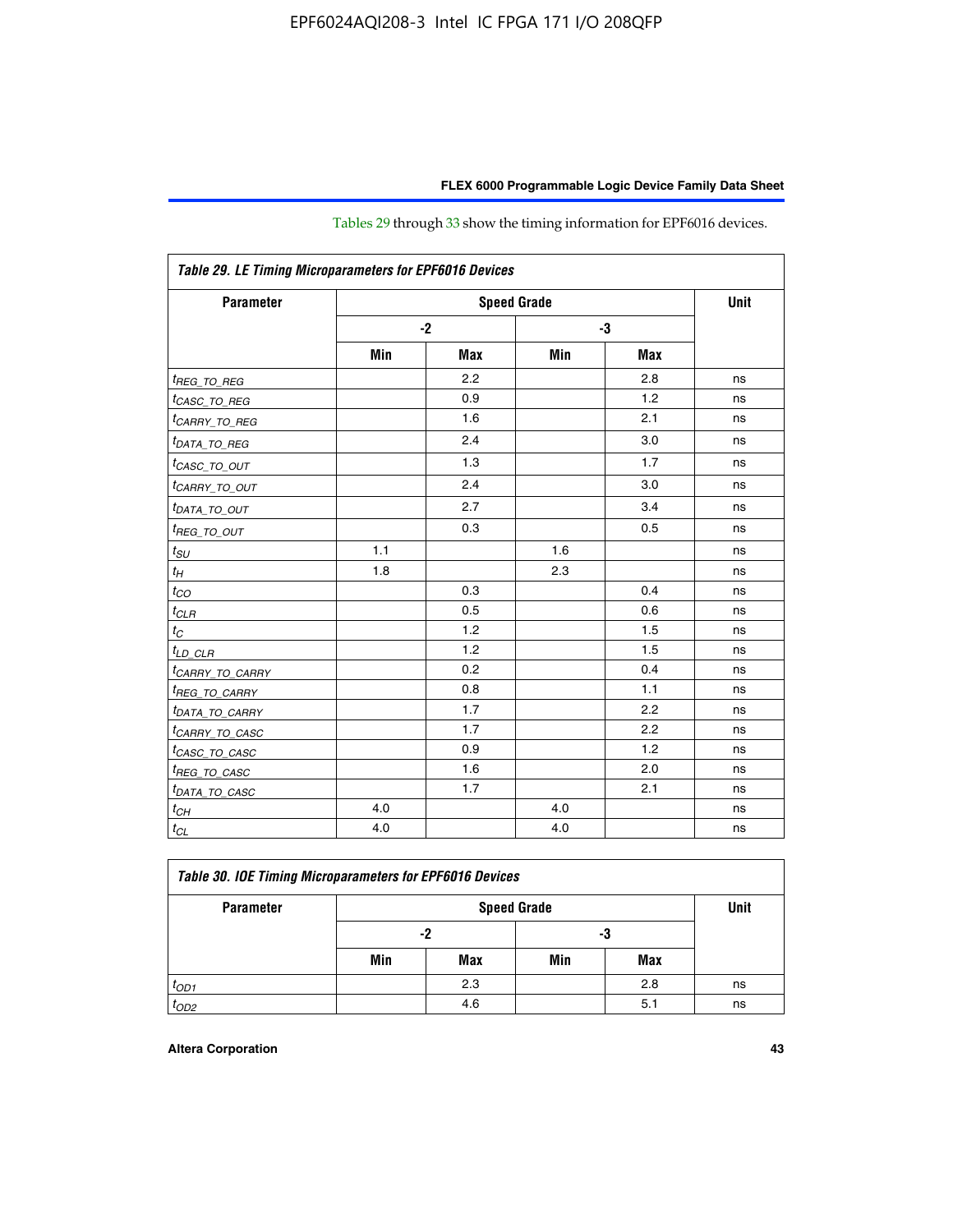| Table 30. IOE Timing Microparameters for EPF6016 Devices |      |                    |     |            |             |  |  |  |  |  |
|----------------------------------------------------------|------|--------------------|-----|------------|-------------|--|--|--|--|--|
| <b>Parameter</b>                                         |      | <b>Speed Grade</b> |     |            | <b>Unit</b> |  |  |  |  |  |
|                                                          | $-2$ |                    | -3  |            |             |  |  |  |  |  |
|                                                          | Min  | <b>Max</b>         | Min | <b>Max</b> |             |  |  |  |  |  |
| $t_{OD3}$                                                |      | 4.7                |     | 5.2        | ns          |  |  |  |  |  |
| $t_{XZ}$                                                 |      | 2.3                |     | 2.8        | ns          |  |  |  |  |  |
| $t_{ZX1}$                                                |      | 2.3                |     | 2.8        | ns          |  |  |  |  |  |
| $t_{ZX2}$                                                |      | 4.6                |     | 5.1        | ns          |  |  |  |  |  |
| $t_{ZX3}$                                                |      | 4.7                |     | 5.2        | ns          |  |  |  |  |  |
| $t_{IOE}$                                                |      | 0.5                |     | 0.6        | ns          |  |  |  |  |  |
| $t_{IN}$                                                 |      | 3.3                |     | 4.0        | ns          |  |  |  |  |  |
| $t_{IN}$ DELAY                                           |      | 4.6                |     | 5.6        | ns          |  |  |  |  |  |

| <b>Parameter</b>      |      | <b>Speed Grade</b> |     |            | <b>Unit</b> |
|-----------------------|------|--------------------|-----|------------|-------------|
|                       | $-2$ |                    |     | -3         |             |
|                       | Min  | <b>Max</b>         | Min | <b>Max</b> |             |
| $t_{LOCAL}$           |      | 0.8                |     | 1.0        | ns          |
| $t_{ROW}$             |      | 2.9                |     | 3.3        | ns          |
| $t_{COL}$             |      | 2.3                |     | 2.5        | ns          |
| $t_{DIN\_D}$          |      | 4.9                |     | 6.0        | ns          |
| $t_{DIN\_C}$          |      | 4.8                |     | 6.0        | ns          |
| <sup>t</sup> LEGLOBAL |      | 3.1                |     | 3.9        | ns          |
| <sup>t</sup> LABCARRY |      | 0.4                |     | 0.5        | ns          |
| <sup>t</sup> LABCASC  |      | 0.8                |     | 1.0        | ns          |

| Table 32. External Reference Timing Parameters for EPF6016 Devices |     |                    |     |      |    |  |  |  |  |
|--------------------------------------------------------------------|-----|--------------------|-----|------|----|--|--|--|--|
| <b>Parameter</b>                                                   |     | <b>Speed Grade</b> |     |      |    |  |  |  |  |
|                                                                    |     | -2                 | -3  |      |    |  |  |  |  |
|                                                                    | Min | Max                | Min | Max  |    |  |  |  |  |
|                                                                    |     | 53.0               |     | 65.0 | ns |  |  |  |  |
| <sup>T</sup> DRR                                                   |     | 16.0               |     | 20.0 | ns |  |  |  |  |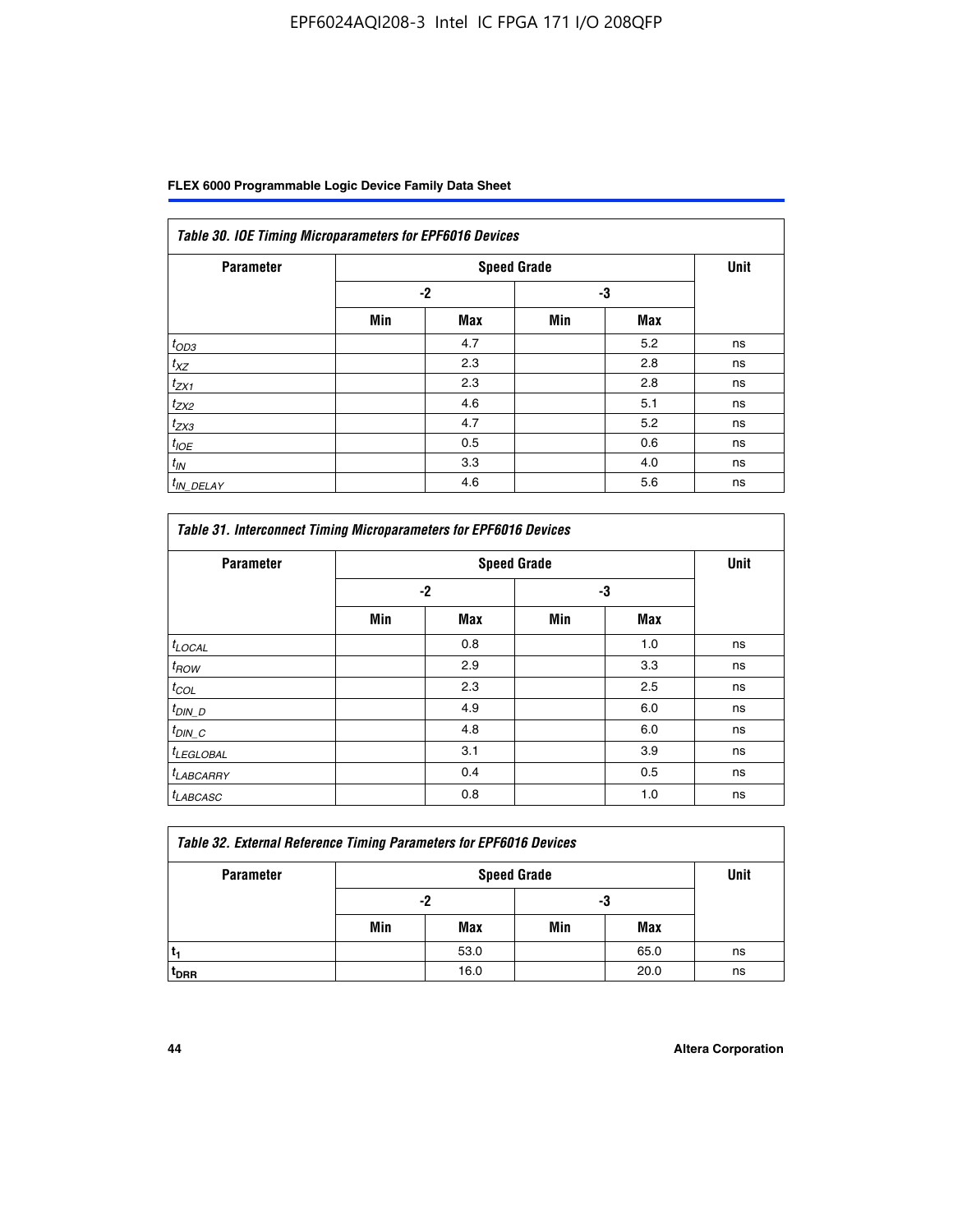| <b>Table 33. External Timing Parameters for EPF6016 Devices</b> |     |                    |     |            |    |  |  |  |  |
|-----------------------------------------------------------------|-----|--------------------|-----|------------|----|--|--|--|--|
| <b>Parameter</b>                                                |     | <b>Speed Grade</b> |     |            |    |  |  |  |  |
|                                                                 |     | -2                 |     | -3         |    |  |  |  |  |
|                                                                 | Min | Max                | Min | <b>Max</b> |    |  |  |  |  |
| t <sub>INSU</sub>                                               | 3.2 |                    | 4.1 |            | ns |  |  |  |  |
| $t_{INH}$                                                       | 0.0 |                    | 0.0 |            | ns |  |  |  |  |
| <b>TOUTCO</b>                                                   | 2.0 | 7.9                | 2.0 | 9.9        | ns |  |  |  |  |

Tables 34 through 38 show the timing information for EPF6024A devices.

| Table 34. LE Timing Microparameters for EPF6024A Devices |                    |            |     |            |     |            |    |  |
|----------------------------------------------------------|--------------------|------------|-----|------------|-----|------------|----|--|
| <b>Parameter</b>                                         | <b>Speed Grade</b> |            |     |            |     |            |    |  |
|                                                          |                    | -1         |     | $-2$       | -3  |            |    |  |
|                                                          | Min                | <b>Max</b> | Min | <b>Max</b> | Min | <b>Max</b> |    |  |
| <sup>t</sup> REG_TO_REG                                  |                    | 1.2        |     | 1.3        |     | 1.6        | ns |  |
| <sup>t</sup> CASC_TO_REG                                 |                    | 0.7        |     | 0.8        |     | 1.0        | ns |  |
| <sup>t</sup> CARRY_TO_REG                                |                    | 1.6        |     | 1.8        |     | 2.2        | ns |  |
| <sup>t</sup> DATA_TO_REG                                 |                    | 1.3        |     | 1.4        |     | 1.7        | ns |  |
| <sup>t</sup> CASC_TO_OUT                                 |                    | 1.2        |     | 1.3        |     | 1.6        | ns |  |
| <sup>t</sup> CARRY_TO_OUT                                |                    | 2.0        |     | 2.2        |     | 2.6        | ns |  |
| <sup>t</sup> DATA_TO_OUT                                 |                    | 1.8        |     | 2.1        |     | 2.6        | ns |  |
| <i>t<sub>REG_TO_OUT</sub></i>                            |                    | 0.3        |     | 0.3        |     | 0.4        | ns |  |
| $t_{SU}$                                                 | 0.9                |            | 1.0 |            | 1.2 |            | ns |  |
| $t_H$                                                    | 1.3                |            | 1.4 |            | 1.7 |            | ns |  |
| $t_{CO}$                                                 |                    | 0.2        |     | 0.3        |     | 0.3        | ns |  |
| $t_{CLR}$                                                |                    | 0.3        |     | 0.3        |     | 0.4        | ns |  |
| $t_C$                                                    |                    | 1.9        |     | 2.1        |     | 2.5        | ns |  |
| $t_{LD\_CLR}$                                            |                    | 1.9        |     | 2.1        |     | 2.5        | ns |  |
| <sup>t</sup> CAR <u>RY_TO_CARRY</u>                      |                    | 0.2        |     | 0.2        |     | 0.3        | ns |  |
| <sup>t</sup> REG_TO_CARRY                                |                    | 1.4        |     | 1.6        |     | 1.9        | ns |  |
| <sup>t</sup> DATA_TO_CARRY                               |                    | 1.3        |     | 1.4        |     | 1.7        | ns |  |
| <sup>t</sup> CARRY_TO_CASC                               |                    | 1.1        |     | 1.2        |     | 1.4        | ns |  |
| <sup>t</sup> CASC_TO_CASC                                |                    | 0.7        |     | 0.8        |     | 1.0        | ns |  |
| <sup>t</sup> REG_TO_CASC                                 |                    | 1.4        |     | 1.6        |     | 1.9        | ns |  |
| <sup>t</sup> DATA_TO_CASC                                |                    | 1.0        |     | 1.1        |     | 1.3        | ns |  |
| $t_{CH}$                                                 | 2.5                |            | 3.0 |            | 3.5 |            | ns |  |
| $t_{\text{CL}}$                                          | 2.5                |            | 3.0 |            | 3.5 |            | ns |  |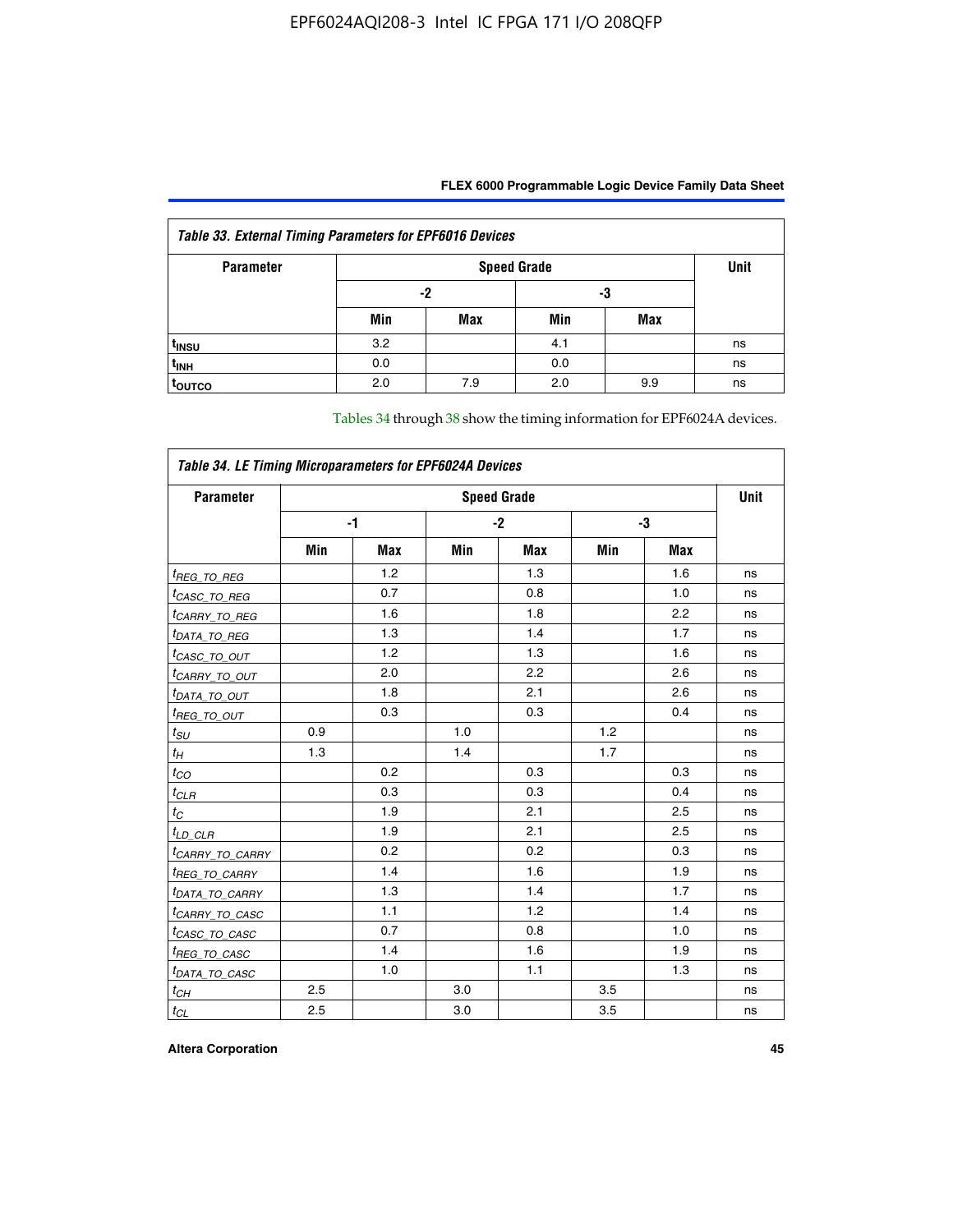| FLEX 6000 Programmable Logic Device Family Data Sheet |  |  |
|-------------------------------------------------------|--|--|
|-------------------------------------------------------|--|--|

| Table 35. IOE Timing Microparameters for EPF6024A Devices |     |            |      |                    |     |            |             |  |  |
|-----------------------------------------------------------|-----|------------|------|--------------------|-----|------------|-------------|--|--|
| <b>Parameter</b>                                          |     |            |      | <b>Speed Grade</b> |     |            | <b>Unit</b> |  |  |
|                                                           |     | -1         | $-2$ |                    | -3  |            |             |  |  |
|                                                           | Min | <b>Max</b> | Min  | <b>Max</b>         | Min | <b>Max</b> |             |  |  |
| $t_{OD1}$                                                 |     | 1.9        |      | 2.1                |     | 2.5        | ns          |  |  |
| $t_{OD2}$                                                 |     | 4.0        |      | 4.4                |     | 5.3        | ns          |  |  |
| $t_{OD3}$                                                 |     | 7.0        |      | 7.8                |     | 9.3        | ns          |  |  |
| $t_{XZ}$                                                  |     | 4.3        |      | 4.8                |     | 5.8        | ns          |  |  |
| $t_{XZ1}$                                                 |     | 4.3        |      | 4.8                |     | 5.8        | ns          |  |  |
| $t_{XZ2}$                                                 |     | 6.4        |      | 7.1                |     | 8.6        | ns          |  |  |
| $t_{XZ3}$                                                 |     | 9.4        |      | 10.5               |     | 12.6       | ns          |  |  |
| $t_{IOE}$                                                 |     | 0.5        |      | 0.6                |     | 0.7        | ns          |  |  |
| $t_{IN}$                                                  |     | 3.3        |      | 3.7                |     | 4.4        | ns          |  |  |
| <sup>t</sup> IN_DELAY                                     |     | 5.3        |      | 5.9                |     | 7.0        | ns          |  |  |

| <b>Table 36. Interconnect Timing Microparameters for EPF6024A Devices</b> |     |            |     |                    |     |            |             |  |  |  |
|---------------------------------------------------------------------------|-----|------------|-----|--------------------|-----|------------|-------------|--|--|--|
| <b>Parameter</b>                                                          |     |            |     | <b>Speed Grade</b> |     |            | <b>Unit</b> |  |  |  |
|                                                                           | -1  |            | -2  |                    | -3  |            |             |  |  |  |
|                                                                           | Min | <b>Max</b> | Min | <b>Max</b>         | Min | <b>Max</b> |             |  |  |  |
| $t_{LOCAL}$                                                               |     | 0.8        |     | 0.8                |     | 1.1        | ns          |  |  |  |
| $t_{ROW}$                                                                 |     | 3.0        |     | 3.1                |     | 3.3        | ns          |  |  |  |
| $t_{COL}$                                                                 |     | 3.0        |     | 3.2                |     | 3.4        | ns          |  |  |  |
| $t_{DIN\_D}$                                                              |     | 5.4        |     | 5.6                |     | 6.2        | ns          |  |  |  |
| $t_{DIN\_C}$                                                              |     | 4.6        |     | 5.1                |     | 6.1        | ns          |  |  |  |
| $t_{LEGLOBAL}$                                                            |     | 3.1        |     | 3.5                |     | 4.3        | ns          |  |  |  |
| $t_{LABCARAY}$                                                            |     | 0.6        |     | 0.7                |     | 0.8        | ns          |  |  |  |
| <sup>t</sup> LABCASC                                                      |     | 0.3        |     | 0.3                |     | 0.4        | ns          |  |  |  |

| <b>Table 37. External Reference Timing Parameters for EPF6024A Devices</b> |                    |      |     |      |     |      |      |
|----------------------------------------------------------------------------|--------------------|------|-----|------|-----|------|------|
| <b>Parameter</b>                                                           | <b>Speed Grade</b> |      |     |      |     |      | Unit |
|                                                                            | -1                 |      |     | -2   |     | -3   |      |
|                                                                            | Min                | Max  | Min | Max  | Min | Max  |      |
|                                                                            |                    | 45.0 |     | 50.0 |     | 60.0 | ns   |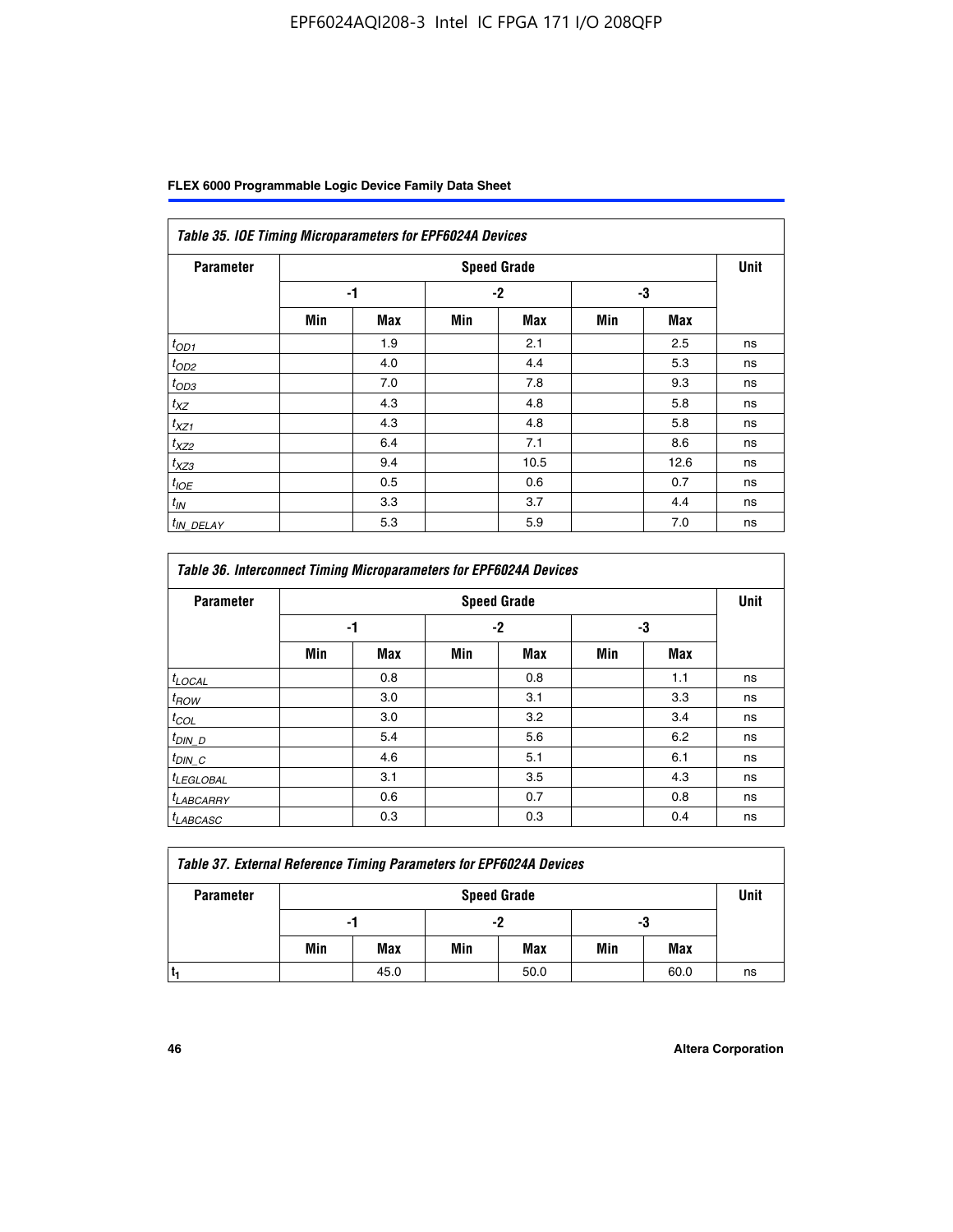|  | FLEX 6000 Programmable Logic Device Family Data Sheet |  |  |  |
|--|-------------------------------------------------------|--|--|--|
|--|-------------------------------------------------------|--|--|--|

| <b>Table 38. External Timing Parameters for EPF6024A Devices</b> |                    |            |        |     |        |     |      |
|------------------------------------------------------------------|--------------------|------------|--------|-----|--------|-----|------|
| <b>Parameter</b>                                                 | <b>Speed Grade</b> |            |        |     |        |     | Unit |
|                                                                  | -1                 |            | -2     |     | -3     |     |      |
|                                                                  | Min                | <b>Max</b> | Min    | Max | Min    | Max |      |
| <sup>t</sup> insu                                                | 2.0(1)             |            | 2.2(1) |     | 2.6(1) |     | ns   |
| t <sub>INH</sub>                                                 | 0.2(2)             |            | 0.2(2) |     | 0.3(2) |     | ns   |
| <sup>t</sup> outco                                               | 2.0                | 7.4        | 2.0    | 8.2 | 2.0    | 9.9 | ns   |

*Notes:*

(1) Setup times are longer when the *Increase Input Delay* option is turned on. The setup time values are shown with the *Increase Input Delay* option turned off.

(2) Hold time is zero when the *Increase Input Delay* option is turned on.

### **Power Consumption**

The supply power (P) for FLEX 6000 devices can be calculated with the following equations:

 $P = P_{INT} + P_{IO}$  $P = (I_{CCTANDBY} + I_{CCACTIVE}) \times V_{CC} + P_{IO}$ 

Typical  $I_{CCSTANDBY}$  values are shown as  $I_{CC0}$  in the "FLEX 6000 Device DC Operating Conditions" table on pages 31 and 33 of this data sheet. The I<sub>CCACTIVE</sub> value depends on the switching frequency and the application logic. This value is based on the amount of current that each LE typically consumes. The  $P_{IO}$  value, which depends on the device output load characteristics and switching frequency, can be calculated using the guidelines given in *[Application Note 74 \(Evaluating Power for Altera Devices\)](http://www.altera.com/literature/an/an074.pdf)*.

The I<sub>CCACTIVE</sub> value can be calculated with the following equation:

$$
I_{\text{CCACTIVE}} = K \times f_{\text{MAX}} \times N \times \text{tog}_{\text{LC}} \times \frac{\mu A}{\text{MHz} \times \text{LE}}
$$

Where:

|   | $f_{MAX}$ = Maximum operating frequency in MHz                           |
|---|--------------------------------------------------------------------------|
| N | = Total number of LEs used in a FLEX 6000 device                         |
|   | $\log_{LC}$ = Average percentage of LEs toggling at each clock<br>(1, 1) |

(typically 12.5%) K = Constant, shown in Table 39

| Table 39. K Constant Values |                |  |  |
|-----------------------------|----------------|--|--|
| <b>Device</b>               | <b>K</b> Value |  |  |
| EPF6010A                    | 14             |  |  |
| EPF6016                     | 88             |  |  |
| EPF6016A                    | 14             |  |  |
| EPF6024A                    | 14             |  |  |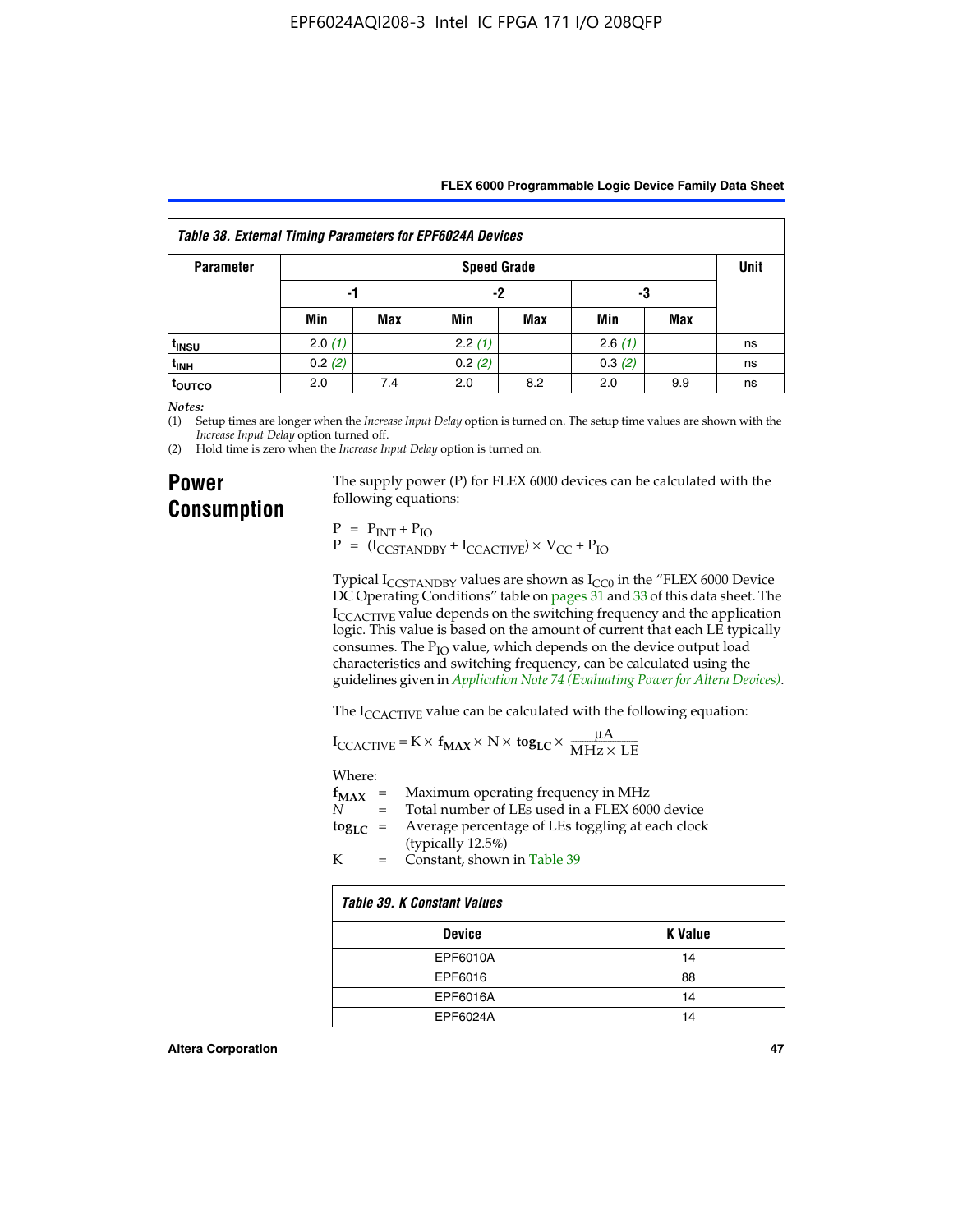This calculation provides an  $I_{CC}$  estimate based on typical conditions with no output load. The actual  $I_{CC}$  should be verified during operation because this measurement is sensitive to the actual pattern in the device and the environmental operating conditions.

To better reflect actual designs, the power model (and the constant K in the power calculation equations shown above) for continuous interconnect FLEX devices assumes that LEs drive FastTrack Interconnect channels. In contrast, the power model of segmented FPGAs assumes that all LEs drive only one short interconnect segment. This assumption may lead to inaccurate results, compared to measured power consumption for an actual design in a segmented interconnect FPGA.

Figure 20 shows the relationship between the current and operating frequency for EPF6010A, EPF6016, EPF6016A, and EPF6024A devices.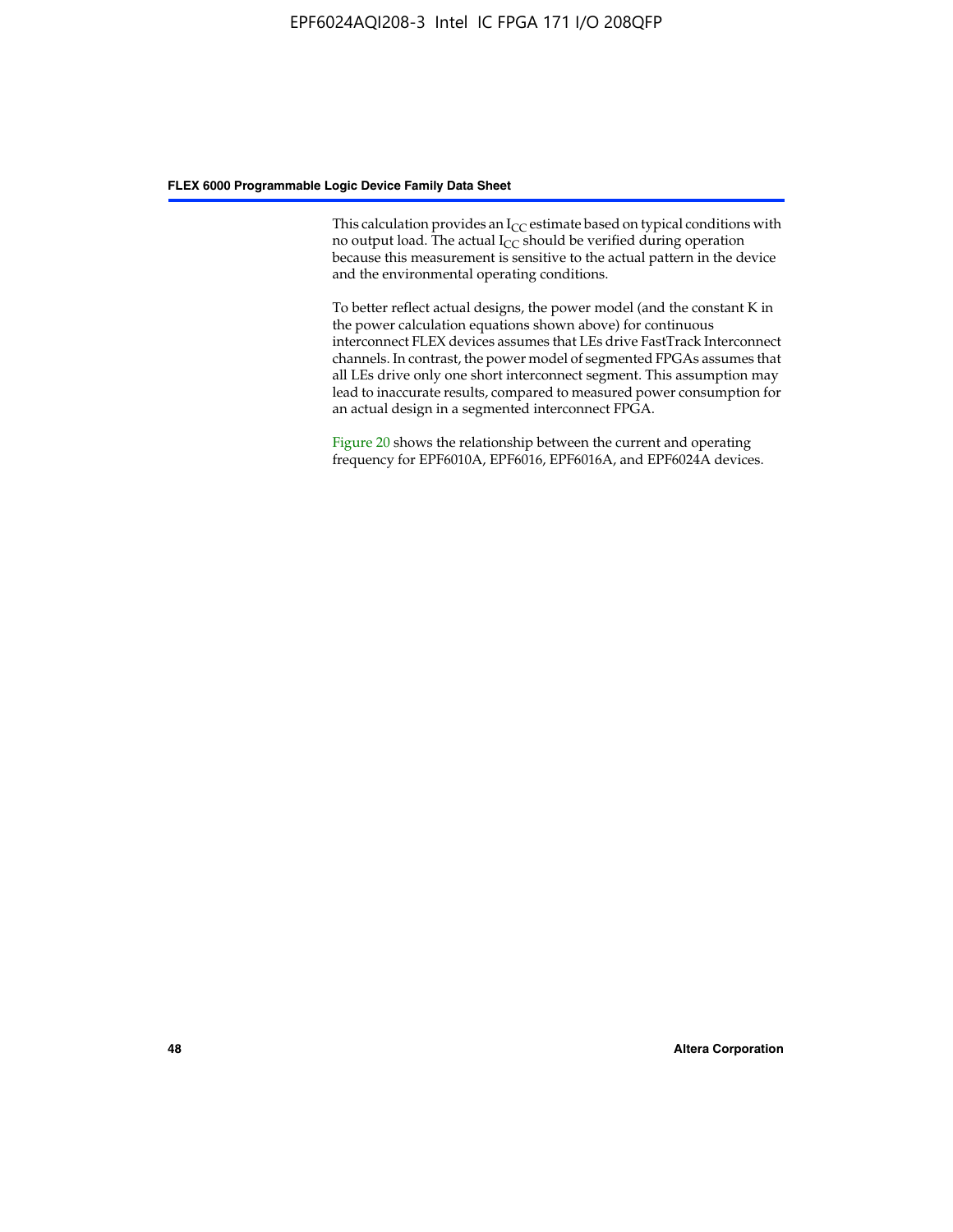



*Figure 20. ICCACTIVE vs. Operating Frequency* 

# **Device Configuration & Operation**

The FLEX 6000 architecture supports several configuration schemes to load a design into the device(s) on the circuit board. This section summarizes the device operating modes and available device configuration schemes.

f See *[Application Note 116 \(Configuring APEX 20K, FLEX 10K & FLEX 6000](http://www.altera.com/literature/an/an116.pdf)  [Devices\)](http://www.altera.com/literature/an/an116.pdf)* for detailed information on configuring FLEX 6000 devices, including sample schematics, timing diagrams, configuration options, pins names, and timing parameters.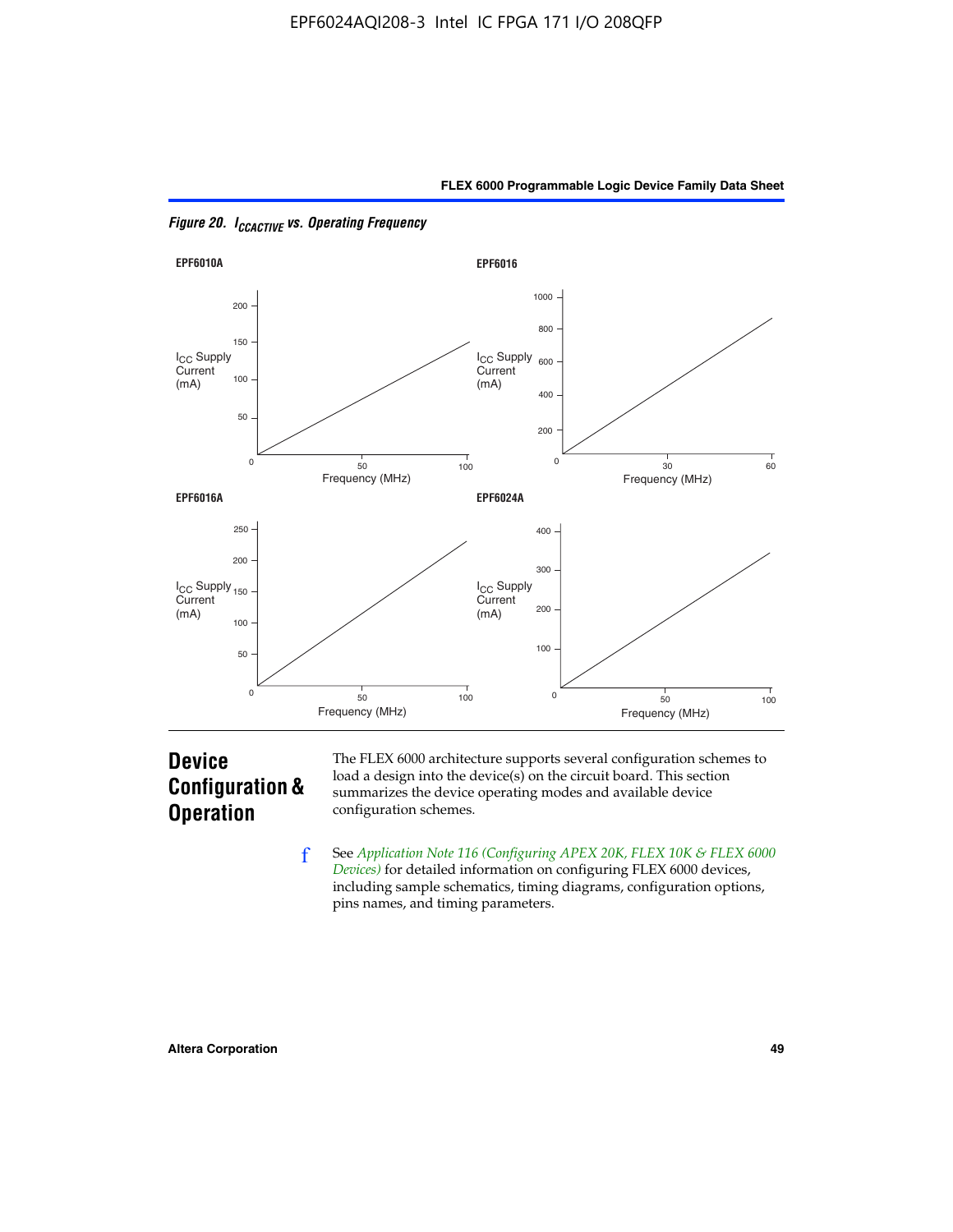#### **Operating Modes**

The FLEX 6000 architecture uses SRAM configuration elements that require configuration data to be loaded every time the circuit powers up. This process of physically loading the SRAM data into a FLEX 6000 device is known as configuration. During initialization—a process that occurs immediately after configuration—the device resets registers, enables I/O pins, and begins to operate as a logic device. The I/O pins are tri-stated during power-up, and before and during configuration. The configuration and initialization processes of a device are referred to as *command mode*; normal device operation is called *user mode*.

SRAM configuration elements allow FLEX 6000 devices to be reconfigured in-circuit by loading new configuration data into the device. Real-time reconfiguration is performed by forcing the device into command mode with a device pin, loading different configuration data, reinitializing the device, and resuming usermode operation. The entire reconfiguration process requires less than 100 ms and is used to dynamically reconfigure an entire system. Also, in-field system upgrades can be performed by distributing new configuration files.

#### **Configuration Schemes**

The configuration data for a FLEX 6000 device can be loaded with one of three configuration schemes, which is chosen on the basis of the target application. An EPC1 or EPC1441 configuration device or intelligent controller can be used to control the configuration of a FLEX 6000 device, allowing automatic configuration on system power-up.

Multiple FLEX 6000 devices can be configured in any of the three configuration schemes by connecting the configuration enable input (nCE) and configuration enable output (nCEO) pins on each device.

Table 40 shows the data sources for each configuration scheme.

| <b>Table 40. Configuration Schemes</b> |                                                                                                                                |  |  |  |
|----------------------------------------|--------------------------------------------------------------------------------------------------------------------------------|--|--|--|
| <b>Configuration Scheme</b>            | <b>Data Source</b>                                                                                                             |  |  |  |
| Configuration device                   | EPC1 or EPC1441 configuration device                                                                                           |  |  |  |
| Passive serial (PS)                    | BitBlaster <sup>™</sup> , ByteBlasterMV <sup>™</sup> , or MasterBlaster <sup>™</sup><br>download cables, or serial data source |  |  |  |
| Passive serial asynchronous<br>(PSA)   | BitBlaster, ByteBlasterMV, or MasterBlaster<br>download cables, or serial data source                                          |  |  |  |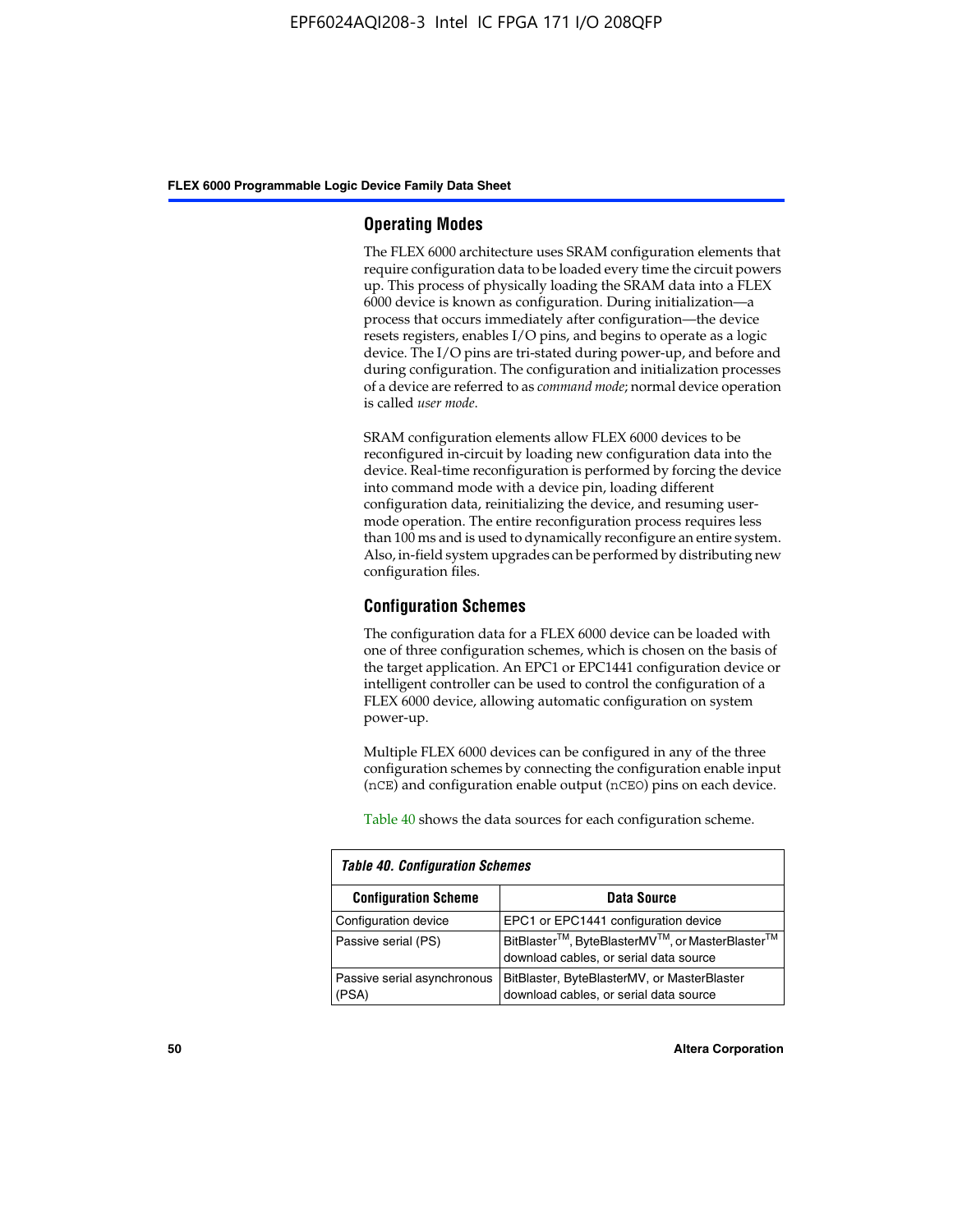**Device Pin-Outs** See the Altera web site (**http://www.altera.com**) or the *Altera Digital Library* for pin-out information.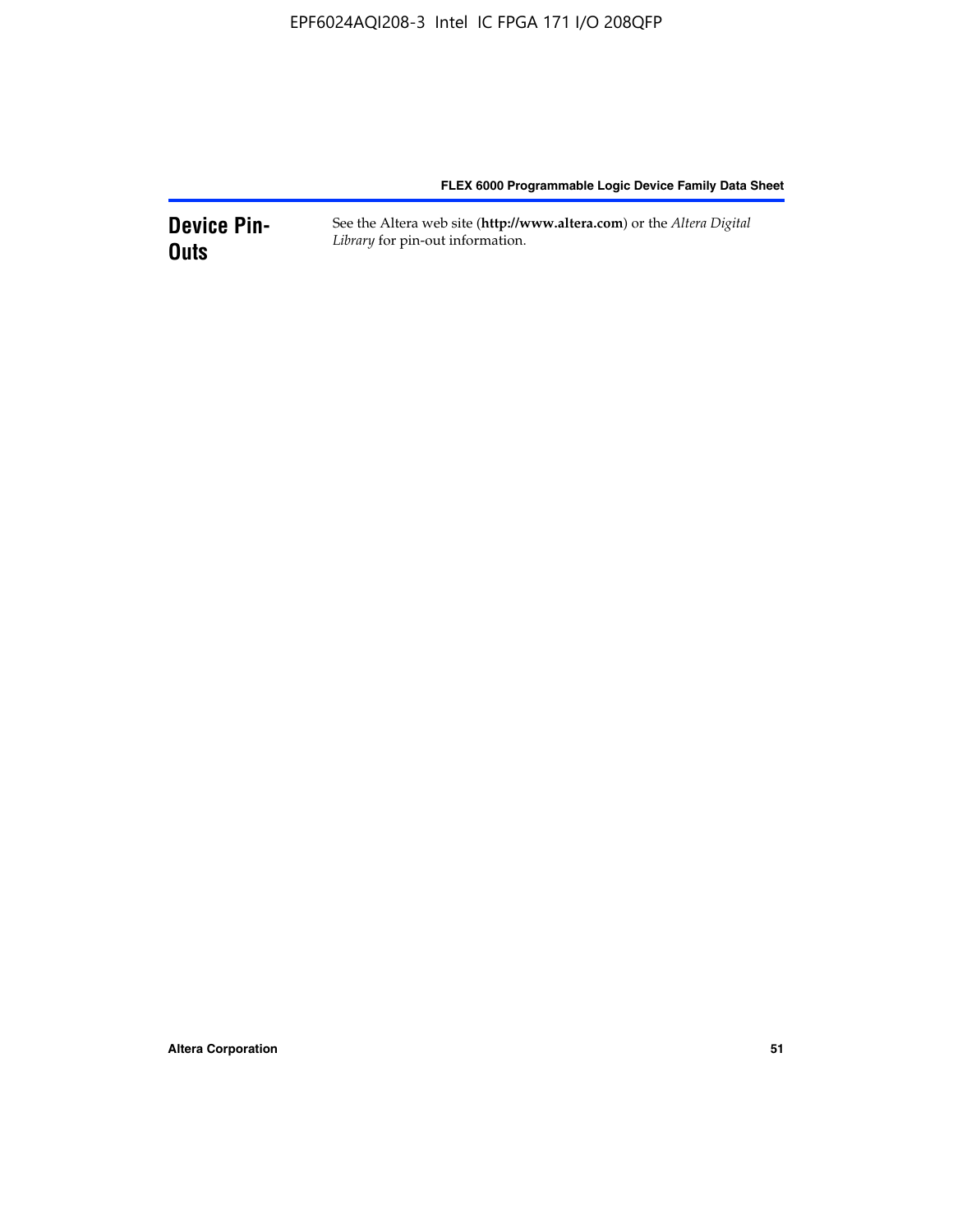

101 Innovation Drive San Jose, CA 95134 (408) 544-7000 http://www.altera.com Applications Hotline: (800) 800-EPLD Customer Marketing: (408) 544-7104 Literature Services: (888) 3-ALTERA lit\_req@altera.com

Altera, BitBlaster, ByteBlasterMV, FastFlex, FastTrack, FineLine BGA, FLEX, MasterBlaster, MAX+PLUS II, MegaCore, MultiVolt, OptiFLEX, Quartus, SameFrame, and specific device designations are trademarks and/or service marks of Altera Corporation in the United States and other countries. Altera acknowledges the trademarks of other organizations for their respective products or services mentioned in this document, specifically: Verilog is a registered trademark of and Verilog-XL is a trademarks of Cadence Design Systems,<br>Inc. DATA I/O is a registered trademark of Data I/O Corporation. HP is a registered trademark of Hewlett-<br>Packard trademark of Intel Corporation. Mentor Graphics is a registered trademark of Mentor Graphics Corporation. OrCAD is a registered trademark of OrCAD Systems, Corporation. SPARCstation is a registered trademark of SPARC International, Inc. and is licensed exclusively to Sun Microsystems, Inc. Sun Workstation is a registered trademark of, and Sun is a registered trademark of Sun Microsystems, Inc. Synopsys is a registered trademark and DesignTime, HDL Compiler, and DesignWare are trademarks of Synopsys, Inc. VeriBest is a registered<br>trademark of Viewlogic Systems, Inc. Viewlogic is a registered trademark of Viewlogic Systems, Inc. Altera<br>products are

of the application or use of any information, product, or service described herein except as<br>expressly agreed to in writing by Altera Corporation. Altera customers are advised to<br>obtain the latest version of device specifi



Copyright © 2001 Altera Corporation. All rights reserved.

**52 Altera Corporation**

Printed on Recycled Paper.